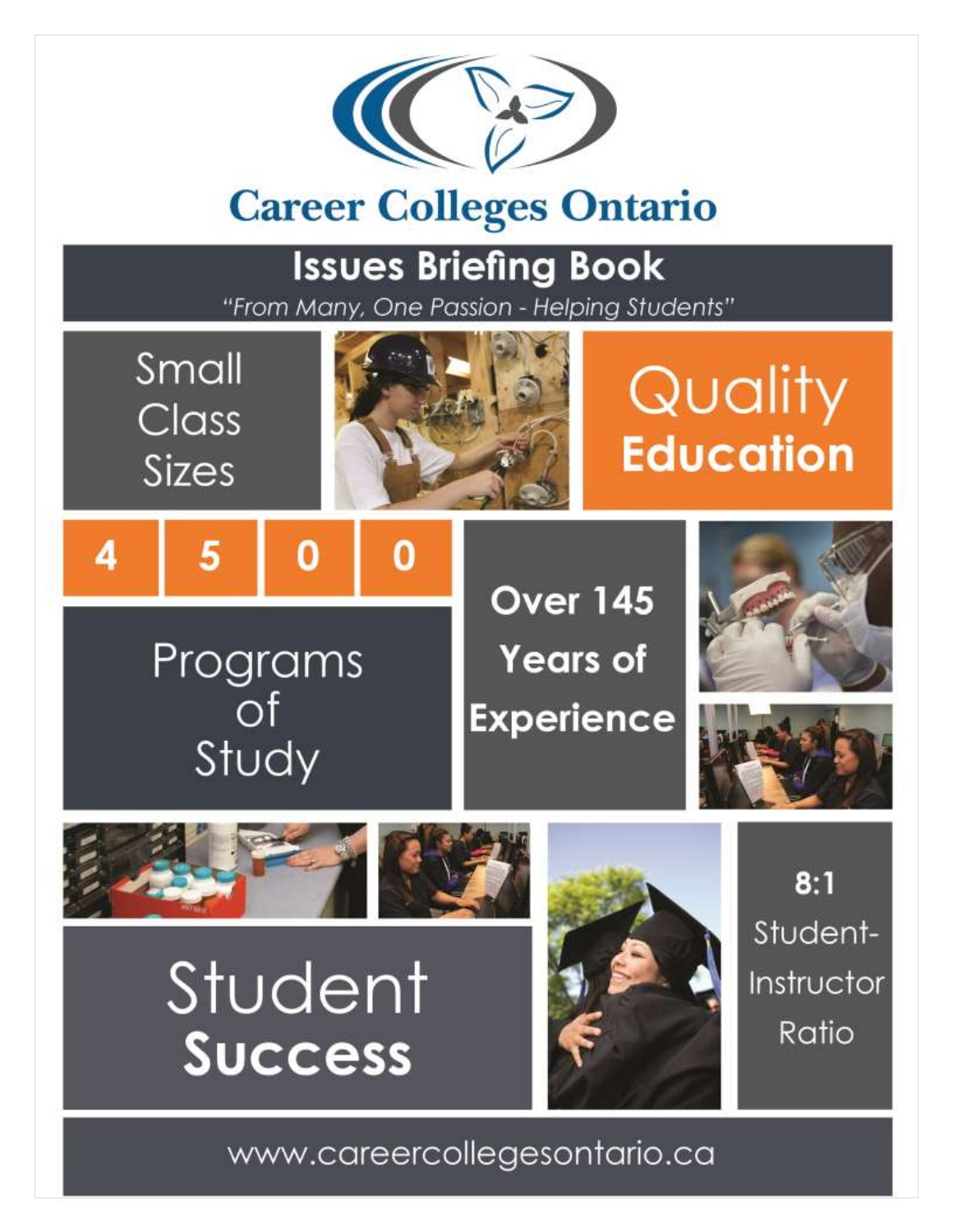# The Association

Career Colleges Ontario (CCO) is a not-for-profit association that was established in 1973 to advocate on behalf of private career colleges in the province.

The association's purpose is to help governments, key decision makers and the public understand the critical role its members and their students play in supporting Ontario's post-secondary education system and improving the province's economic well-being.

CCO currently has a membership of over 240 career college campuses, which represents just under 50% of all of Ontario's career college campuses.

CCO members contribute to Ontario's economy by providing highly qualified graduates in hundreds of essential, skilled fields such as Applied Arts, Business, Healthcare, Human Services, Information Technology, Services and Trades.

CCO has been able to distinguish itself as an association by offering a Financial Aid Office that operates in conjunction with the Ministry of Advanced Education and Skills Development's Student Financial Assistance Branch.

In addition, the association provides a student transcript storage service that is approved by the MAESD for career colleges to use.

# The Sector

The career college sector in Ontario consists of approximately 92,000 students. Annually, it produces more than 70,000 graduates at a minimal cost to taxpayers, because the sector receives no direct operating funds from the government.

Students who attend career colleges are usually older, more likely to be female and new-immigrants. Typically, they are looking for flexible, hands-on training that will facilitate their entrance into the job market.

By choosing to study at career colleges, those 70,000 graduates save taxpayers more than \$1 billion per annum. At the same time, the career college sector generates more than \$94 million in business and payroll taxes. The sector is efficient, productive, flexible, innovative and accountable. It is able to shape and expand its programming to quickly adjust to market forces, thereby complementing the educational offerings of the other members of the post-secondary education system.

Students of career colleges, like all post-secondary students, must be assured of continued access to highquality programs of excellence, to credit transfers and post-secondary mobility, credential recognition, equal access to funding opportunities, flexibility in learning modalities, and meaningful performance measurements.

CCO believes that in order to ensure that Ontario has a globally competitive post-secondary education system, the government must take a leadership role in fostering equity, collaboration, respect and recognition among all four pillars of post-secondary education – career colleges, community colleges, universities and the apprenticeship programs.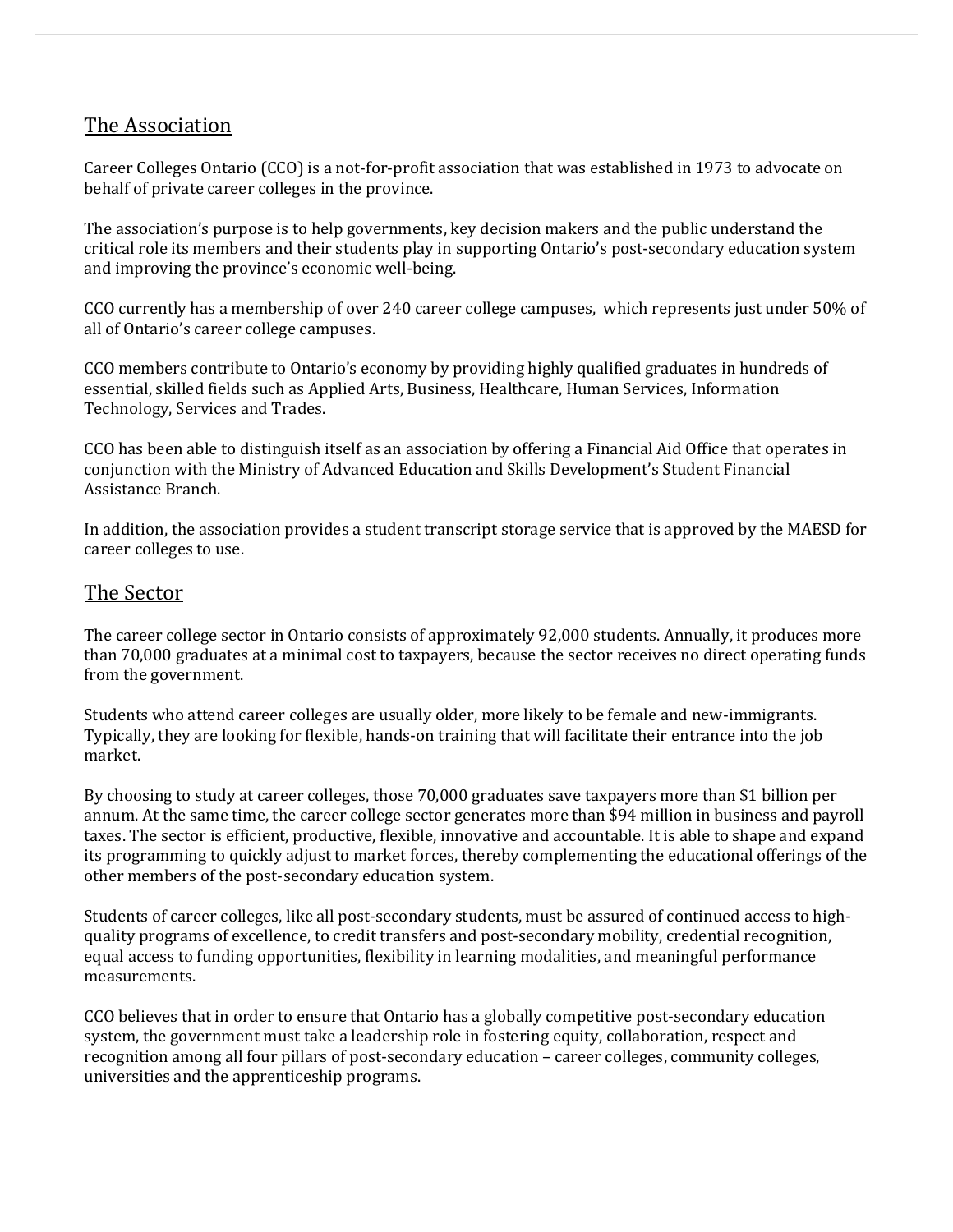To achieve this goal, systemic barriers that have restricted the access and mobility of career college students to financial and program support must be abolished.

This Issues Briefing Book outlines the core issues, which CCO believes are inequitable and acting as impediments to the proper advancement and success of career college students in Ontario.

*Published August 2016*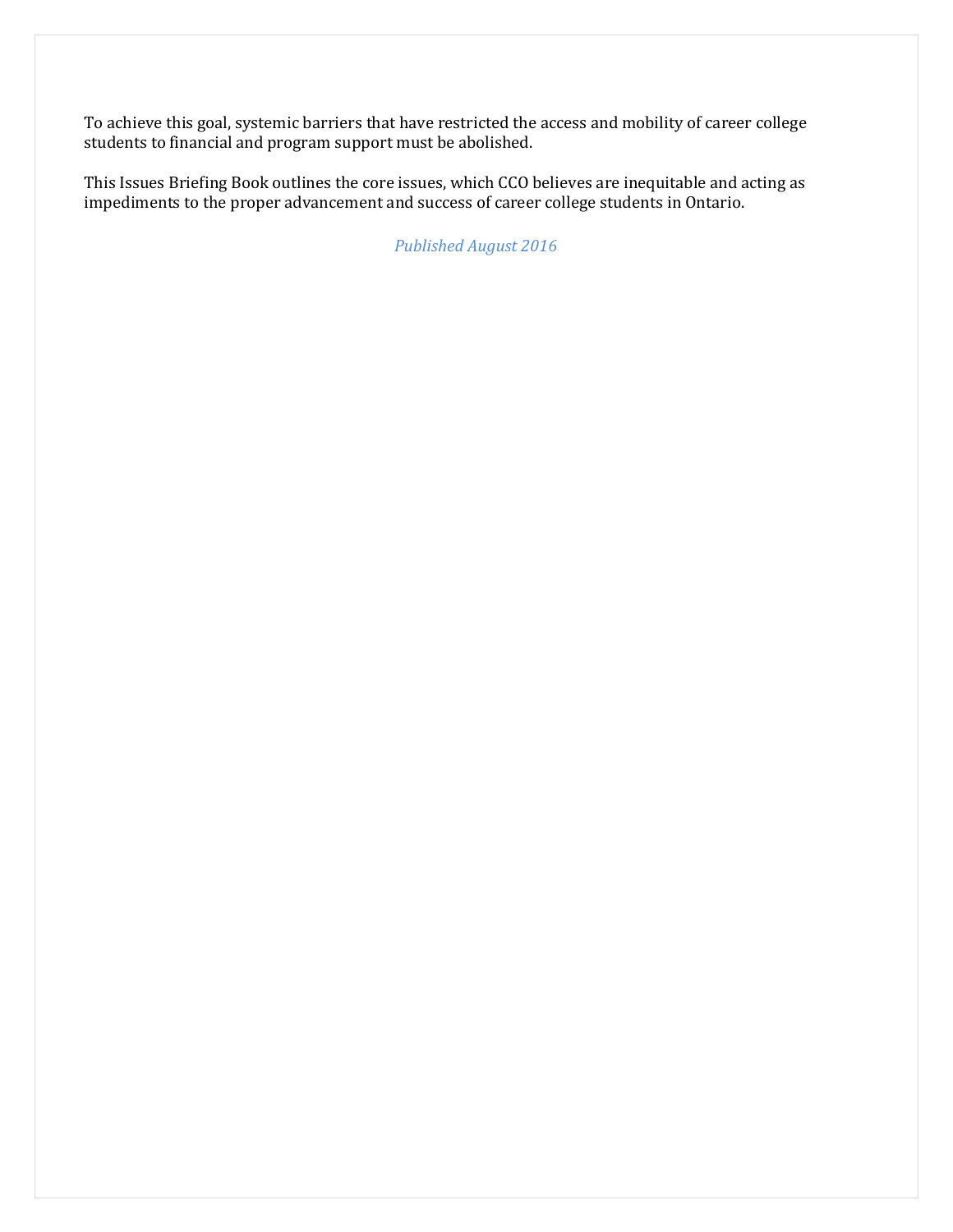# Index

- I. Issues of Equity and Student Access
- II. Private Career Colleges Act, 2005

III. Resolved Issues

i. Appendix 1

IV. Ontario Quality Framework

- ii. Appendix 2
- V. Specific Statutory Recommendations
	- iii. Appendix 3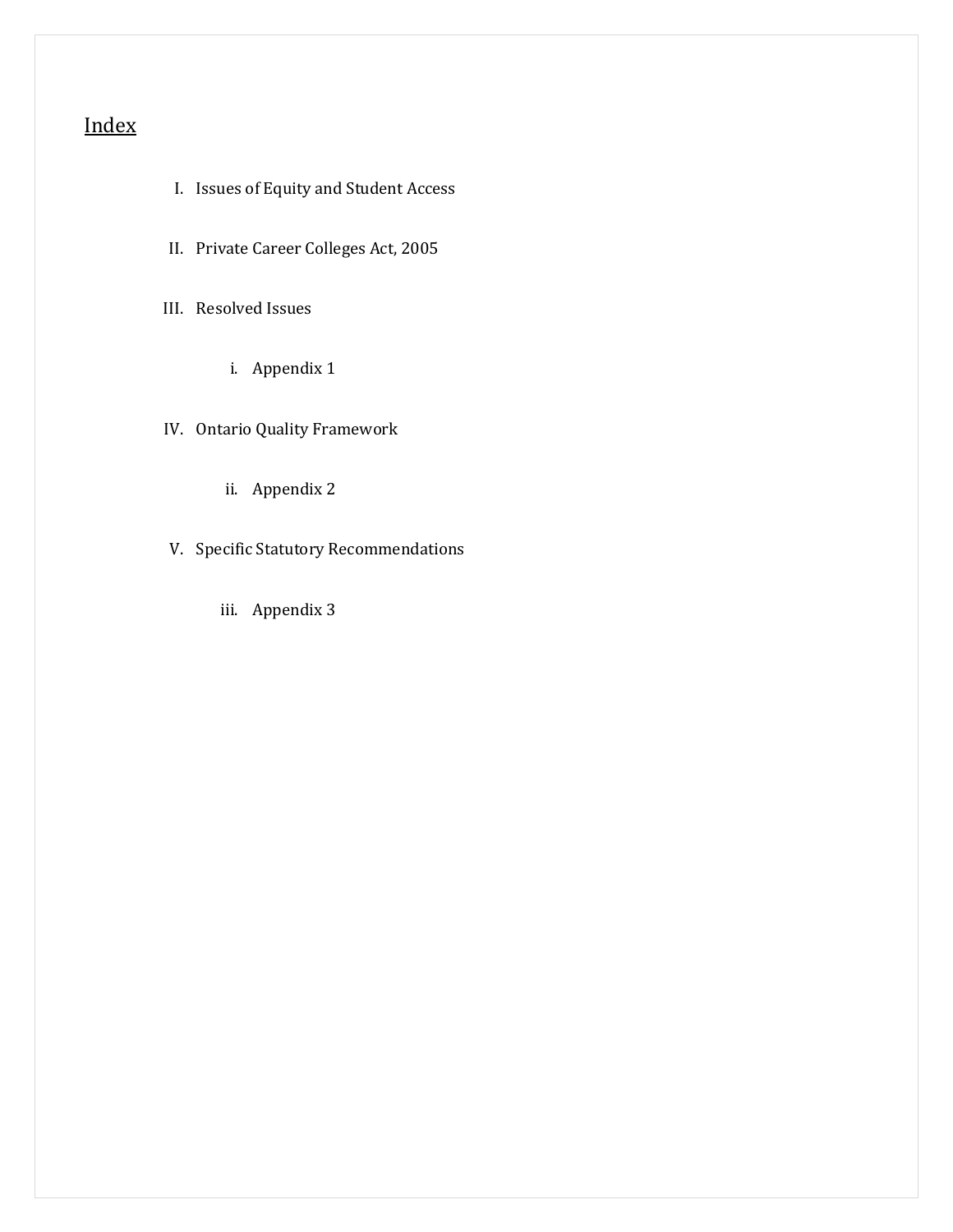# Issues

# Fiscal Inequities

1. Tuition Cap on Second Career Programs at Career Colleges

# *Background*

The Ontario Government's Second Career program places an arbitrary \$10,000 cap on the amount of tuition that it will fund for an unemployed adult to attend a career college program of study, whereas in many cases, the same student could receive full funding for tuition in excess of \$10,000 when attending a publicly funded institution.

The imposition of this arbitrary cap has significantly reduced the options and freedom of choice for Second Career students to attend the most appropriate post-secondary institution.

In future, this policy will continue to restrict a student's right to choose the best educational option, and will serve as a barrier to more fully utilizing the resources of the career college sector as a way to address increased student demand and provincial deficit reduction-related financial considerations.

# *Recommendation:*

**Any tuition cap policy associated with funding programs must be applied equally, regardless of a student's choice of educational institution (and allow for cost of living indexing on an annual basis).**

# 2. Canada Student Loan/Grant Program

# *Background*

The Canada Student Loan program has had a loan program for students who wish to study their program on a part-time basis.

Students attending Ontario's career colleges were eligible for funding under this program until July 31, 2010, when Ontario introduced its own part-time loan program, which includes the Canada Part-Time Student Loan and associated grants.

However, when Ontario introduced its program, it excluded students of career colleges, notwithstanding their programs meet the criteria of the Canada Part-Time Student Loan and associated grants program. The program eligibility criteria are and have been that the program must be approved as a full-time degree, diploma or certificate program, and delivered by a designated institution. The program must be a minimum of 12 weeks, in a 15 week period.

# *Recommendation:*

**Career college students should be allowed to apply for Canada Student Loan assistance or alternatively Ontario's part-time loan assistance as they were previously eligible.**

# 3. HST

# *Background*

Under HST, career colleges are deemed to be providers of an exempt service with no access input tax credits. Publicly funded educational institutions can claim 87% of input tax credits. This policy artificially inflates the level of tuition for career college students and places a larger burden on the various student financial assistance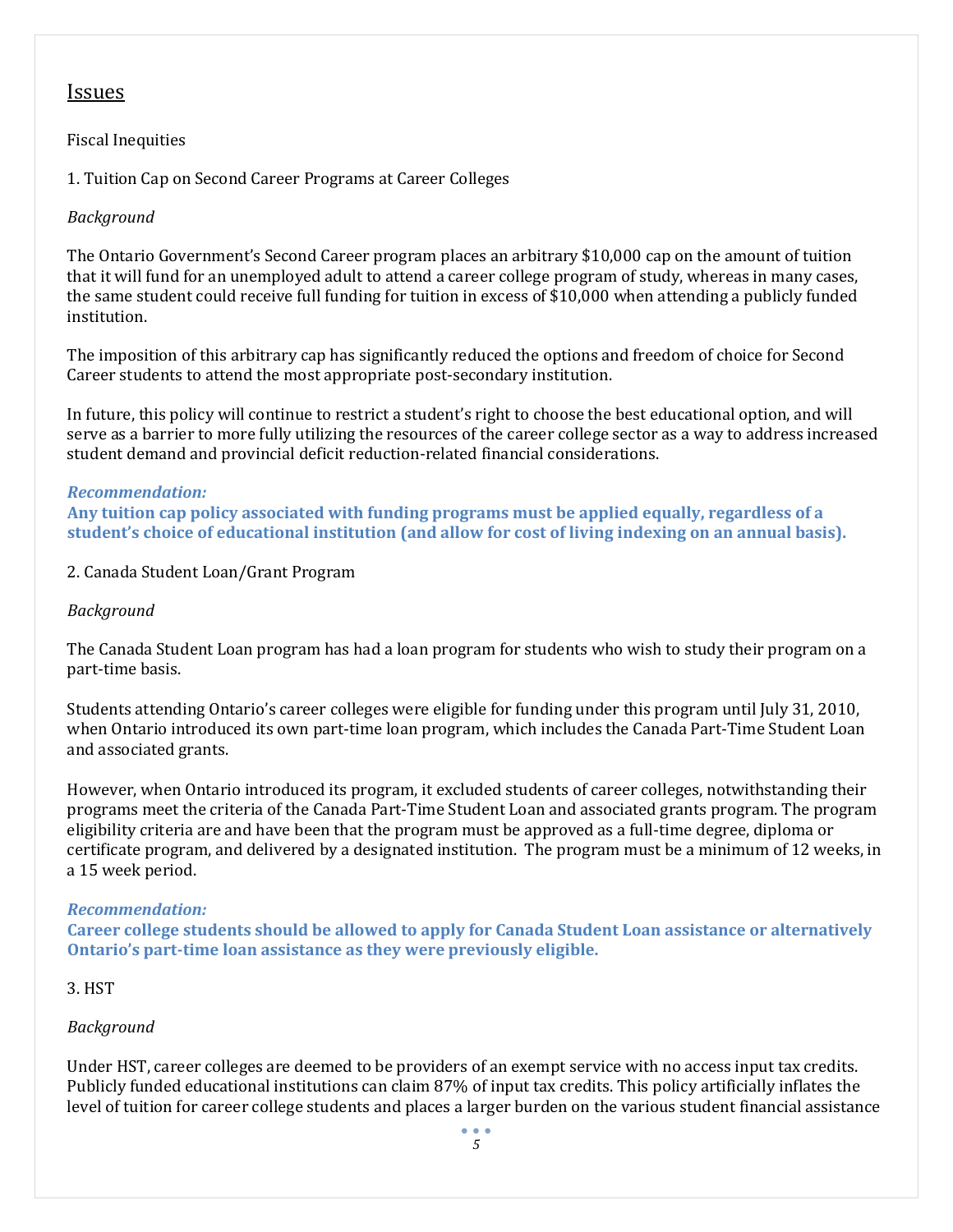### programs.

### *Recommendation:*

**The government should revise its policy with respect to HST to make educational services 0% rated, rather than exempt under HST, or allow career colleges to claim input tax credits, thereby removing the competitive disadvantage that Ontario's career college sector experiences and reflecting fair and equitable treatment.**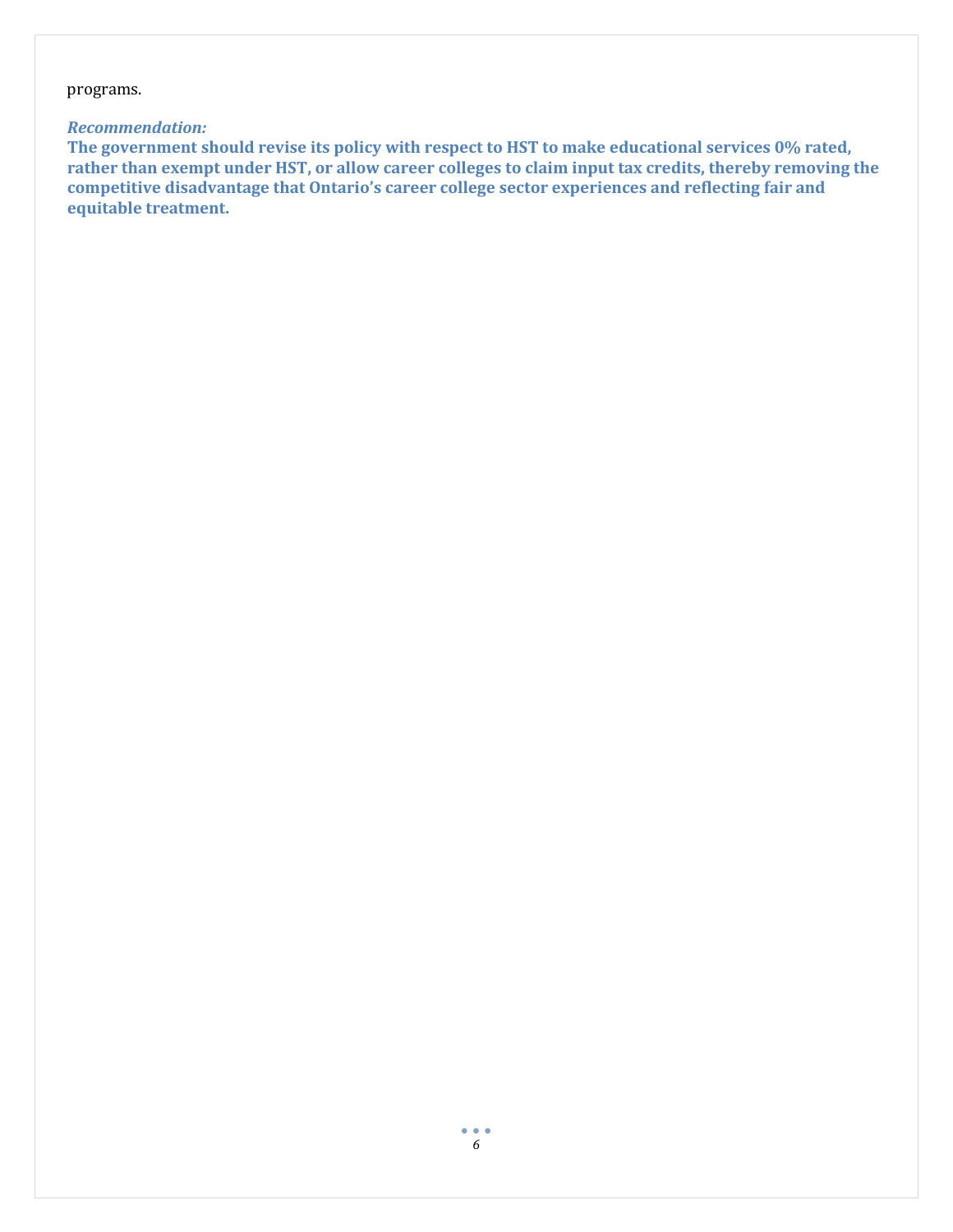# Inequitable Student Access

# 1. Apprenticeship

# *Background*

In September, 2009, Bill 183 – An Act to revise and modernize law related to apprenticeship training and trades qualifications and to establish the Ontario College of Trades – was introduced.

At that time, the Ontario Association of Career Colleges, now Career Colleges Ontario (CCO), made a submission to the Standing Committee on Justice, recommending that representation of the diverse education/training deliverer community be included in the proposed Board of Governors, the Divisional Boards and the Trade Boards.

CCO specifically recommended that both CCO and Colleges Ontario be included on the above boards to provide education/training representation.

When the Ontario College of Trades and Apprenticeship Act, 2009 was enacted, provision was made for representation on the Board of Governors of the colleges of applied arts and technology sector. No provision was made for representation of the career college sector.

A recent review of the Service Ontario listing of career college programs reveals that approximately 177 career colleges offer a total of more than 960 programs in trades and pre-apprenticeship training across 51 Ontario communities.

Notwithstanding the thousands of trade graduates that career colleges educate, career colleges have been excluded from the Ontario College of Trades, and graduates of their pre-apprenticeship programs have not been given automatic credit towards apprenticeship programs.

Moreover, there has been only limited approval of career colleges as Training Delivery Agents for apprenticeship training.

### *Recommendation:*

**The government should exhibit increased recognition of the career college sector in regard to apprenticeship and pre-apprenticeship training by including it in the province's apprenticeship model, creating a framework to facilitate automatic credit recognition of "pre-apprenticeship training" done by career colleges and adding career college representation to the Board of Governors of the Ontario College of Trades.** 

### 2. Delivery Accredited Professional Training

# *Background*

Career colleges in Ontario are specifically excluded from delivery of certain professional training programs. For example, career colleges may not offer training as Registered Practical Nurses (RPN), despite the fact that all other provinces allow career colleges to train RPNs. As a result, there is a high demand in Ontario for RPNs trained in other provinces.

### *Recommendation:*

**The Ontario College of Nurses, the Ministry of Advanced Education and Skills Development and the Ministry of Health, should approve the training of RPNs by career colleges in the province of Ontario.**

3. Distance Education OSAP Funding

 $\bullet$   $\bullet$   $\bullet$ *7*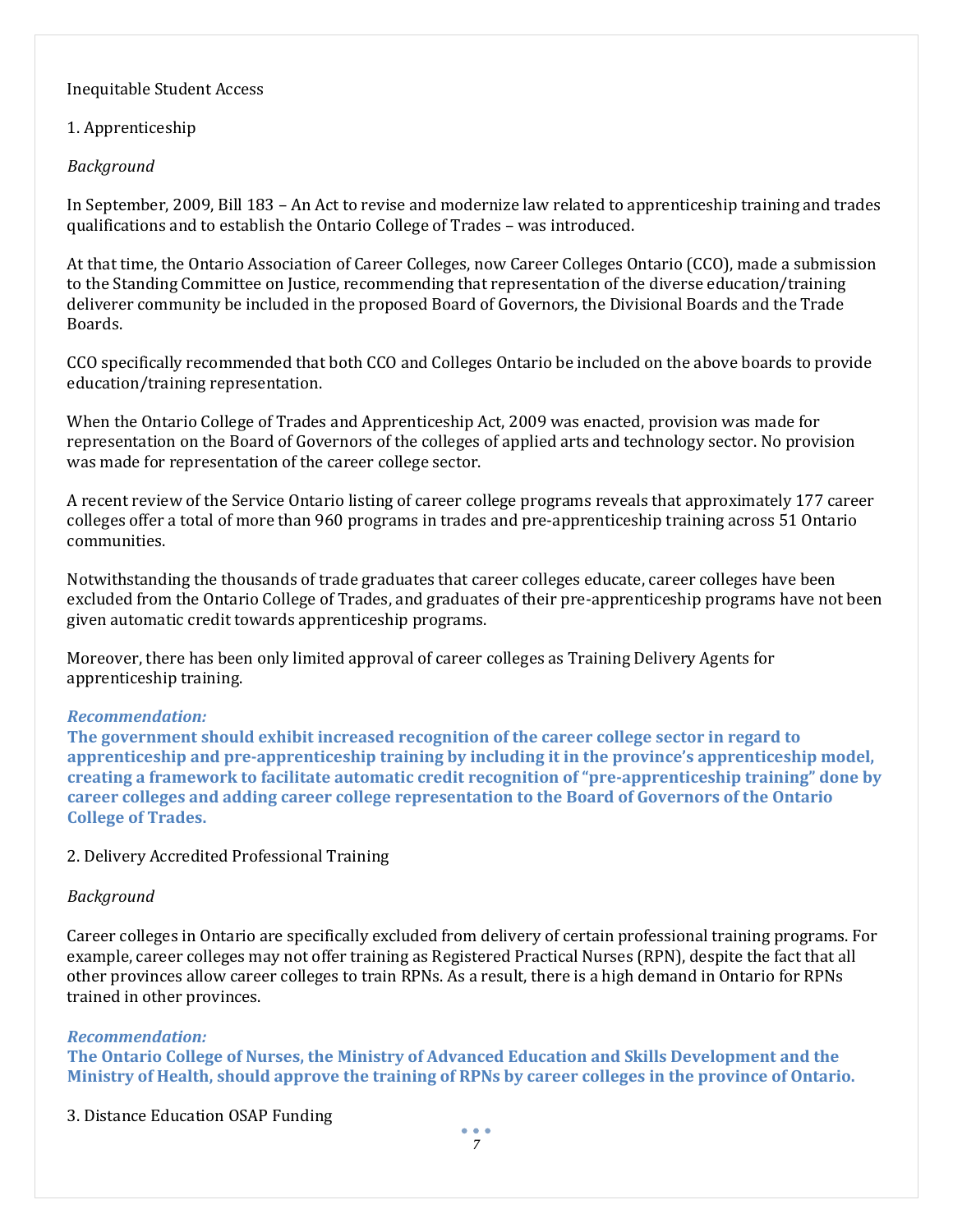# *Background*

Ontario students can receive Ontario Student Assistance Program (OSAP) assistance to take distance education courses at educational institutions located outside Ontario, but those same students may be unable to access OSAP funding to attend Ontario-based institutions that offer distance education.

In October 2014, the career college sector was advised by the Director of the Student Financial Assistance Branch of the MAESD that it had decided to defer a decision on whether to extend eligibility for approval of distance education programs offered by private institutions for OSAP purposes, and the conditions for approval of such programs, until two full years of Key Performance Indicators (KPI), for the career college sector have been collected and reviewed by the MAESD.

### *Recommendation:*

**Ontario students should have the same financial access to distance education offered by the province's career colleges as they do to career colleges in other jurisdictions and should not be required to wait until 2017.**

4. Ontario Qualifications Framework

# *Background*

The Ontario Qualifications Framework (OQF) was developed by MAESD to provide a complete framework covering all post-secondary credentials, including career colleges.

The OQF was intended to provide a tool to compare learning expectations of different types of qualifications and thereby provide all postsecondary institutions a measure against which they could create policies on credit transfer and credential recognition.

CCO had limited participation in the initial design of the OQF. The ministry's emphasis began to shift to credit transfer between community colleges and universities, before work on career college credentials was completed. This resulted in universities and community colleges being able to proceed with credit transfers between public institutions, while career colleges were excluded because their credentials had not been addressed in the OQF. Appendix 2

The exclusion of career colleges from the OQF impedes academic mobility for graduates across and between programs offered by different public and private institutions. In some cases the credentials of graduates from programs, which are equivalent to those provided by community colleges, are not accepted forcing students to repeat the same training.

The absence of career colleges in the OQF also prevents employers from understanding and recognizing the learning outcomes of graduates of career colleges and recognizing the equivalency of career college programs to those offered at community colleges. Many employers, including the Federal Government, have hiring practices in place that disadvantage graduates from career college programs of study by insisting that applicants hold a two-year community college diploma.

### *Recommendation:*

**Ontario's post-secondary institutions should have high quality, outcome-based credentials through the full implementation of the Ontario Qualifications Framework (OQF) that embraces the concept that any institution that can provide a program, that meets the stated outcomes, should be allowed to offer the same credential and that the credential would be recognized within the education and employer communities.**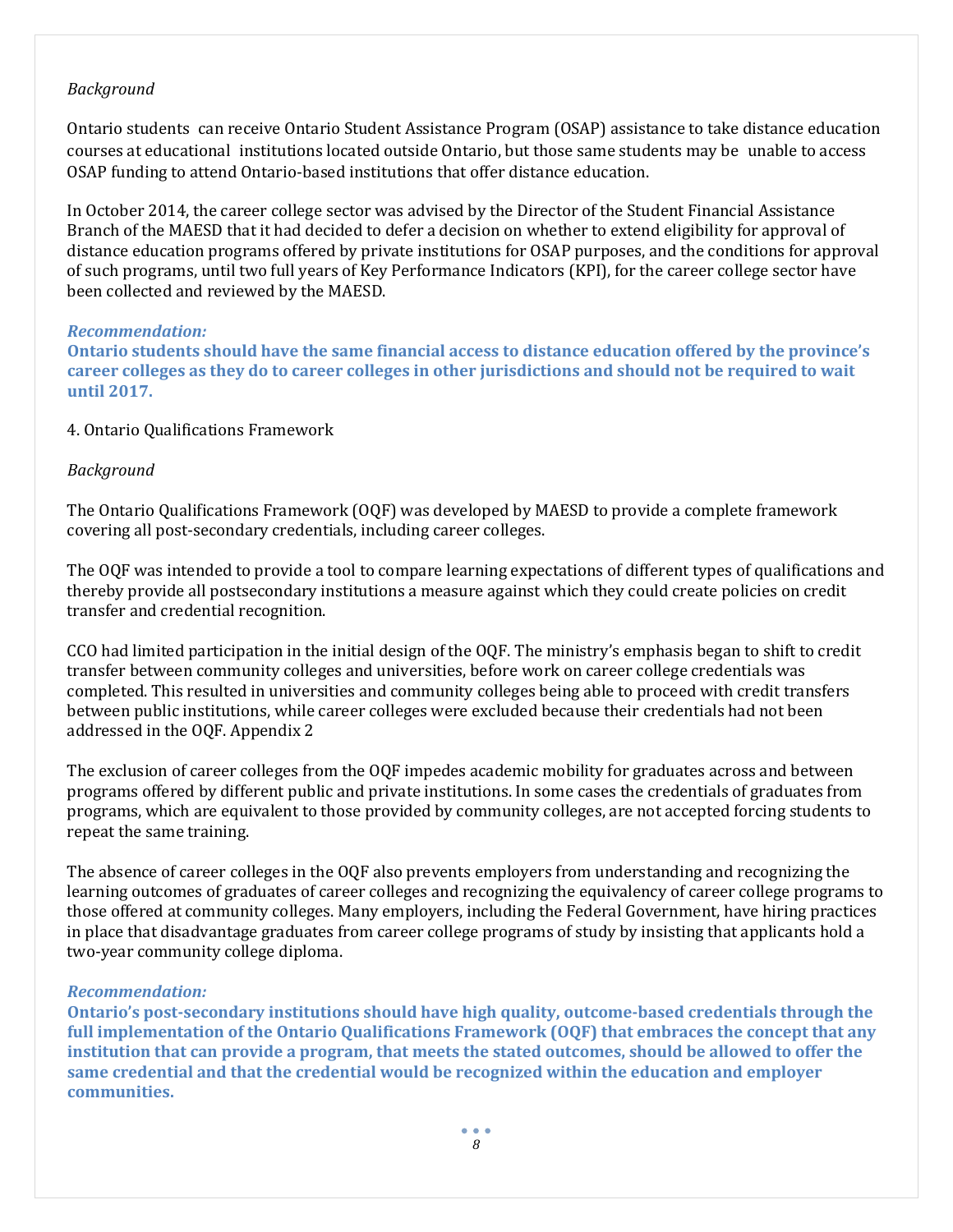**Career colleges should be included in the OQF to support the government's vision of a comprehensive, transparent credit transfer system that improves student mobility and allows them to move between postsecondary institutions or programs without repeating prior, relevant learning.**

5. International Student Program and Post-Graduate Work Permits

# *Background*

In January 2013, Citizenship and Immigration Canada announced changes to the International Student Program, which would restrict the issuance of study permits to international students.

The objective of the changes was to enhance the access of bona fide international students to Canadian postsecondary education. In June 2014, notwithstanding existing comprehensive regulatory approval for career colleges of both domestic and international students, Ontario introduced an international student program designation framework (ISP) for all education institutions, including career colleges.

Subsequent to its introduction, some Canadian Immigration and Citizenship (CIC) officers advised international students that they had to pay, in advance, 100% of their tuition, in order to obtain a study permit.

Career colleges are statutorily barred from accepting more than 25% of a student's tuition, and thus are excluded from recruiting those students who have been advised by immigration officials that they must pay 100% of their tuition.

Career college international students are also not eligible for post-graduation work permits, which are available to students at publicly funded institutions.

# *Recommendation:*

**The Private Career Colleges Act should be amended to remove the 25% student tuition payment prohibition with respect to international students.** 

**Career college international students should be approved for post-graduate work permits.** 

6. Imagine Education in Canada Brand

# *Background*

The Imagine Education in Canada Brand was created to enable governments, educational institutions and various other participants in the education field, to address international students using a consistent voice.

The initiative is the product of a joint effort by Foreign Affairs and International Trade Canada (DFAIT), and the provinces and territories through the Council of Ministers of Education, Canada (CMEC).

Career colleges are not currently eligible to use the brand. The province of Ontario has recommended to the joint federal/provincial/territorial working group that the program be extended to career colleges.

# *Recommendation:*

**The Imagine Education in Canada brand should be extended to include Ontario's career colleges that are ISP designated.**

# 7. Key Performance Indicators

# *Background*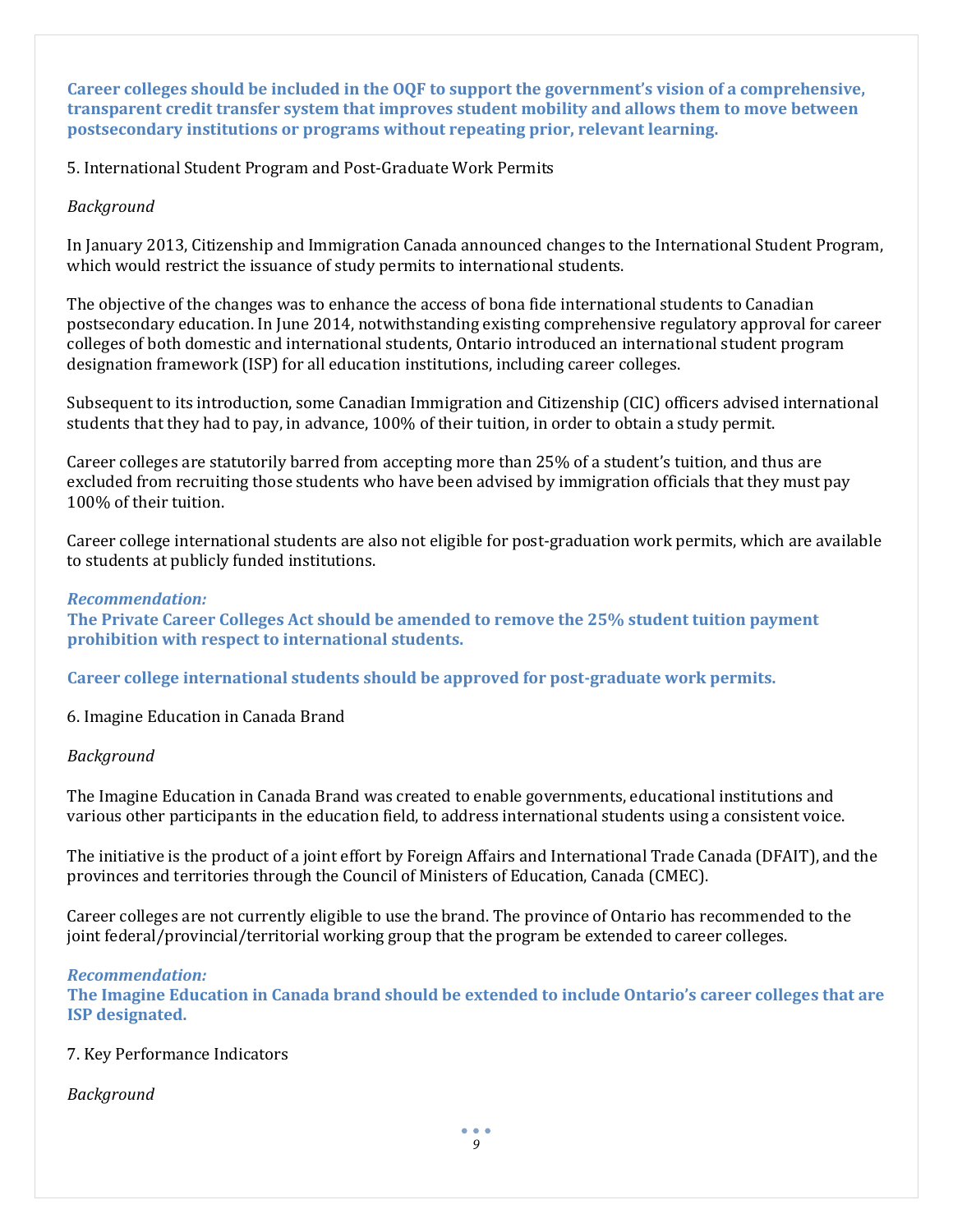In 2013, the Private Career Colleges Branch ("PCCB") of the Ministry of Advanced Education and Skills Development ("the Ministry") launched a three–phase implementation plan for Key Performance Indicators ("KPI").

The first two phases starting in July 2013 and July 2014, respectively, included only career colleges approved to accept students funded by the Ontario Student Assistance Program ("OSAP").

Beginning in July 2015, all career colleges were required to participate in the KPI initiative.

The mandatory KPIs to be published for career colleges are:

- Graduation Rate
- Graduate Employment Rate
- Graduate Employment Rate in the Field of Study
- Graduate Satisfaction Rate
- Employer Satisfaction Rate

Several issues have emerged since the institution of the KPI initiative, which threaten the value of the program and may mislead students about the KPI performance of career colleges. These include:

- i. Inequity for career colleges applying for OSAP designation;
- ii. Entry to Practice Exams and their impact on employment rates;
- iii. Impact of data collection and reporting due to small sample sizes;
- iv. Inclusion of training completion students in KPI results;
- v. Publication of different KPI criteria for publicly assisted colleges and career colleges;
- vi. Conflict in provincial OSAP and KPI policies for disabled students; and
- vii. The absence of a comprehensive disclaimer with respect to the 2013 KPI results.

i. Inequity for career colleges applying for OSAP designation

In 2013, the Ministry began consultations on changes to criteria for obtaining OSAP designation for career colleges seeking re-approval of designation and those seeking designation for the first time.

The Ministry initially proposed to raise the KPI threshold for OSAP approval to 100% of the average of the graduation and graduate employment rates for publicly assisted colleges for both new applicants and career colleges seeking the re-approval of OSAP designation.

Career Colleges Ontario ("CCO") participated in the consultations and advocated for career colleges in Ontario to be held to a threshold rate of 80% of the average graduation and graduate employment rates of publicly assisted colleges. This would result in a closer alignment with the actual range of publicly assisted college KPIs – both for new applicants and for those career colleges seeking re-approval of OSAP designation.

When the Ministry announced its criteria for re-approvals, it adopted the rate of 80% of the average graduation and graduate employment rates of publicly assisted colleges.

However, new OSAP applicants would have to meet the rate of 80% of the average graduation rate of publicly assisted colleges and the rate of 100% of the average graduate employment rate of publicly assisted colleges.

The Ministry has not provided any explanation as to why new OSAP applicants must reach a higher threshold than currently designated OSAP career colleges seeking re-approval.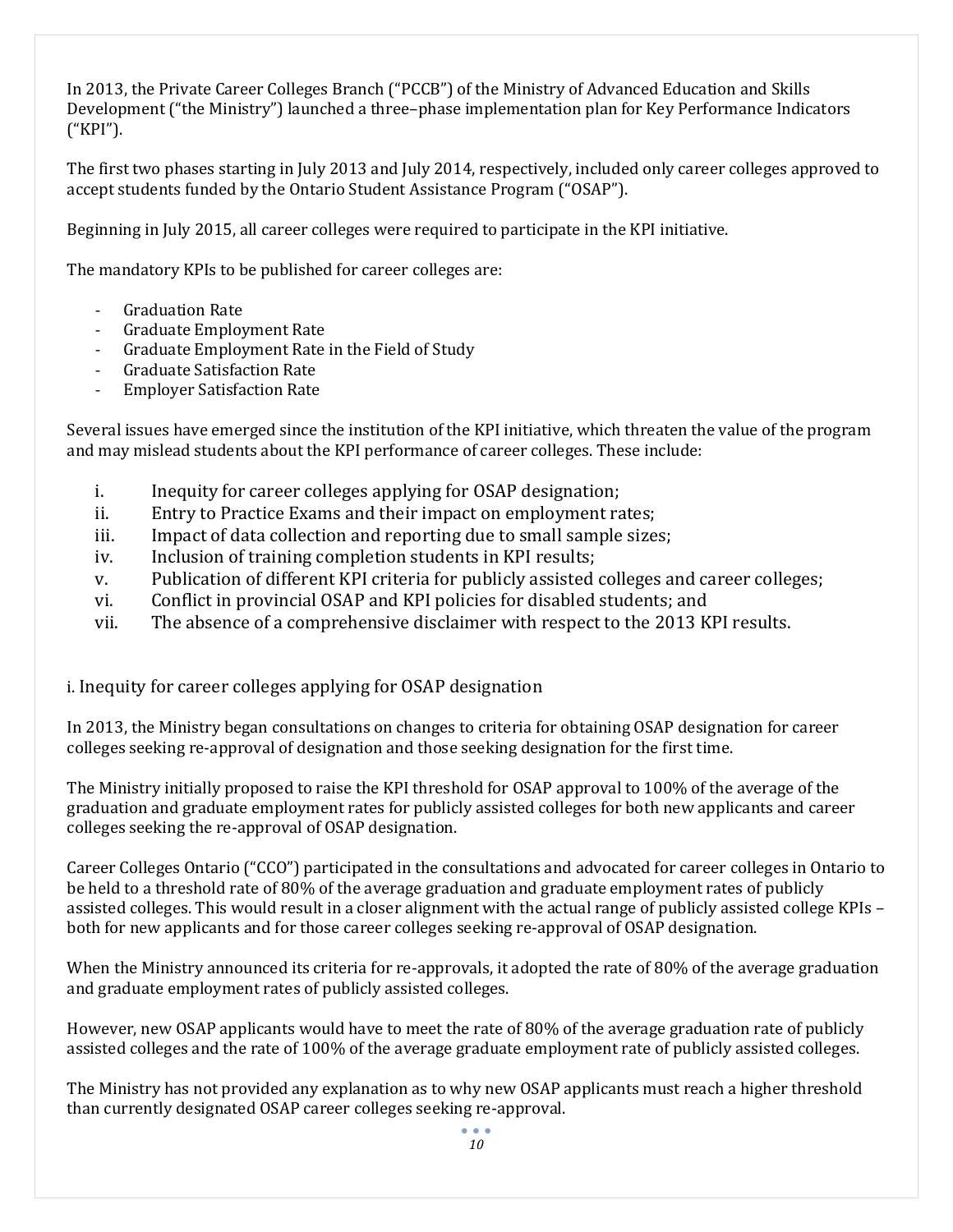Many career colleges are being denied OSAP designation because they cannot meet the new OSAP KPI threshold, thereby hurting students even though they can meet the KPI threshold applicable to currently designated OSAP career colleges.

### *Recommendation:*

**Applicants for new OSAP designation should have to meet the same criteria as those career college applicants seeking re-approval of 80% of the average graduate and graduate employment rates for publicly assisted colleges.**

ii. Entry to practice exams and their impact on employment rates

Graduate employment rates are being artificially reduced due to delays in graduate availability for work because of the timing of entry to practice exams.

In some cases, students may not be eligible to work if they have not completed entry to practice exams. Some licensing bodies insist that students delay taking their entrance to practice exams until they have had sufficient time to prepare.

### *Recommendation:*

**A code should be incorporated into the survey that identifies those students who need to complete an entry to practice exam so that the survey week would be moved ahead for those students.**

iii. Impact of data collection and reporting due to small sample sizes.

Small class sizes, which are particular to career colleges, and low contact rates with graduates may skew KPI results.

The small class size particular to career colleges means that a single student's KPI results may dramatically affect a career college's overall KPI results.

This situation is further exacerbated because of the low contact rates in the graduate surveys.

The overall provincial contact rate with graduates in the survey is approximately 60%. This rate implies that for some career colleges the contact rate may be as low as 40%. The low contact rate, combined with small numbers of graduates, means that the addition or absence of one student can significantly alter the career college's KPI result.

### *Recommendation:*

**The raw survey numbers should be published so that potential students can assess the significance of the published percentages.**

iv. Inclusion of training completion students in KPIs for Training Completion Providers

During the recent training completion for students of Everest College, the Superintendent of Private Career Colleges advised the career colleges that the KPI results of those students for whom they provided a training completion were to be included in their KPI reports.

While the inclusion of student KPIs for a closed school may or may not diminish the KPI performance results for the training completion provider, they could certainly have a negative impact on graduate satisfaction rates.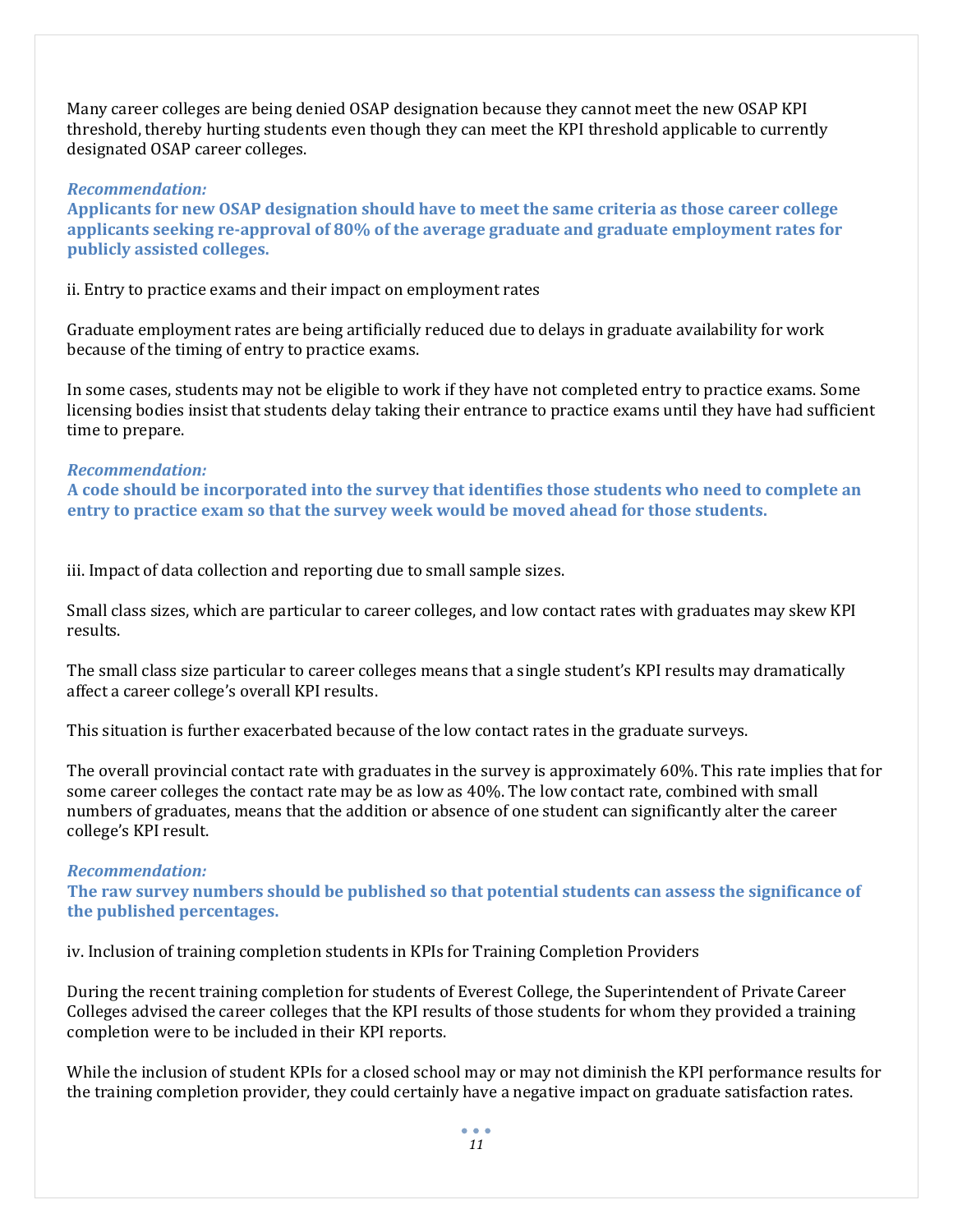### *Recommendation:*

**The KPI for training completion students should not be included in a training completion provider's KPI.**

v. Publication of different KPI criteria for publicly assisted colleges and career colleges.

The mandatory KPI to be published for career colleges differ from those being published for publicly assisted colleges.

The difference in published KPI results makes it very difficult to have a proper comparator, which would allow students to assess the efficacy of programs offered by career colleges and publicly assisted colleges.

Publicly assisted and career colleges both have to publish:

- Graduation rate
- Graduate employment rate
- Graduate Satisfaction rate
- Employer Satisfaction rate

Career colleges must also publish graduate employment rate "in field of study". Publicly assisted colleges collect this information but are not required to publish it.

Publicly assisted colleges must publish student satisfaction rates and career colleges must publish only graduate satisfaction rates.

### *Recommendation:*

**The same KPI publication criteria should be applied to career colleges as those for publicly assisted colleges so that students may properly assess the program success of career colleges and publicly assisted colleges.**

vi. Conflict in provincial OSAP and KPI policies for disabled students

OSAP regulations allow for a student with a disability to take 40% of a coarse load, in some cases creating a 250% course duration. KPI allows a 200% coarse duration, which potentially skews KPI results.

### *Recommendation:*

**The KPI survey should recognize the OSAP requirements of 250% coarse duration for disabled students, and a code should be included in the survey that would flag that a disabled person should be allowed up to 250% of program length to graduate.**

vii. Absence of Comprehensive Disclaimer for 2013 KPI results

The issues raised above, as well as concerns with respect to the survey company Forum Research's inadequate and untimely feedback and quality of assistance with regards to uploading data, dictate the need for a strong Notice to Reader for the 2013 results.

The KPI Sector Advisory Group has recommended the following comprehensive disclaimer:

Notice to Reader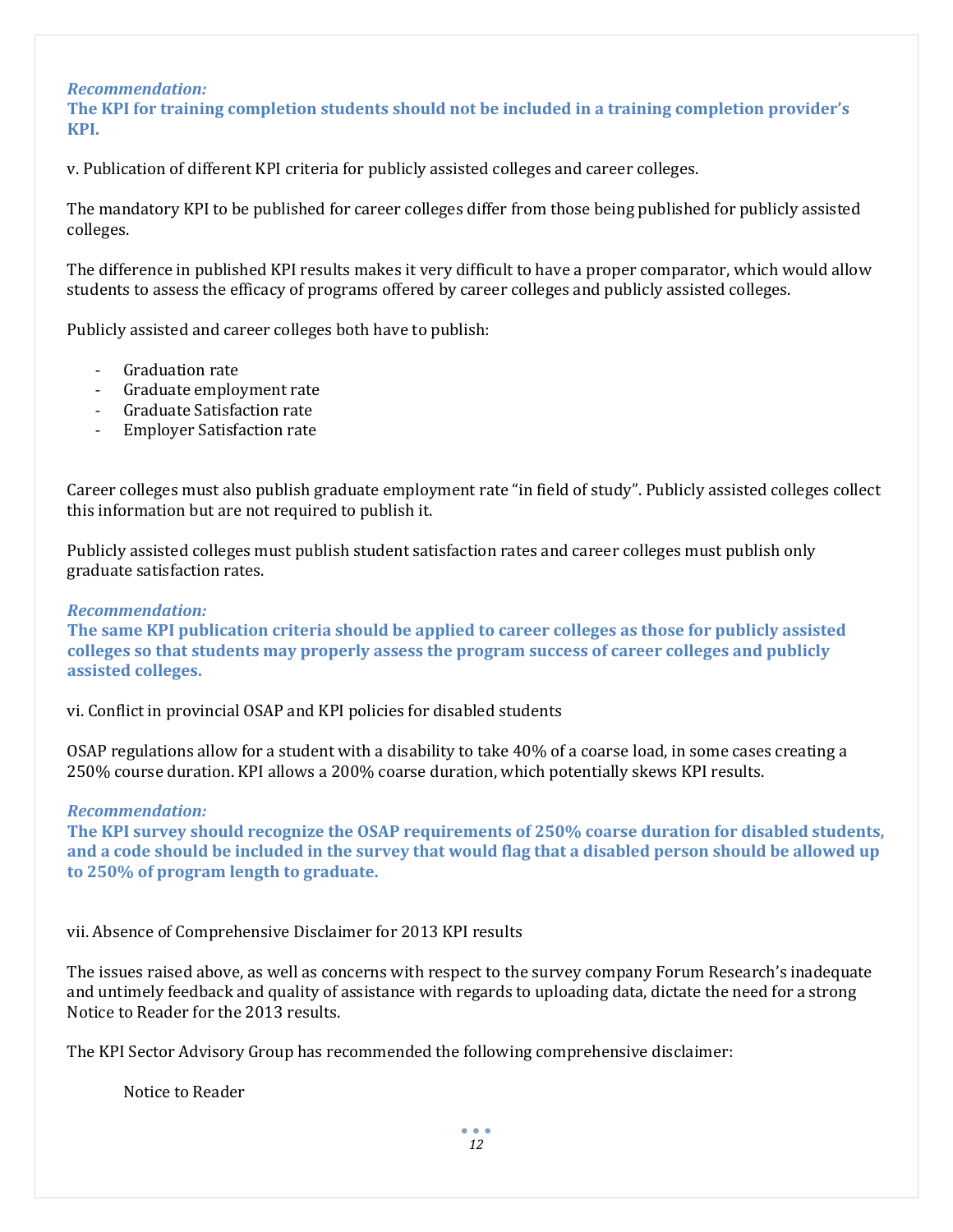Please note that the data collected and reported in this report represents the first year in collecting such data and that it does not represent the entire sector. The purpose of collecting the data is to assist in establishing measurable benchmarks and progression over time. This report is not intentioned to be used solely in making assumptions, comments or forecasts on the sector or its current participants. We do believe that over time this report will become a useful tool in establishing benchmarks and measuring sector and campus specific progress.

Colleges Ontario uses the following disclaimer, which qualifies the use of KPIs as a comparator and acknowledges the variations within the public college sector:

College-to-college comparisons (ranking) could produce misleading results because of college size, local employment conditions, program mix and graduate demographics. The data from each college should be considered on its own.

The Ministry has advised that the following disclaimer will be posted on its web site:

These reports are a summary of results from the ministry's pilot year for calculating and publishing PCC KPIs. The ministry is using lessons learned from this first KPI collection to strengthen the KPI reporting methodology. KPI data will help the sector establish measureable benchmarks for its respective vocational programs.

Notwithstanding repeated requests to address the absence of any qualifying language about the profile of the PCC sector that the release of the KPI 2013 results might represent, it would appear that the Ministry does not intend to publish a Notice to Reader that acknowledges that the results should not be used to "make assumptions, comments or forecasts about the sector".

Moreover, it does not recognize the variations within the career college sector as has been done with the public college sector.

# *Recommendation:*

*The ministry should meet with CCO to discuss a stronger Notice to Reader for the release of the 2013 KPI results that qualifies the reliance on the 2013 KPI results for making assumptions or forecasts about the PCC sector.*

# 8. CCO Review Training Completion Process

### *Purpose*

To review the recent Everest Training Completion process to identify problems that occurred during its administration by the Ministry of Advanced Education and Skills Development ("MAESD") and recommend opportunities to improve the process for students, MAESD and career colleges.

### *Background*

1. On February 19, 2015, the Superintendent of Private Career Colleges (the Superintendent) issued a notice of immediate suspension of Everest College's registration under the Private Career Colleges Act, 2005 effective 9:07 a.m. and a notice of proposal to revoke the registration of Everest College. The revocation was completed on March 15, 2015.

2. At the time of the notice of immediate suspension, approximately 2,697 Everest College students were not allowed access to Everest College or their programs. MAESD officials were on site at all 14 Everest campuses on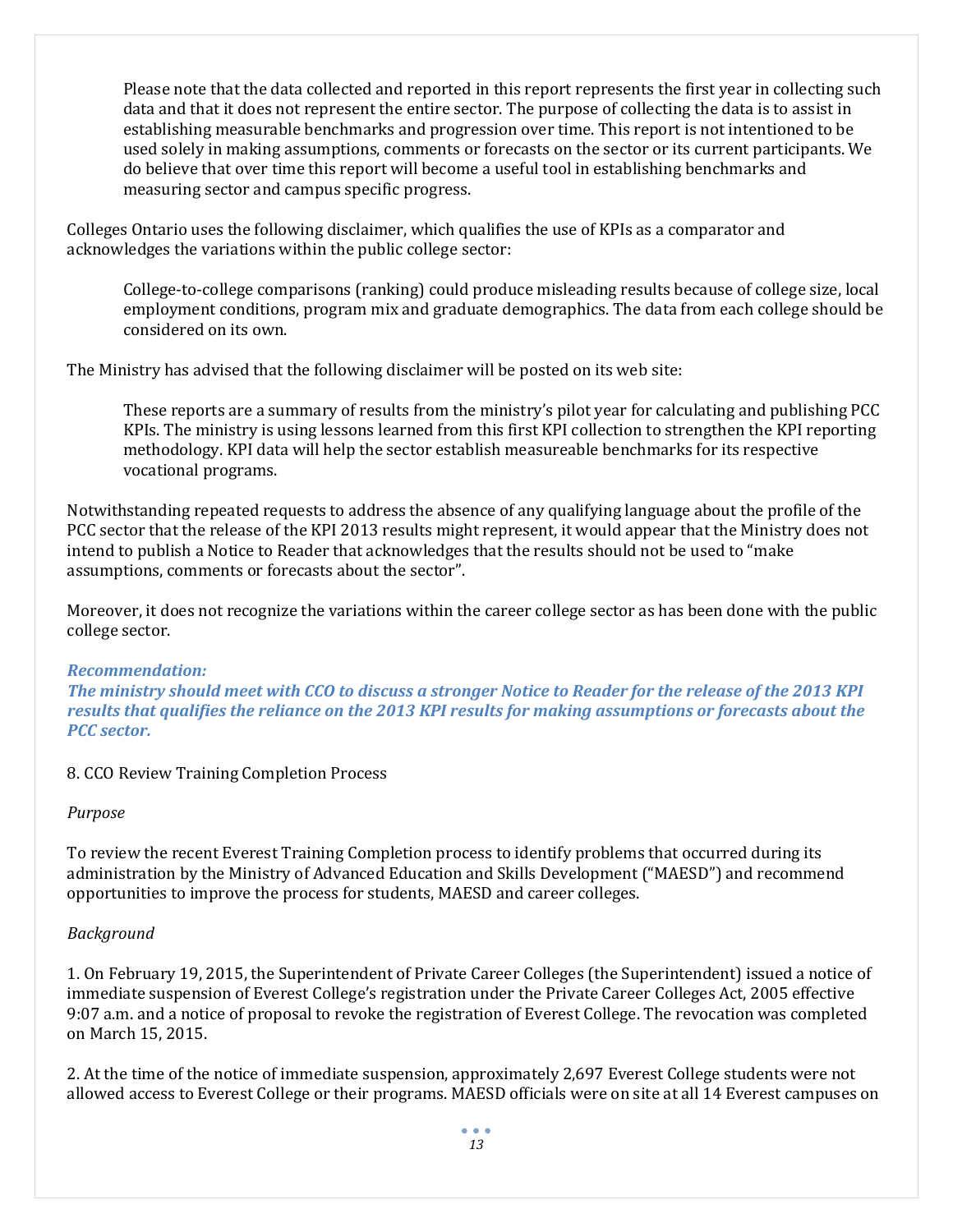the day of the suspension and spoke with the students that were on campus at the time. The MAESD officials provided these students with TCAF forms to complete.

3. On February 20, 2015, Everest College filed for bankruptcy. Everest College's gross annual revenue was greater than \$25 million, and it was thus exempt from paying premiums to the Training Completion Assurance Fund (TCAF) but was required to post security in the amount of \$3 million. Monies in the TCAF fund generated by other career colleges' premiums were not subject to students' claims other than the \$3 million security Everest College posted. This security was forfeited upon bankruptcy to the TCAF fund.

4. Everest College students were confused and frightened about the academic and financial impact of the immediate suspension of Everest College and its subsequent filing for bankruptcy. Many went to nearby career colleges to determine if they could help them and if they could enroll. Many students were understandably distraught, some breaking down in tears.

5. On February 20, 2015, the Superintendent wrote to career colleges dissuading them from "conducting campaigns targeted to enroll affected Everest College students" and stating that such behavior "may be inadvertently impacting these students' eligibility for funding from the Training Completion Assurance Fund."

6. The letter did not provide any specifics as to what career colleges could and should say to the distraught students and effectively precluded career colleges from helping the Everest College students. It also did not provide any details with respect to the TCAF process, its requirements or timelines that might have assisted career colleges in helping the ministry manage the affected students' expectations.

7. Later, CCO wrote to the Superintendent and questioned what was meant by "conducting campaigns", and specifically if this included meeting with students or advertising. The letter referred to the fact that some inspectors were telling CCO's members not to talk to or meet with Everest College students.

8. The Superintendent later confirmed that career colleges could meet with students and advertise, but contracting outside of the TCAF process remained an issue for which key messages were being developed.

9. At that point CCO recognized that there was a serious knowledge gap insofar as the career college sector's knowledge and understanding of the TCAF process and their role in it was concerned. CCO proposed regular meeting updates with the ministry so that it could advise its members and also proposed the development of FAQs to assist career colleges in advising the displaced Everest College students.

10. Regular TCAF update calls were held throughout the TCAF process, but the FAQs, which CCO had hoped to develop in conjunction with the ministry, were ultimately just attributed to CCO.

11. On March 11, 2015, Minister Moridi announced that the government of Ontario would be providing an additional \$7.6 million to the \$3 million of the forfeited Everest College security to assist with the training completion for a total of \$10.6 million. A notice to Everest College students about their TCAF options was sent on March 11, 2015.

12. The Everest College training completion process required the following:

i. identification of students who qualified for assistance;

ii. identification of institutions that offered similar programs in similar geographical location; iii. distribution of Requests for Proposals to those identified institutions to determine which institutions were interested and had the capacity to provide training completions;

iv. determination of which students wanted training completions versus the receipt of partial refunds; v. determination of which institutions were to be presented to students as option on the basis of undisclosed criteria; $\bullet$   $\bullet$   $\bullet$ 

*14*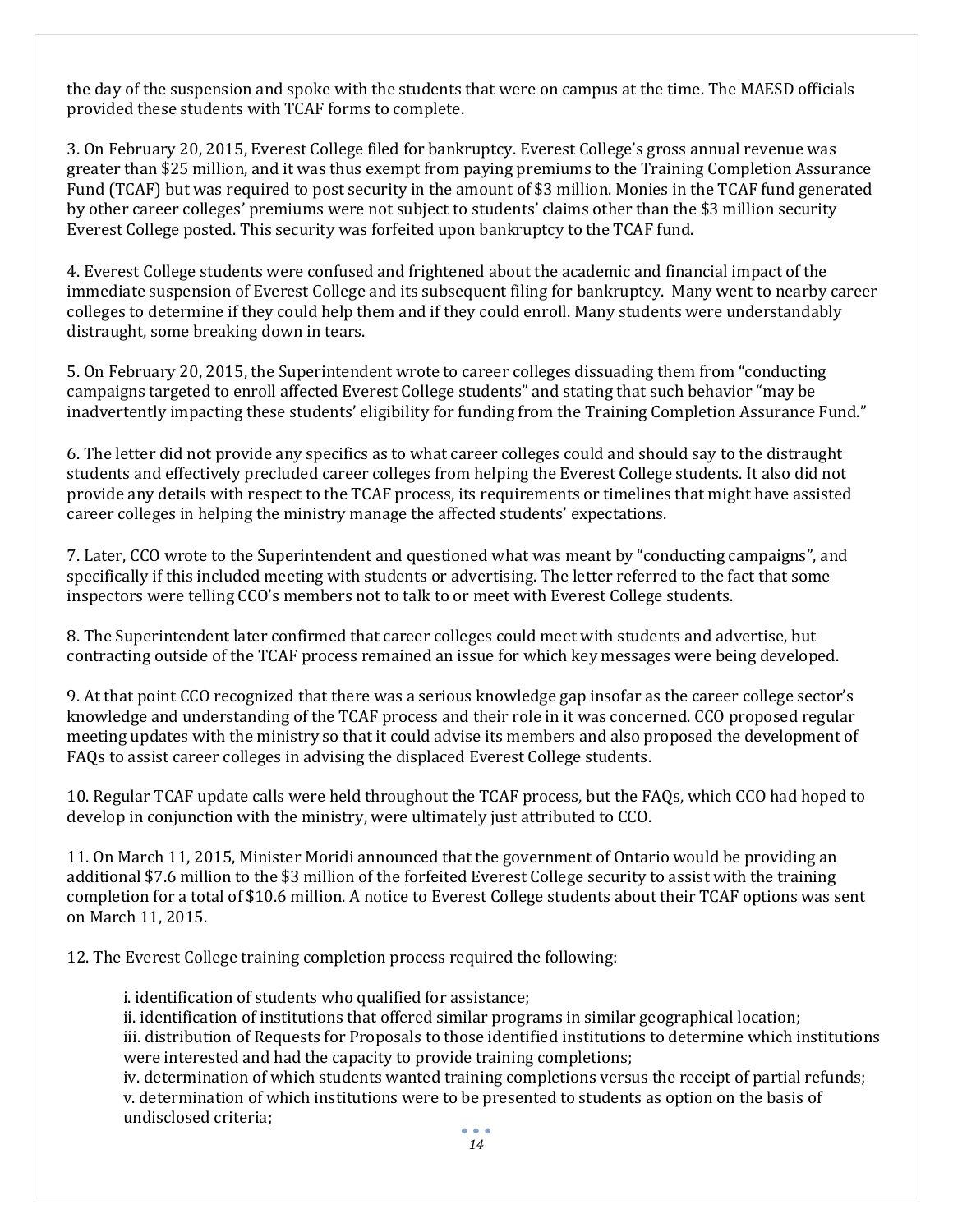vi. presentation of options to students; vii. receipt of students' choices for training completion providers; viii. provision of information about students' choices to chosen institution with student data and request for a PLAR report; ix. review and approval of PLAR; x. notification to student and institution of approval to start the training completion; xi. development of the contract between TCAF and the institution; and

xii. involvement of OSAP at some point, where appropriate.

13. During its regular calls with the ministry CCO repeatedly asked for the criteria that were being used to determine which career colleges were being selected to provide training completions, however it was never given specific criteria about how the ministry determined which career colleges were suitable for training completions for particular students.

14. CCO understands that limited information was shared with career colleges as to why they were or were not selected as training completion providers. Throughout the training completion process, inspectors and ministry officials gave inconsistent advice. In some cases, career colleges were told their campuses were beyond the "geographical area" even though no definite geographical criterion was given. In others, students were being told they would have to travel for miles to complete their training completion—even though a closer location with the same program was available—because it did not fit the ministry's criteria, which was not disclosed. In other situations, students who had been travelling long distances to attend Everest College were forced to attend training completion providers in the same areas even though there were alternatives closer to where they were living.

15. The Request for Training Completion Proposals referenced in item iii above made reference "to demonstrating high levels of social responsibility in utilizing the TCAF monies prudently and effectively" but did not specifically ask proponents to discount their fees. Throughout the TCAF process, numerous career colleges offered to significantly discount their fees and in some cases enrolled students for free.

16. All of the career colleges that were selected were registered career colleges that the ministry had already approved for operation, so it is unclear what the other requirements were or should have been beyond offering a similar program. Moreover, all career colleges are required to enter into training completion partner agreements to obtain program approval. Their existence apparently had no bearing on which career colleges were selected as training completion providers, which raises the question of their utility.

17. On March 18, 2015, the Superintendent wrote to career colleges outlining the Training Completion Process, including the requirement that a Prior Learning Assessment (PLAR) would have to be conducted for all students attending a career college for training completion, and that the ministry would review it, which would thereafter confirm that the student could begin training at the training completion provider.

18. The Superintendent's letter also advised that students who received OSAP funding while at Everest College and completed their training at institutions providing training completions within the current 2014-2015 loan year would have any defaults attributed to Everest College. But, defaults for those students who required a new OSAP application for the 2015-2016 year would be attributed to the institutions providing training completions.

19. The letter also advised that the Key Performance Indicators (KPI) would be attributed to the training completion career college.

20. Several career colleges believed that once they had been selected as a training completion provider by the ministry they were "approved" and could proceed to conduct the PLAR and admit the student.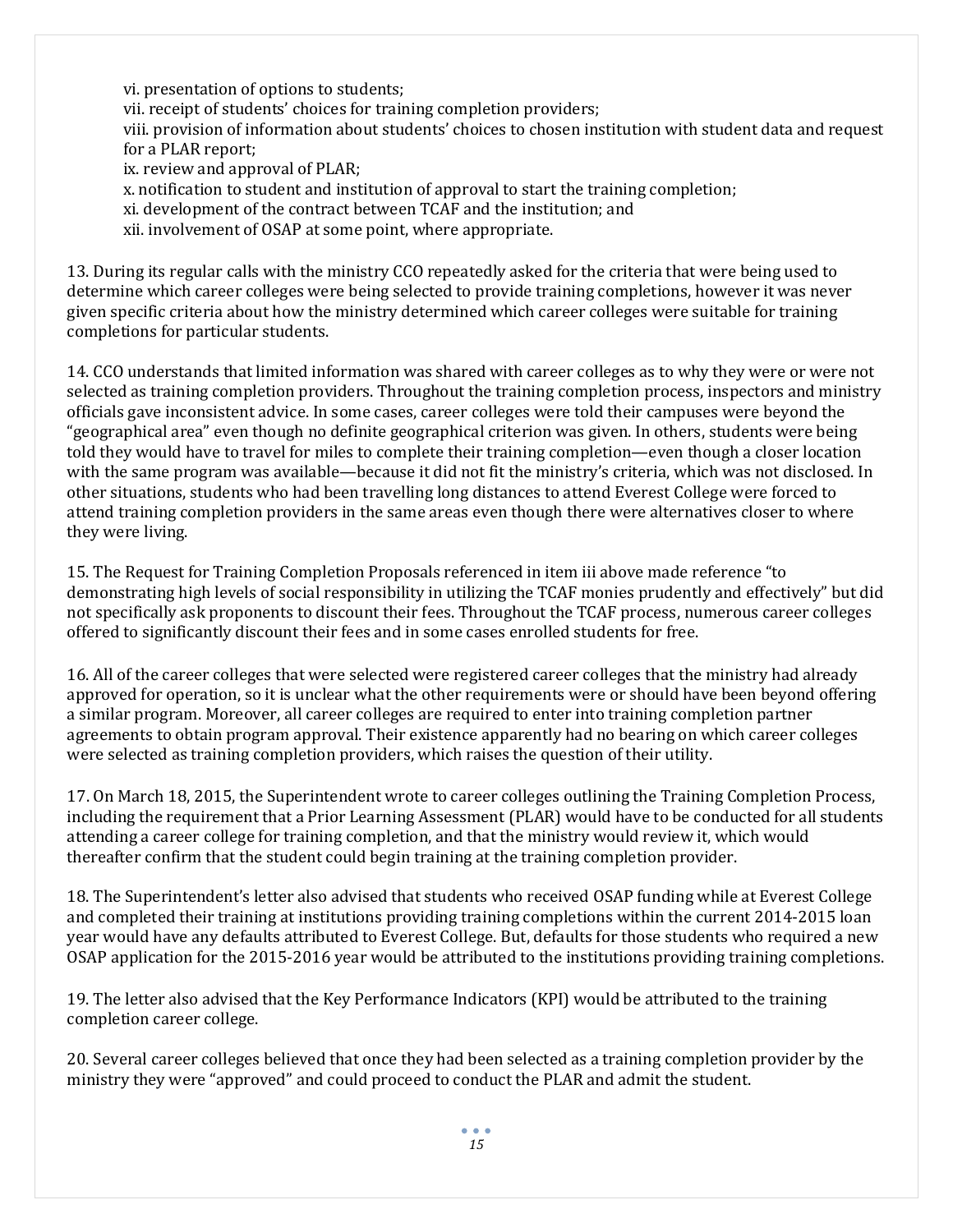21. On April 10, 2015, the Superintendent wrote to "Approved Training Completion Providers" and expressed her concern that some career colleges were reaching out to students to conduct PLARs before the students had notified the ministry of their preferred training completion provider and the ministry had identified those students to the training completion provider. Only then could the training completion provider conduct the PLAR, which the ministry would then have to review and approve.

22. The Superintendent's letter also enclosed Appendix A, which laid out the PLAR Steps which confirmed that a student could not start with a training completion provider until the ministry had reviewed the PLAR and confirmed that the student could begin training. The ministry would then work with the training completion provider to develop an agreement with the career college, including the total cost for all training completions being done by the training completion provider.

23. On April 17, 2015, CCO wrote to the Superintendent, concerned about some of the behaviours the Superintendent had referenced in her April 10, 2015 letter and suggested that the language around "Approved Training Completion Providers" should be clarified.

24. CCO has been advised that throughout the TCAF process the TCAF board of directors was not consulted about the process or asked to give any suggestions with respect to the suitability of a particular career college as a training completion provider.

25. On June 17, 2015, the ministry briefed CCO's PCC Act Modernization Advisory Committee about, among other things, the training completion process. In a portion of its documentation entitled 'Lessons Learned During the Closure', it raised several concerns about how career colleges conducted themselves during the training completion process.

26. Several of these raised concerns for CCO and its members, including the following statements:

3. Some private career colleges actively undermined the TCAF process

- Several PCCs worked outside the TCAF process to try to recruit students and publicly criticize the ministry's processes, including some of the largest and more mature PCCs.
- Few PCCs submitted particularly competitive bids, and many attempted to avoid taking on accountability for students' outcomes.

4. The Ministry was seen as solely responsible for the closure

- TCAF was intended to ensure that the PCC sector absorbed the financial cost of closures and public scrutiny associated with school closures.
- In this case, the ministry absorbed the majority of the financial costs and scrutiny.

27. In July, 2015, the ministry advised that it would be reviewing the segregated class of career colleges and the TCAF and intended to consult with the career college sector with respect to its approach.

# *The Legislation*

The administration of the TCAF is governed by Ontario Regulation 414/06 of the Private Career Colleges Act, 2005.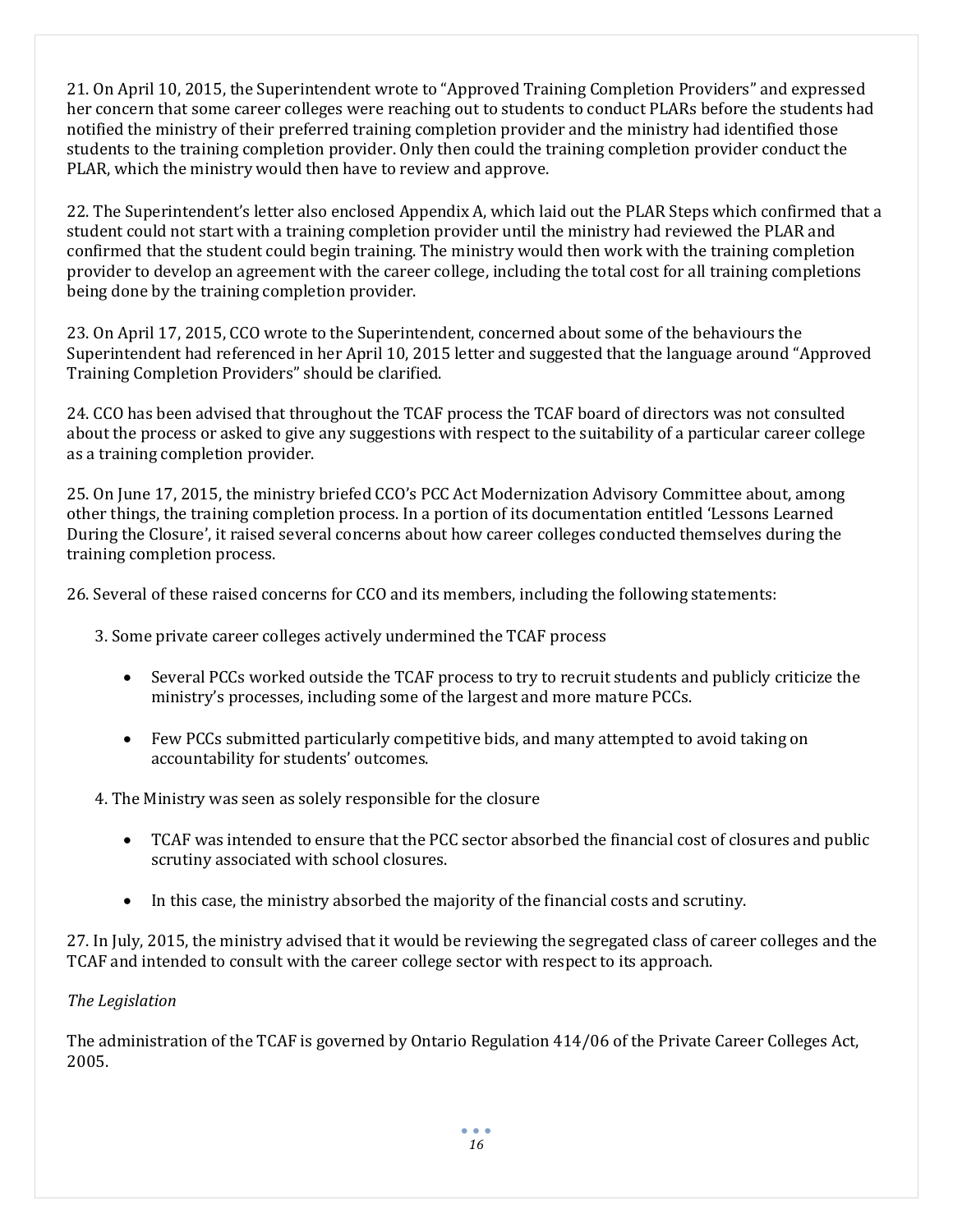Pursuant to those regulations, money that the Superintendent received as the result of realizing upon any security provided by a private career college that has been declared to be forfeited under section 34 is considered part of the fund. 11. (2)(4)

Private career colleges that have revenues equal to or greater than \$25 million are not obliged to contribute to the TCAF but must post a security in the amount of \$3 million. 31.(1)

The TCAF has an Advisory Board, the majority of whose members are to be representatives of private career colleges. 3. (3)

The Advisory Board is supposed to, among other things:

Make recommendations to the Superintendent with respect to the measures to be taken in the event of a particular private career college ceasing to operate. 9. (3)

Make recommendations to the Superintendent on the suitability of any person, private career college or organization that may be approved under section 40 to provide training completion to the former students of a private career college that ceases to operate. 9. (4)

Develop and submit to the Superintendent recommended strategies to promote public awareness of the Fund. 9. (5)

# *Recommendation:*

# **The Ministry should:**

**1. Recognize that the priority of the training completion process must be to get affected students back into their training as soon as possible. This goal must inform and direct all parts of the training completion process;**

**2. Recognize that career colleges are committed to helping students in the event of a closure and want to work with the ministry in helping students and career colleges manage a training completion process;**

**3. In the event of a suspension or possible revocation, the announcement to the affected career college and its students should be triaged by advising owners, administrators, instructors and students in stages so that owners, administrators and instructors can assist students in understanding what is happening and help ministry officials manage student expectations. In the event of a voluntary closure, the presence of other career college sector representatives or TCAF board members when the announcement is made to students would also help;**

**4. Recognize that TCAF is an industry fund paid for by career colleges, and follow its regulatory requirements of taking advice from the TCAF Advisory Board. This will be especially important in the event that there is no longer a segregated class of career colleges;**

**5. Develop, in conjunction with the TCAF board and sector review, a communication plan that lays out the specific steps for career colleges to follow in the event of a closure/training completion and ensures that adequate ministry response systems are in place to respond to student inquiries. A set of FAQs for career colleges should form part of any communication plan and should be posted on the ministry web site;**

**6. Develop, in conjunction with the TCAF board, a critical path that is focused on getting students back into their training completion expeditiously and acknowledges that all registered career colleges have**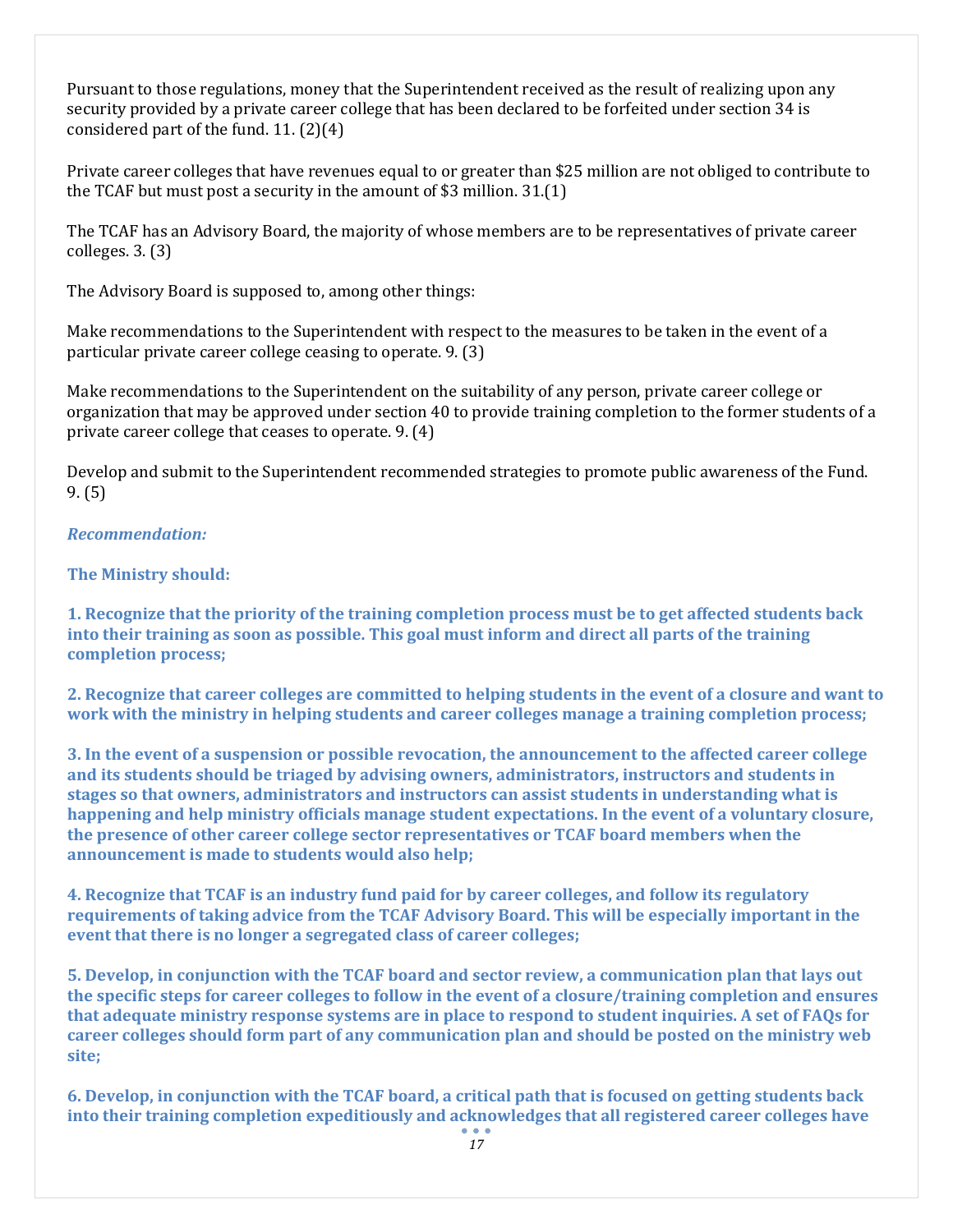**had their programs and operations approved by the ministry. The critical path should also address the need to provide payment more quickly to training completion providers;**

**7. Retain individuals with career college expertise—Training Completion SWAT Team—during a training completion to assist the ministry staff and the sector to manage and understand the training completion process from a career college's perspective;**

**8. Reconsider its decision to attribute OSAP defaults for a new 2015-2016 loan to the training completion provider and continue to attribute it to Everest College. In future, all OSAP defaults should be attributed to the suspended career college and not to the training completion provider, regardless of the timing of OSAP loans;**

**9. Exclude the KPI results for Everest College students from the results for training completion providers. The attribution of Everest College student KPI results to training completion providers may negatively impact the training completion providers' KPI results and, in the case of new OSAP applicants, prejudice their opportunity to obtain OSAP. In future, KPI results of suspended career college students should not be attributed to the training completion providers but remain with the suspended career college; and**

**10. Establish a working group composed of sector and ministry representatives to develop a set of recommendations to address the above.**

9. Intern Exemption for Career Colleges Student Interns under Ontario's Employment Standards Act

# *Background*

Educational programs offered to students within Ontario's postsecondary sector often include an internship. Internships are not intended to be paid for by employers as they are part of a student's curriculum.

Ontario's Employment Standards Act includes a person who is receiving training in its definition of an employee, unless the following criteria are met:

- 1. The training is similar to that which is given in a vocational school.
- 2. The training is for the benefit of the individual.
- 3. The person providing the training derives little, if any, benefit from the activity of the individual while he or she is being trained.
- 4. The individual does not displace employees of the person providing the training.
- 5. The individual is not accorded a right to become an employee of the person providing the training.
- 6. The individual is advised that he or she will receive no remuneration for the time that he or she spends in training.

Student interns of colleges of applied arts and technology or a university are specifically exempted from this provision and, therefore, employers do not need to meet these six criteria before it is determined that they are not required to pay wages.

Student interns of career colleges, notwithstanding the provision of internships in their Ministry of Advanced Education and Skills Development approved programs, are not specifically exempted.

As a result, employers who want to work with career college student interns must meet these six criteria before it can be determined that a career college student intern is not an employee. If the employer fails to meet these six criteria, it will have to treat the career college student intern as an employee and pay wages.

> $\bullet$   $\bullet$   $\bullet$ *18*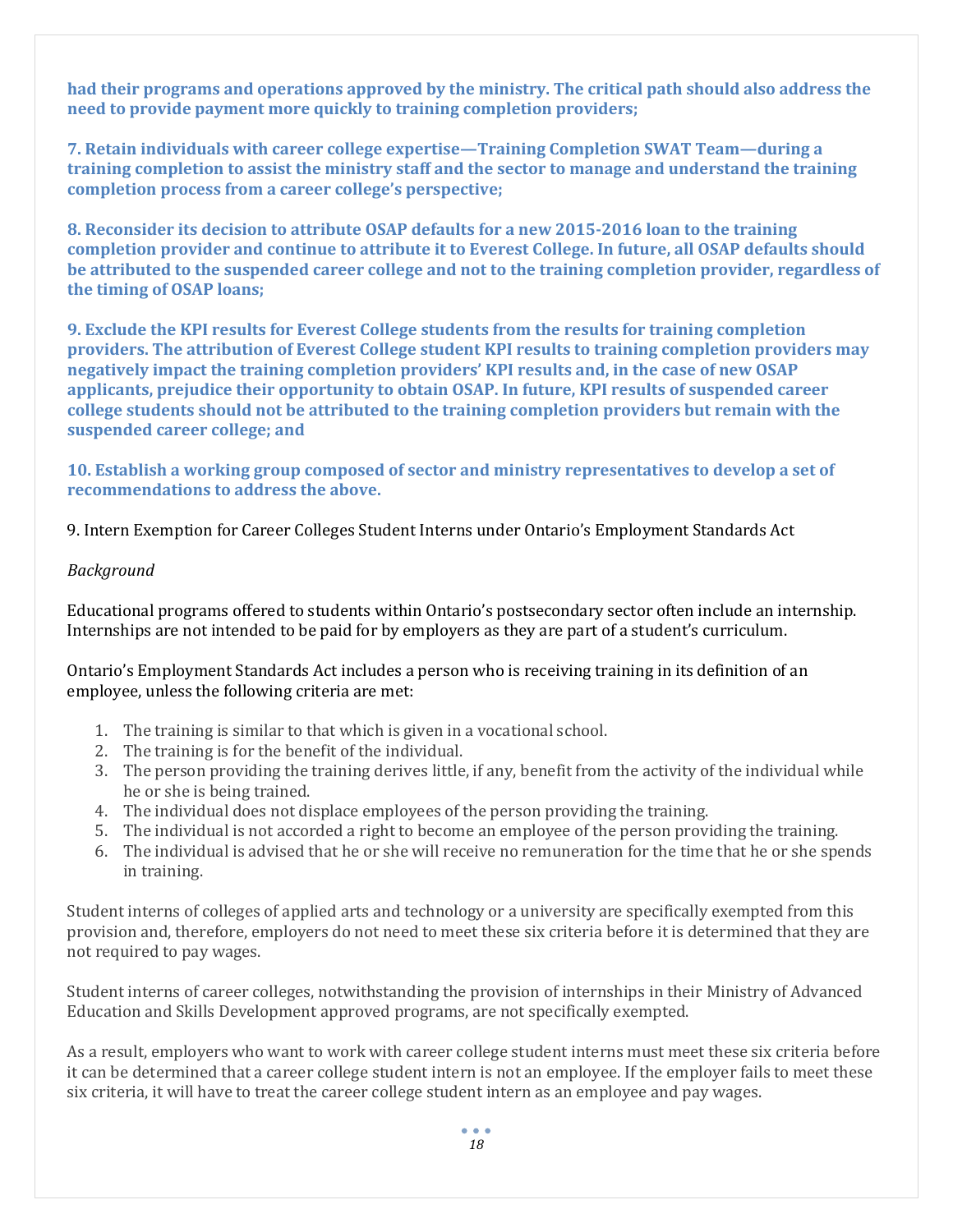The absence of the same exemption being available to career college student interns as that which is available to public college or university student interns, acts as a disincentive to employers hiring career college student interns, even though they are in programs approved by the Ministry of Advanced Education and Skills Development.

# *Recommendation:*

**Ontario's Employment Standard Act should be amended to include career college student interns within the category of persons specifically exempted from the requirement of meeting the six conditions in order to not be defined as an employee.**

**This would result in student interns of career colleges being treated the same as student interns of public colleges and universities, and thus not requiring employers to pay wages.**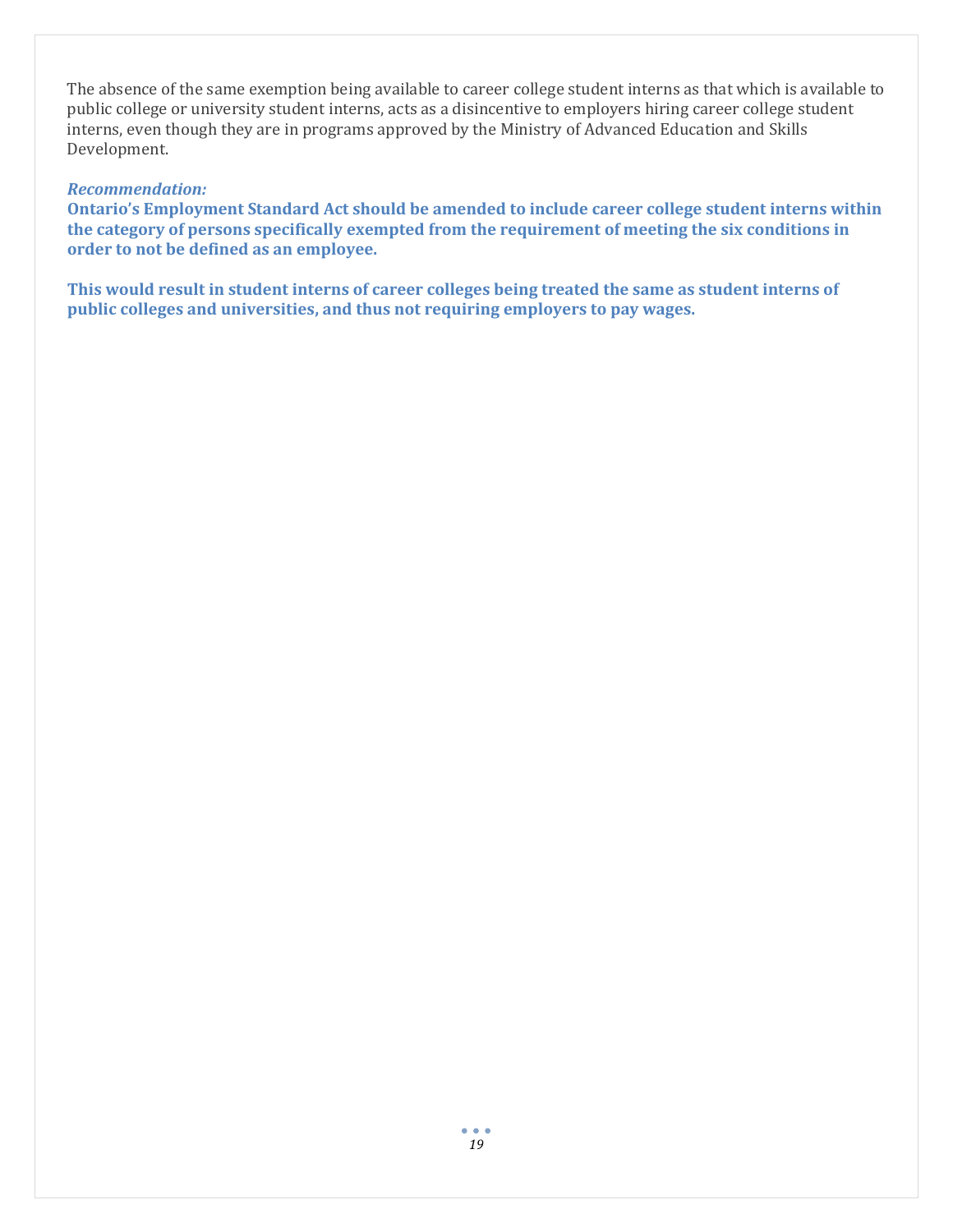# The Act

# *Background*

The Private Career Colleges Act ("the Act") should deliver the greatest benefit to Ontario's post-secondary students by concentrating on the quality of educational out comes rather than focusing on institutional operations.

Institutional operations should be improved by reducing red tape, improving administration and facilitating more self-regulation.

The following recommendations relate to amendments to the Act that reflect these principles.

1. The Name of the Act

*Background*

Career colleges are an integral component in the quality continuum of the province's post-secondary education system (PSE).

If Ontario is to keep pace globally, we must develop strategic policies and legislation that support the career college sector's potential to contribute to the province's social and economic well-being.

To that end, it is important that any definition of a career college should remain broad enough to allow the sector to continually innovate and evolve to meet the needs of students and employers.

All pillars of PSE are working towards and contributing to the same end.

It is, therefore, appropriate to de-emphasize the public/private sector gaps and begin to embrace a vision of the Ontario post-secondary education system that is cohesive, comprehensive and fluid.

*Recommendation:*

**The Private Career Colleges Act 2005 be renamed the Career Colleges Act. Throughout the Act and Regulations, the word private should be removed from all references to "private Career Colleges."**  *Recommendation I.1 – Appendix 3*

*Recommendation I.2 – Appendix 3*

2. Definition Vocational Training Institution

### *Background*

The current definition of a private career college does not distinguish between institutions that are legally registered and those that are not.

This results in public confusion with respect to the behaviours of institutions that are not legally registered with those that are.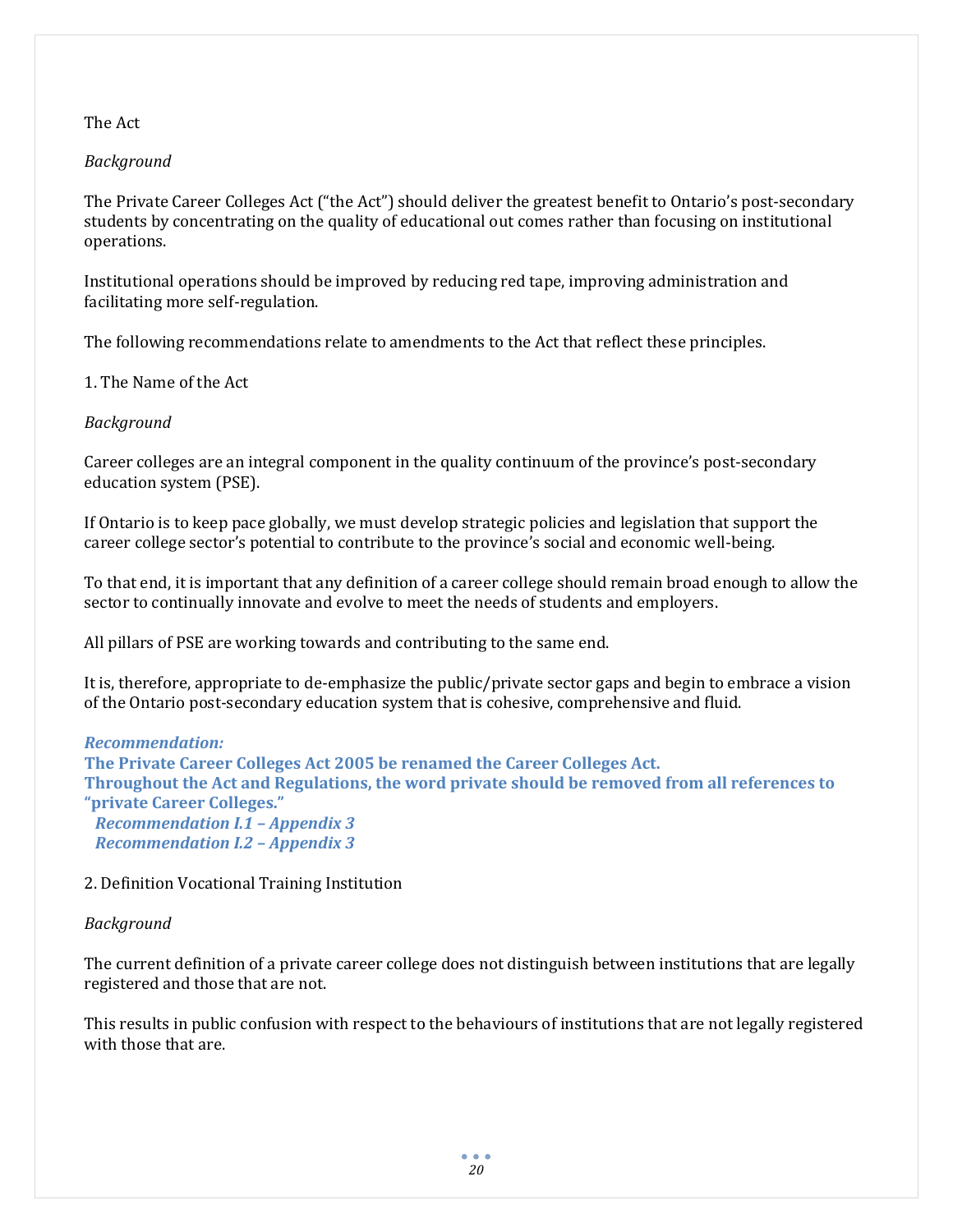*Recommendation:*

**The legislation should be amended to clearly distinguish those institutions, which are offering vocational programs without having been approved by the Superintendent.** *Recommendation I.3 – Appendix 3*

3. Definition Types and Duration of Vocational Training

### *Background*

The current definition of vocational training limits the types and duration of vocational training that should be available to career college students.

Career colleges need the flexibility to provide part-time vocational programs, continuing education and individual vocational courses to meet learners' needs.

Because the definition of vocational training does not recognize career college students enrolled in one course, they are also precluded from protection under the Training Completion Assurance Fund (TCAF).

Career college students are also denied the flexibility to take courses for an approved program in a noncontinuous fashion.

### *Recommendation:*

**The definition of vocational programs should be expanded to recognize and enhance the flexibility of career college education and to afford protection to career college students regardless of the duration, type and sequence of vocational training.**

*Recommendation I.7 – Appendix 3 Recommendation V.5 – Appendix 3*

4. Administration and Financial Matters

Training Completion Assurance Fund (TCAF)

# *Background*

Any revisions to the current Act must reflect the principle of greatest benefit to and protection for students, not only in the quality of the programs, but also the financial protection of their investment in education.

Much of the activity of the Private Career College branch of the Ministry of Advanced Education and Skills Development (MAESD), is spent on time-consuming management and administration relating to TCAF. The financial protection to students afforded by this fund should enable the Superintendent to step back from his/her involvement in the business side of the sector to focus on the real purview of MAESD, which is the assurance of quality learning outcomes.

### *Recommendation:*

**The board of TCAF should transition from one, which is advisory, to one, which is governing. The proposed governing TCAF board would make decisions with respect to:**

**i) the administration of the Fund, including the amount of premiums, surcharges and levies to be paid into the Fund by career colleges and the frequency of the payments;**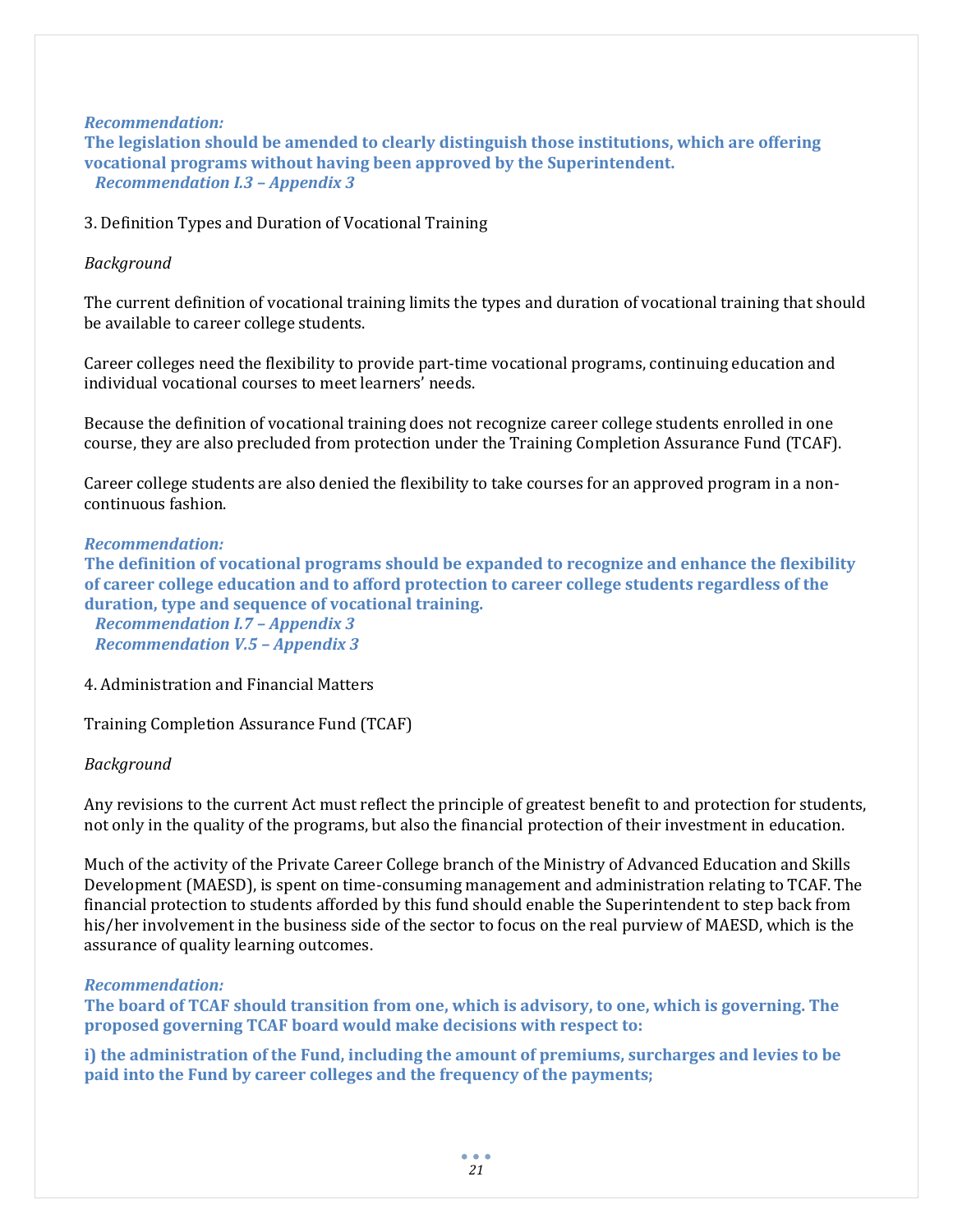**ii) governing situations where a career college ceases to provide a vocational program and, in particular, the provision and administration of training completion and the payment of training completion costs and refunds under Part VI in such situations;** 

**iii) the measures to be taken in the event a particular career college ceases to operate;** 

**iv) the suitability of any person, career college or organization that may be approved under Section 40 to provide training completion to the former students of a Career College that ceases to operate;** 

**v) developing strategies to promote public awareness of the Fund;** 

**vi) engage persons to provide professional, technical or other assistance to the TCAF Governing Board under section 19; and**

**vii) recommendations to the Superintendent prior to the suspension, revocation or refusal of renewal of a career college.** 

*Recommendation II.6 – Appendix 3*

Refunds Career Colleges

### *Background*

Pursuant to the Act, TCAF has a target of 3% of total sector vocational revenue based on previous actuarial recommendations.

There is, however, no cap on the fund allowing it to grow beyond the mandated target and no legislative provision that allows for refunds beyond the fund target.

### *Recommendation:*

**At the end of one of the fund's fiscal years, if the value of the fund is greater than 110% of an actuarially-determined target value percentage of the total gross revenues from vocational programs of all career colleges in Ontario for the fund's previous fiscal year, the TCAF Governing Board should, during the fund's next fiscal year, give notice of and issue a premium refund to all career colleges still in operation, based on the proportion of the total that they contributed to TCAF since the inception of the fund.** 

*Recommendation II.10 – Appendix 3*

### Financial Security

Better screening of the financial viability of new entrants to the career college sector and stronger deterrents to prevent non-compliance by existing career colleges can achieve a significant reduction in potential risk across the entire sector.

### *Recommendation:*

**The minimum financial security posted by new applicants, career colleges that have been in operation for less than 5 years, and by career colleges experiencing compliance difficulties, should be increased to \$50,000.00.**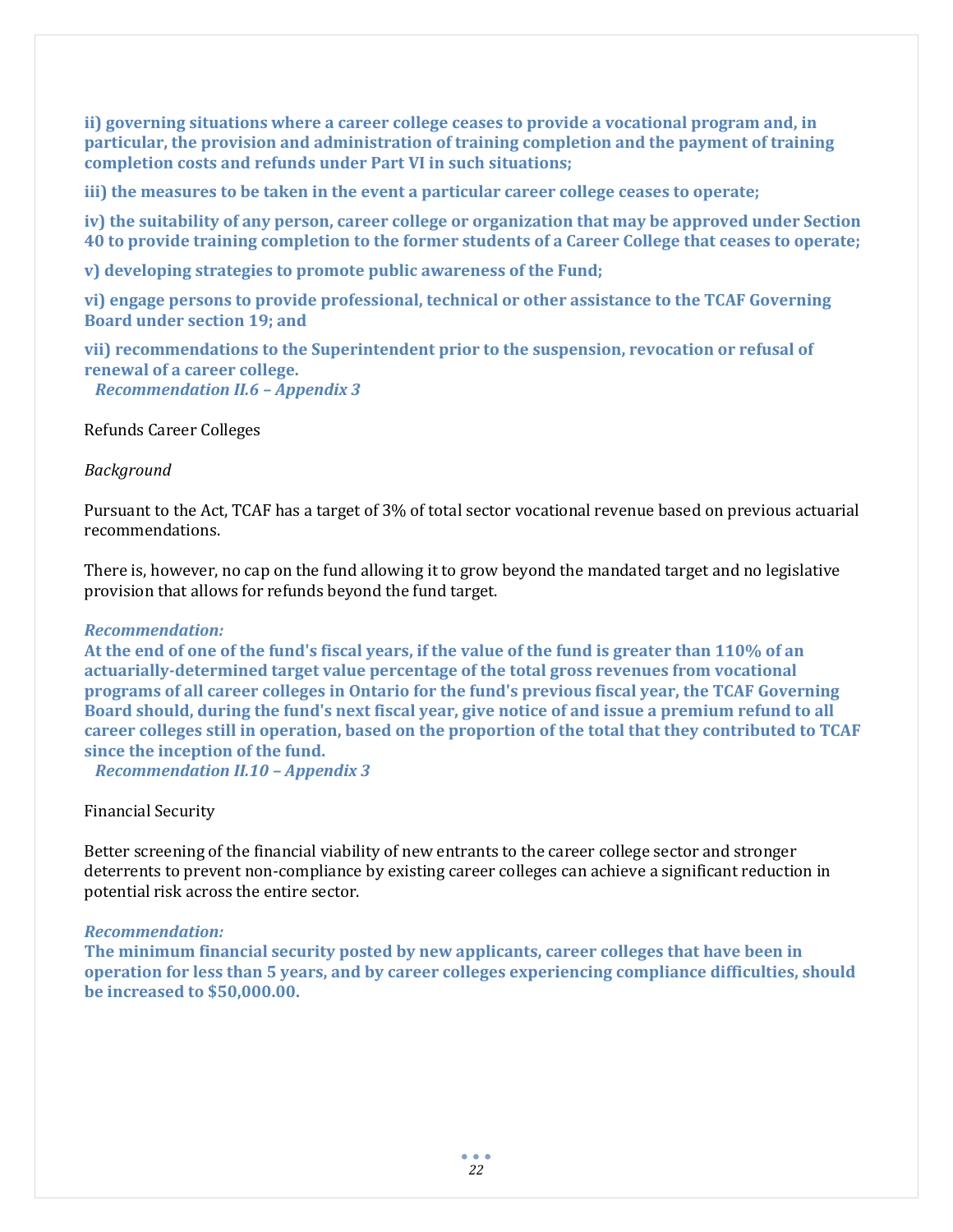### Requirement Audited Statements

# *Background*

The current requirement for all career colleges to provide audited statements, regardless of size, is financially onerous for smaller career colleges. Moreover, reliance on audited statements for smaller career colleges may not be any more reliable than review statements that would be less onerous.

### *Recommendation:*

**Audited financial statements should be required only from those institutions whose total annual revenue from its vocational programs exceeds \$5 million in the province of Ontario. Career colleges with total revenue from its vocational programs that is less than \$5 million must submit an audited prepaid unearned revenue schedule.** *Recommendation 11.9 – Appendix 3*

Security for Charities

# *Background*

Career colleges, which are also charities, pay premiums to TCAF but are exempted under the Act from posting a financial security under TCAF, which is a requirement for all other career colleges.

Therefore, when a career college, which is also a charity closes, the cost of training completions/refunds is 100% borne by the premiums paid by the career colleges.

For all other career college closures, the cost of training completions/refunds are first paid from the financial security that has been posted and any remaining costs are covered by the TCAF premiums paid by all career colleges.

### *Recommendation:*

**The financial security exemption for charities should be removed.** *Recommendation II.11 – Appendix 3*

5. Quality Assurance for New Entrants to Career College Sector

### *Background*

All career colleges must meet the threshold of Ministry Training, Colleges and Universities (MAESD) standards in order to be registered.

CCO believes that the registration of new career colleges should remain the responsibility of MAESD, and more should be done to ensure quality in the sector by providing more training and guidance for new registrants at the beginning of the process.

This would be achieved by providing mandatory legislative and regulatory compliance workshops for all new institutions. The workshops would help to ensure that new registrants are familiar with provincial standards and regulations, that they have developed the policies, processes and forms needed prior to registration, and that they understand their responsibilities and ongoing reporting requirements.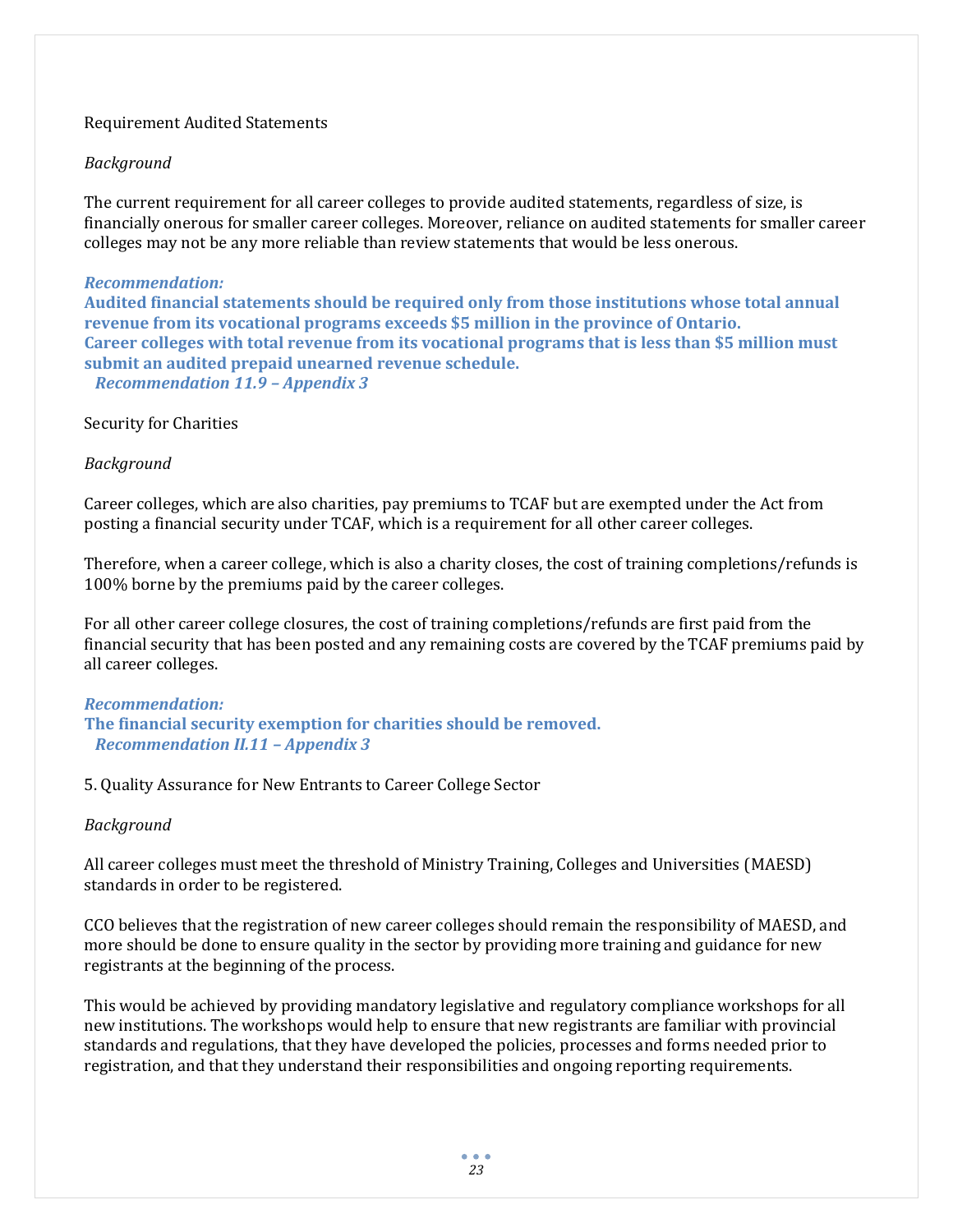*Recommendation:* **Mandatory legislative and regulatory workshops should be provided to new career colleges by MAESD or Career Colleges Ontario.** *Recommendation IV.11 – Appendix 3*

6. Improving Efficiency through Differentiation

*Background*

There are nearly 600 career colleges in Ontario, all at varying levels of size and stage of maturity.

Not only is it unfair to paint them with the same brush, it is administratively unsustainable.

Career colleges that have reached a stage in their development whereby past performance, processes, records of compliance, accountability, delivery of learning outcomes and/or accreditation reflect an established standard of quality, should be afforded greater autonomy.

### *Recommendation:*

**A new category of "accredited" career colleges should be created for institutions that have met rigid and stringent Ministry criteria for standards of excellence including:** 

**i) the institution has been a Registered Ontario Career College for the past 5 consecutive years and its past performance, processes, records of compliance, accountability, delivery of learning outcomes have consistently proven to be of high quality; or**

**ii) is institutionally accredited by an agency that is sanctioned by the province of Ontario at either,** 

- **(i) all campus locations; or,**
- **(ii) a minimum of 50% of its campus locations, and the remaining campus locations are all currently in the process of undergoing accreditation.**  *Recommendation IV.10 – Appendix 3*

# 7. Approval of Vocational Programs

### *Background*

Program approval delays are slowing down the pace of innovation and the speed at which career colleges are able to respond to market forces through skills training.

There are several factors which contribute to an unacceptably slow program approval process including:

i) the absence of common program standards and learning outcomes for career colleges that are consistent with community colleges, universities and apprenticeship programs;

ii) the lack of differentiation between career colleges reflecting institutional performance achievement;

iii) insufficient use of third party service providers that could facilitate program approval, especially if approval is tied to specific program standards and performance objectives;

iv) restrictions on ability to make program changes to existing programs; and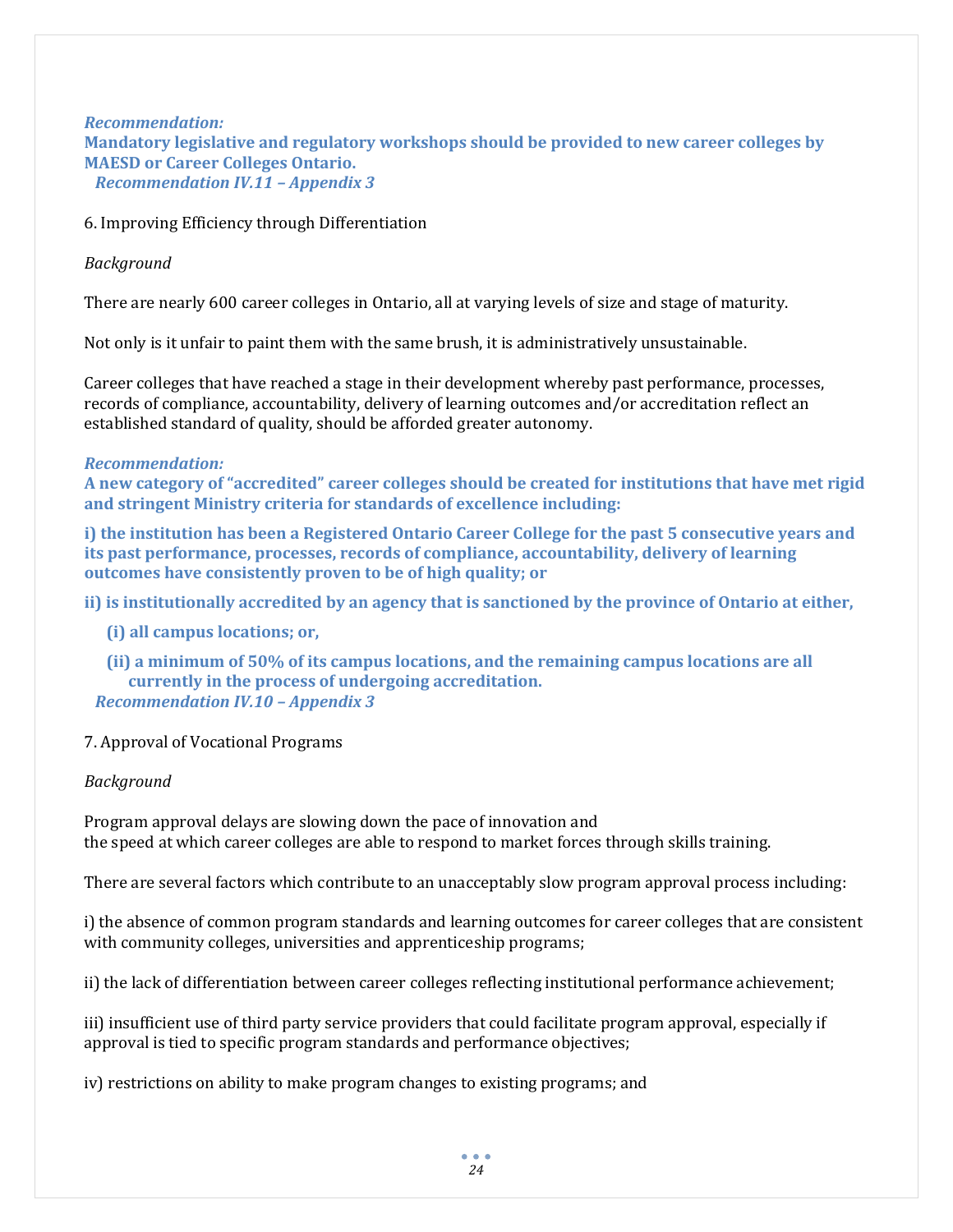V) limited period of program approval.

### *Recommendations:*

### **Learning Outcomes**

**Ontario's post-secondary institutions should have high-quality, outcome-based credentials through the full implementation of the Ontario Qualifications Framework (OQF) that embraces the concept that any institution that can provide a program, that meets the stated outcomes, should be allowed to offer the same credential and that the credential would be recognized within the education and employer communities.**

### **Differentiation**

**The new category of "accredited career colleges" should be differentiated with respect to the program approval process by being eligible to:**

**i) receive expedited Program Approval by the Superintendent or his/her designate through a third party service provider;** 

**ii) approve their own programs provided that the institutional approval process has been sanctioned by the Superintendent or his/her designate through a third party service provider;** 

**iii) offer any or all of its approved programs at multiple branch campuses that are covered by its institutional registration.**

*Recommendation IV.10 – Appendix 3*

### **Designation Third Party Service Provider for Program Approval**

**The Superintendent should be permitted to designate a third party service provider, to approve specified vocational programs, subject to such conditions as the Superintendent or its designate may specify.**

*Recommendations – IV.13, V.2, V.3 – Appendix 3*

### **Greater Scope for Program Change**

**Approval for a change to program should only be required when the change is greater than 20%.** *Recommendation – V.4 – Appendix 3*

### **Longer Approval Period**

**The approval period for a vocational program should be increased from 5 years to 10 years.** *Recommendation – V.6 – Appendix 3*

8. Ministry Service Standards

### *Background*

Diminished resources are creating a gap between the level of quality assurance guaranteed by the Act, and the MAESD's capacity to effectively and efficiently administer the career college sector.

Limited resources may also contribute to a reduction in the ability of Ministry staff to work with career colleges to enhance compliance before enforcement is required.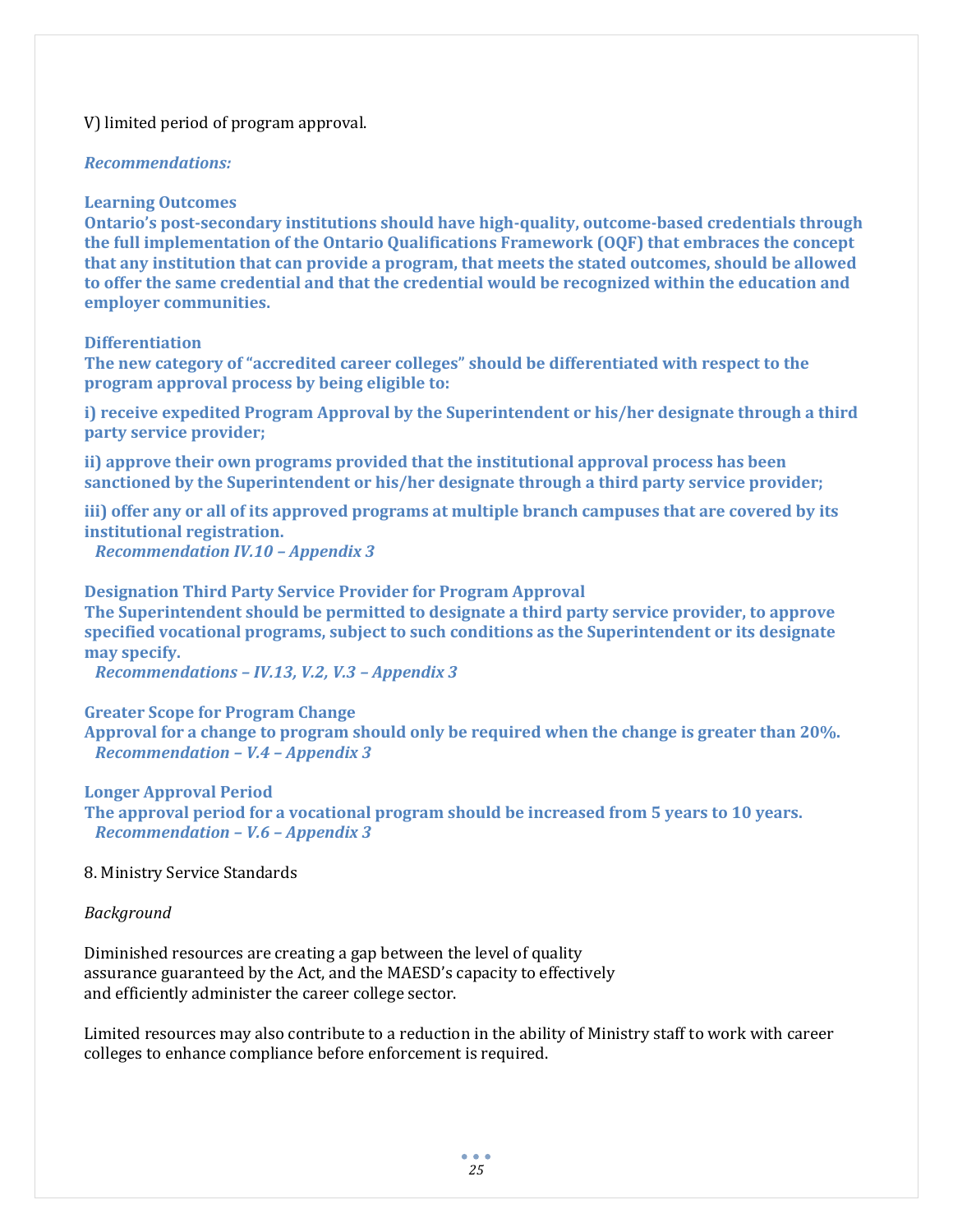### *Recommendation:*

**The Act should require the Superintendent to meet a minimum standard of service comparable to those used in other provincial ministries.** 

**The Ministry should enhance its ability to educate and work with career colleges before enforcement is required.**

9. Qualifications for Teaching Staff

### *Background*

The Act stipulates currently specific criteria for career college instructors that includes their educational attainment and related work experience. It does not, however, allow an Ontario career college to hire instructors who may not meet the specific criteria but do have significant experience teaching the same program at a public institution, a career college in another province, or in the military.

### *Recommendation:*

**The educational requirements for teachers at career colleges should be expanded to include instructors who have relevant instructional experience at any of the following:**

**i) a Canadian Community College;**

**ii) a Canadian University;**

**iii) a registered Canadian Career College;** 

**iv) the Canadian Military;** 

**or is approved by the Superintendent for the purposes of providing instruction at the college. O. Reg.** 

**Recommendation VI.5 –** *Appendix 3*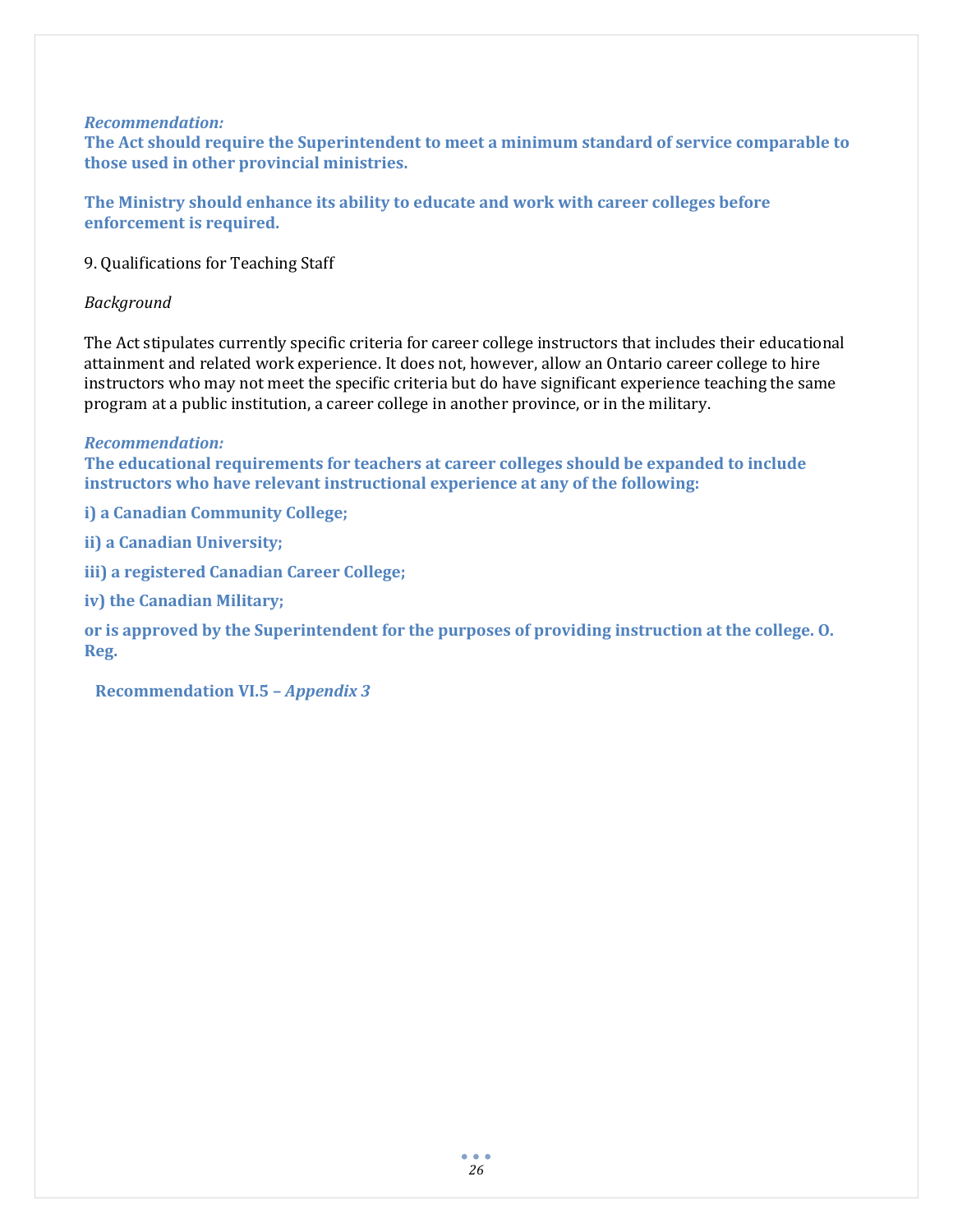# Appendix 1 – Issues Resolved

# Ontario Tuition Grant

# *Background*

In 2012 the government introduced the 30% Ontario Tuition Grant to help make post-secondary education more affordable. However, the government excluded career college students from eligibility for the new grant.

# *Recommendation:*

**The Ontario Tuition Grant should be accessible to all qualified students, regardless of the institution they choose to attend. It is fundamental that students have an unrestricted right to make the best choice.** 

# *Action:*

**The Ontario Tuition Grant has now been extended to career college students, effective January 20, 2014.**

# Distance Education

# *Background*

Career colleges are currently prohibited from providing their programs of study in distance education delivery mode, while publicly funded institutions have no such restriction.

# *Recommendation:*

**The government should move quickly to introduce a framework for the provision of career college programs of study using a distance education methodology, and allow distance education students to access OSAP assistance for such programs.** 

### *Action:*

**As of November 2012, the Superintendent released Policy Directive 9 on Distance Education Programs and, career colleges were permitted to apply for approval to offer programs with a distance education component.**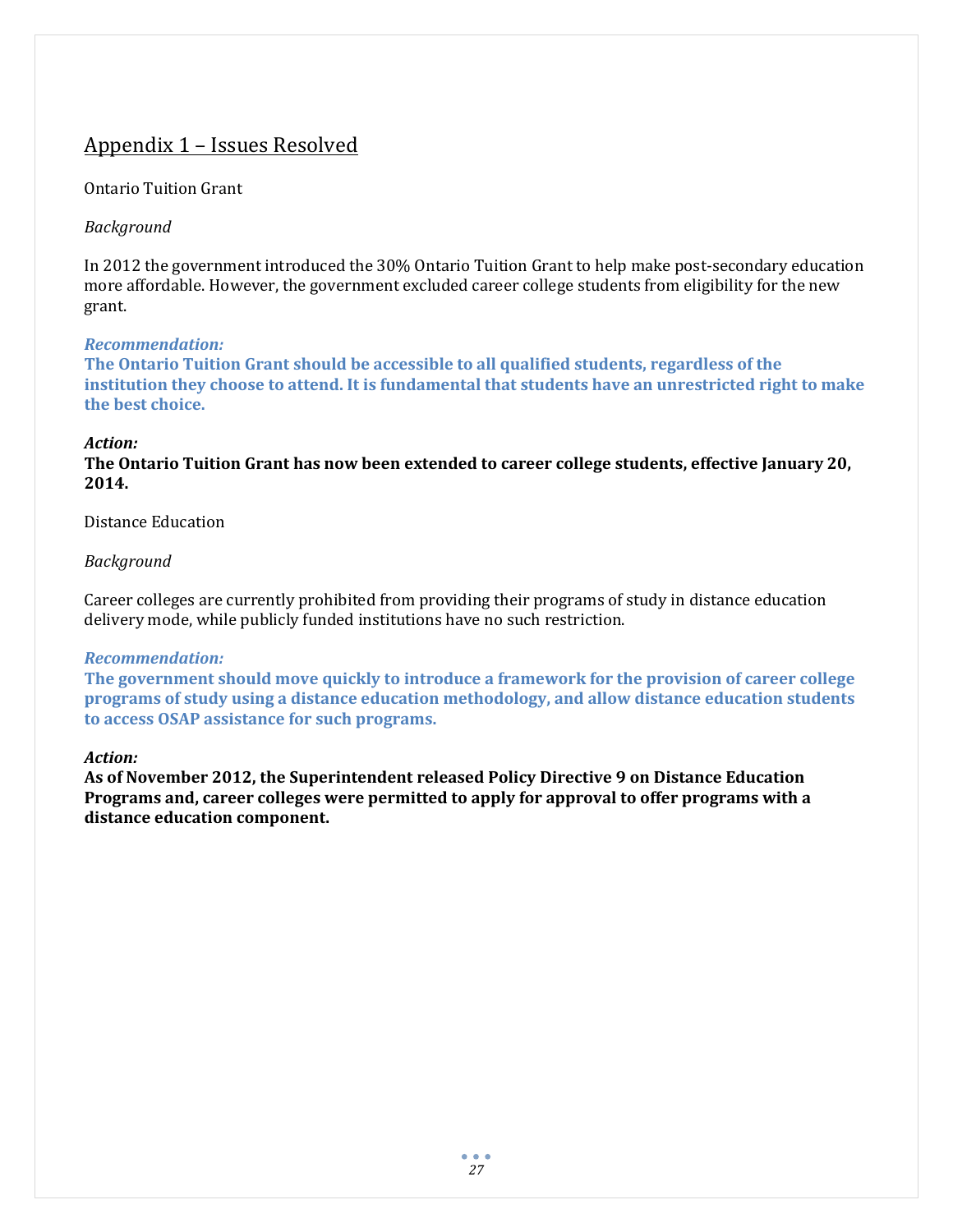|                                          | The Primary Communication of the Communication of the Communication of the Communication of the Communication<br>The Communication of the Communication of the Communication of the Communication of the Communication of the C<br>T<br>Edward Africans Market of Dealer | I                                                                | 胛<br>ł                                                                                                                                                                                                                                                                                                                                                                                                                                                                                                                                                                                                                                                                                                                                                                                                                                                                                                                                                                                                                                                                                                                   | $\overline{\phantom{a}}$<br>瑁                                                                                                                                                                                                                                                                                                                                                                                                                                                                                                                                                                                  | Ħ                                                                                                                                      | <b>Harriet Co</b>                                                                                                                                                                                                                                                                                                                                                                                                                                     |                                                                         | 1                                       |
|------------------------------------------|--------------------------------------------------------------------------------------------------------------------------------------------------------------------------------------------------------------------------------------------------------------------------|------------------------------------------------------------------|--------------------------------------------------------------------------------------------------------------------------------------------------------------------------------------------------------------------------------------------------------------------------------------------------------------------------------------------------------------------------------------------------------------------------------------------------------------------------------------------------------------------------------------------------------------------------------------------------------------------------------------------------------------------------------------------------------------------------------------------------------------------------------------------------------------------------------------------------------------------------------------------------------------------------------------------------------------------------------------------------------------------------------------------------------------------------------------------------------------------------|----------------------------------------------------------------------------------------------------------------------------------------------------------------------------------------------------------------------------------------------------------------------------------------------------------------------------------------------------------------------------------------------------------------------------------------------------------------------------------------------------------------------------------------------------------------------------------------------------------------|----------------------------------------------------------------------------------------------------------------------------------------|-------------------------------------------------------------------------------------------------------------------------------------------------------------------------------------------------------------------------------------------------------------------------------------------------------------------------------------------------------------------------------------------------------------------------------------------------------|-------------------------------------------------------------------------|-----------------------------------------|
|                                          |                                                                                                                                                                                                                                                                          | ŀ                                                                | <b>Marine</b><br><b>THEFT</b><br><b>The Second Property</b>                                                                                                                                                                                                                                                                                                                                                                                                                                                                                                                                                                                                                                                                                                                                                                                                                                                                                                                                                                                                                                                              |                                                                                                                                                                                                                                                                                                                                                                                                                                                                                                                                                                                                                | <b>Milled Montand</b><br>$\frac{1}{8}$                                                                                                 | the product of the Second Second Second<br>Analysis of the Second Second Second Second<br>Analysis of the Second Second Second<br><b>BETWEEN ARRANGEMENT</b><br>(400) 22-4 miles of tragers of indication<br>Eatward area of Write Canni College<br><b>Black of Davenum (2541) or</b><br>ALTI FRIDER ACCOMMONTATION<br>×                                                                                                                              | H<br>Ñ                                                                  |                                         |
|                                          |                                                                                                                                                                                                                                                                          | 01003010<br>w                                                    | on allow to make a<br><b>Prove control</b><br><b>A right in paint</b><br><b>The Second Service</b><br>H<br>Ĭ                                                                                                                                                                                                                                                                                                                                                                                                                                                                                                                                                                                                                                                                                                                                                                                                                                                                                                                                                                                                             | <b>Contract and Section In the Communistics of the Contract Contract Contract Contract Contract Contract Contract</b><br>  Contract Contract Contract Contract Contract Contract Contract Contract Contract Contract Contract Contract                                                                                                                                                                                                                                                                                                                                                                         | <b>William Property</b>                                                                                                                |                                                                                                                                                                                                                                                                                                                                                                                                                                                       |                                                                         | はほぼ                                     |
| <b>ONTARIO QUALIFICATIONS FRAMEINORK</b> |                                                                                                                                                                                                                                                                          | <b>The Second Contract of the American</b><br><b>Holtenstein</b> | <b>Think Contract</b><br>$\begin{tabular}{ c c } \hline \multicolumn{3}{ c }{\textbf{}} & \multicolumn{3}{ c }{\textbf{}} \\ \hline \multicolumn{3}{ c }{\textbf{}} & \multicolumn{3}{ c }{\textbf{}} \\ \hline \multicolumn{3}{ c }{\textbf{}} & \multicolumn{3}{ c }{\textbf{}} \\ \hline \multicolumn{3}{ c }{\textbf{}} & \multicolumn{3}{ c }{\textbf{}} \\ \hline \multicolumn{3}{ c }{\textbf{}} & \multicolumn{3}{ c }{\textbf{}} \\ \hline \multicolumn{3}{ c }{\textbf{}} & \multic$<br>prompted and states<br><b><i><u><i>COMMUNICATE</i></u></i></b><br><b>SECRET A TENNISSION</b><br><b>Branch</b><br>$\begin{tabular}{ c c } \hline & \multicolumn{3}{ c }{\multicolumn{3}{ c }{\multicolumn{3}{ c }{\multicolumn{3}{ c }{\multicolumn{3}{ c }{\multicolumn{3}{ c }{\multicolumn{3}{ c }{\multicolumn{3}{ c }{\multicolumn{3}{ c }{\multicolumn{3}{ c }{\multicolumn{3}{ c }{\multicolumn{3}{ c }{\multicolumn{3}{ c }{\multicolumn{3}{ c }{\multicolumn{3}{ c }{\multicolumn{3}{ c }{\multicolumn{3}{ c }{\multicolumn{3}{ c }{\multicolumn{3$<br>Highway Hardway<br><b>MAY ASSESSED</b><br><b>NUMBER</b> |                                                                                                                                                                                                                                                                                                                                                                                                                                                                                                                                                                                                                | vocabilità il spita rel co-                                                                                                            | <b>Film</b><br><b>Handoon Property</b><br>precipit see Appropriate<br><b><i><u>Sales business</u></i></b><br><b>WHAT'S WATER</b>                                                                                                                                                                                                                                                                                                                      | <b>World be no fifteen</b><br><b>The Contract</b><br>Arrangement Homely | of the age of the company               |
|                                          |                                                                                                                                                                                                                                                                          |                                                                  | <b>HARRY CORPORATION</b><br>THE R. P. LEWIS CO., LANSING<br>language or subset<br>A hannot is a building to be<br>at requirement partners.<br>of state and or<br>9 Hotel II happen<br>N paid, bits, V gars<br><b>UNANTER A RESEARC</b><br><b>Service Control</b><br><b>The Contract Contract Contract</b><br>International contemporary<br>ag order matthy                                                                                                                                                                                                                                                                                                                                                                                                                                                                                                                                                                                                                                                                                                                                                               | <b><i><u>Property</u></i></b>                                                                                                                                                                                                                                                                                                                                                                                                                                                                                                                                                                                  | ť                                                                                                                                      | <b>LOSSON CHARGE</b><br><b>NAMES &amp;</b><br>at newposition                                                                                                                                                                                                                                                                                                                                                                                          | www.name<br>I                                                           | A design of the light                   |
|                                          |                                                                                                                                                                                                                                                                          | ļ.                                                               | <b>PLANSHOW REPORT</b><br><b>Building West &amp; Streets</b><br>an decem taxe<br>senior Kolorea tempora<br><b>THEFT SHOW</b><br><b>Walter &amp; Williams</b><br>4 a create a service<br>and a region<br>we are and a restate as<br>2 Feb 24 Street                                                                                                                                                                                                                                                                                                                                                                                                                                                                                                                                                                                                                                                                                                                                                                                                                                                                       |                                                                                                                                                                                                                                                                                                                                                                                                                                                                                                                                                                                                                |                                                                                                                                        | $\frac{1}{2}$ , $\frac{1}{2}$ , $\frac{1}{2}$ , and $\frac{1}{2}$ , and $\frac{1}{2}$ , and $\frac{1}{2}$ , and $\frac{1}{2}$ , and $\frac{1}{2}$ , and $\frac{1}{2}$ , and $\frac{1}{2}$ , and $\frac{1}{2}$ , and $\frac{1}{2}$ , and $\frac{1}{2}$ , and $\frac{1}{2}$ , and $\frac{1$<br>ļ                                                                                                                                                        |                                                                         | <b>Weekly</b><br><b>STATE ENGINEERS</b> |
| P                                        |                                                                                                                                                                                                                                                                          | ŀ                                                                | Product of the series of<br>put contrainers<br><b>Weighted</b><br>$\frac{1}{2} \left( \frac{1}{2} \frac{1}{2} \right) = \frac{1}{2} \left( \frac{1}{2} \right)$<br>į<br>HOMAGNETICH<br>And in this or when the                                                                                                                                                                                                                                                                                                                                                                                                                                                                                                                                                                                                                                                                                                                                                                                                                                                                                                           | $\begin{tabular}{ c c } \hline $1000$ & $1000$ \\ \hline $1000$ & $1000$ & $1000$ \\ \hline $1000$ & $10000$ & $1000$ \\ \hline \end{tabular}$                                                                                                                                                                                                                                                                                                                                                                                                                                                                 | <b>MAZINIVPAY LIMI</b>                                                                                                                 |                                                                                                                                                                                                                                                                                                                                                                                                                                                       | n                                                                       | Ī<br>Ë                                  |
| QUALIFICATION DESCRIPTIONS               |                                                                                                                                                                                                                                                                          | ingan                                                            | <b><i>CAMPARTS</i></b><br><b>Angles</b><br><b>HONOGRAPH</b><br>manue is now por<br>an theirs were<br><b>PERSONAL REPORT</b><br><b>HAMMADIA</b>                                                                                                                                                                                                                                                                                                                                                                                                                                                                                                                                                                                                                                                                                                                                                                                                                                                                                                                                                                           | and demonstrated and contact and con-                                                                                                                                                                                                                                                                                                                                                                                                                                                                                                                                                                          |                                                                                                                                        |                                                                                                                                                                                                                                                                                                                                                                                                                                                       | g                                                                       | <b>Service</b><br>I                     |
|                                          |                                                                                                                                                                                                                                                                          | <b>WANTED STATES</b><br>×                                        | <b>Harrison</b><br><b>THE RUBBERS</b><br>Internet in the Manager<br>Individual and the<br><b>Home Property</b>                                                                                                                                                                                                                                                                                                                                                                                                                                                                                                                                                                                                                                                                                                                                                                                                                                                                                                                                                                                                           | X)                                                                                                                                                                                                                                                                                                                                                                                                                                                                                                                                                                                                             | <b>The County</b><br>ī                                                                                                                 |                                                                                                                                                                                                                                                                                                                                                                                                                                                       | percent                                                                 | 群中                                      |
|                                          |                                                                                                                                                                                                                                                                          | ij.                                                              | Parkastan park<br>(Pinkawab terim)<br><b>The party and the project</b>                                                                                                                                                                                                                                                                                                                                                                                                                                                                                                                                                                                                                                                                                                                                                                                                                                                                                                                                                                                                                                                   | 112700-003-0022                                                                                                                                                                                                                                                                                                                                                                                                                                                                                                                                                                                                | <b>Tarried</b><br>ş                                                                                                                    | $\begin{tabular}{ c c } \hline \multicolumn{3}{ c }{\textbf{1}} & \multicolumn{3}{ c }{\textbf{2}} \\ \multicolumn{3}{ c }{\textbf{3}} & \multicolumn{3}{ c }{\textbf{4}} & \multicolumn{3}{ c }{\textbf{5}} \\ \multicolumn{3}{ c }{\textbf{5}} & \multicolumn{3}{ c }{\textbf{6}} & \multicolumn{3}{ c }{\textbf{6}} \\ \multicolumn{3}{ c }{\textbf{6}} & \multicolumn{3}{ c }{\textbf{6}} & \multicolumn{3}{ c }{\textbf{6}} \\ \multicolumn{3}{$ | 0002036                                                                 | I                                       |
|                                          |                                                                                                                                                                                                                                                                          | $\frac{1}{2}$<br>Ĭ                                               | $\begin{minipage}{0.9\linewidth} \centering \begin{tabular}{ c c c } \hline \textbf{0.1} & \textbf{0.1} & \textbf{0.1} & \textbf{0.1} & \textbf{0.1} & \textbf{0.1} & \textbf{0.1} & \textbf{0.1} & \textbf{0.1} & \textbf{0.1} & \textbf{0.1} & \textbf{0.1} & \textbf{0.1} & \textbf{0.1} & \textbf{0.1} & \textbf{0.1} & \textbf{0.1} & \textbf{0.1} & \textbf{0.1} & \textbf{0.1} & \textbf{0.1$<br>competitive and the competitive<br>and of the contract of the                                                                                                                                                                                                                                                                                                                                                                                                                                                                                                                                                                                                                                                    | I<br><b>Separation sees as</b>                                                                                                                                                                                                                                                                                                                                                                                                                                                                                                                                                                                 | <b>School School</b><br>Additional School<br>i<br>I                                                                                    | www.nastur<br><b>THE PARTIES OF STATES</b><br>and distances of and a<br><b>MARKAGER PUMP</b><br>or resume a sound<br><b>Printer</b>                                                                                                                                                                                                                                                                                                                   | <b>Bandary</b>                                                          | ï<br><b>Home Services</b>               |
|                                          |                                                                                                                                                                                                                                                                          | Steammer (WSHIP) 61<br>comes milled<br>ä                         | Lovenin Ha Mike King<br>O Annie Light (PD) The<br>Are Howroca crops and<br>anternation of investment<br>interest included before the<br>attribut raise totalest<br><b>WERE SCHOOL REVENUE</b><br><b>UNITED STATES</b><br>It strayed rates<br>Green Secrets<br>advertisers and develop<br>î<br><b>With Rightsler</b><br><b>Baltimore of Artists and</b><br><b>Summer or procedure</b><br>a war yaptık issayı<br>passed multi-<br><b>START ROOM AND</b><br>states applied marsily<br>temporarile print                                                                                                                                                                                                                                                                                                                                                                                                                                                                                                                                                                                                                     | $\begin{array}{l} \hbox{In a case,}\\ \hbox{in a case,}\\ \hbox{in a case,}\\ \hbox{in a case,}\\ \hbox{in a case,}\\ \hbox{in a case,}\\ \hbox{in a case,}\\ \hbox{in a case,}\\ \hbox{in a case,}\\ \hbox{in a case,}\\ \hbox{in a case,}\\ \hbox{in a case,}\\ \hbox{in a case,}\\ \hbox{in a case,}\\ \hbox{in a case,}\\ \hbox{in a case,}\\ \hbox{in a case,}\\ \hbox{in a case,}\\ \hbox{in a case,}\\ \hbox{in a case,}\\ \hbox{in a case,}\\ \hbox{in a case,}\\ \hbox{in a case,}\\ \hbox{in a$<br><b>MAILPROVER</b><br>Hampton C. Collection Inc.<br>2. S. Silvers, Maria 2014<br>MITTER IN 1997 IS | į<br>at his transmitter<br><b>The Second Services</b><br><b>EXCEVATION photograph</b><br>extents in policies<br><b>REAGED AND REAL</b> | <b><i><i><u><b></b></u></i> <u>Alta del Calcio del</u> Calcio</i> del Calcio del Calcio del Calcio del Calcio del Calcio del Calcio del Calcio del Calcio del Calcio del Calcio del Calcio del Calcio del Calcio del Calcio del Calcio del Calcio del </b><br>same months<br><b><i>A young company</i></b><br>of present in building<br>a kipina                                                                                                      |                                                                         | <b>Contractor</b>                       |
|                                          |                                                                                                                                                                                                                                                                          | might contain<br>à                                               | <b>TRANSPORT</b><br><b>Wales Corp. 2007004</b><br><b><i>Property and the internal</i></b><br>Real column<br>process community<br>and managements<br>management and<br>į<br><b>PERMITTEN</b>                                                                                                                                                                                                                                                                                                                                                                                                                                                                                                                                                                                                                                                                                                                                                                                                                                                                                                                              | monted keydis: some<br><b>JAN HARVITTI</b><br>measured by Lincolne<br><b>Bankinghia</b><br>THE GROUP OF A RANGE<br><b>Well-Market and Contract</b><br><b>BURNER SEEMBLOW!</b><br>players but it work opening                                                                                                                                                                                                                                                                                                                                                                                                   |                                                                                                                                        | <b>Continued</b>                                                                                                                                                                                                                                                                                                                                                                                                                                      |                                                                         | million seems.                          |
|                                          |                                                                                                                                                                                                                                                                          | and by present<br>p                                              | Telesco scanni e<br><b>Highland And Art</b><br>Silver and the American<br><b>The Secret Secret Secret Secret Secret Secret Secret Secret Secret Secret Secret Secret Secret Secret Secret Secret Secret Secret Secret Secret Secret Secret Secret Secret Secret Secret Secret Secret Secret Secret Secret </b><br><b>SERVICE TAN</b><br><b>Noticed paintends into</b><br>stone agents<br>substituted, are additional<br>anti-aggregation of being and<br><b><i>STANDSHOOTS</i></b><br><b>Total Monetal</b><br>ĭ<br>went are executed                                                                                                                                                                                                                                                                                                                                                                                                                                                                                                                                                                                     | <b>Western Burger</b><br><b>Seat Roard ALL LEWARDS</b><br>Bookley 244 plants to                                                                                                                                                                                                                                                                                                                                                                                                                                                                                                                                |                                                                                                                                        | I<br>understanding forces<br>term should receive<br>terris class<br>用出出                                                                                                                                                                                                                                                                                                                                                                               | Ì                                                                       | <b><i><u>International</u></i></b>      |

# Appendix 2 – Ontario Qualification Framework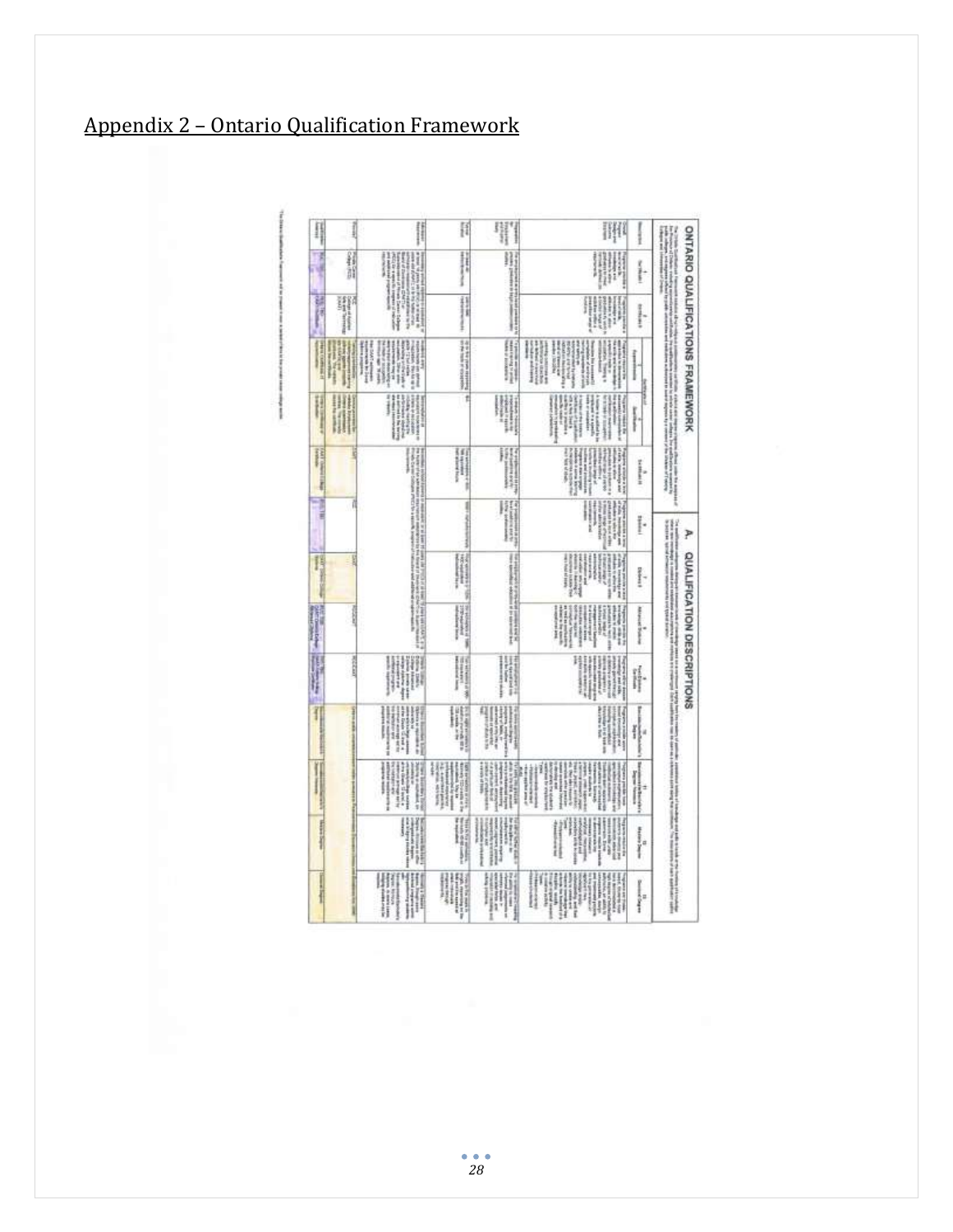# Appendix 3 – Specific Proposed Revisions to the Private Career Act

ACT Part I: Interpretation

Act Name

**Recommendation 1.1 (Schedule L; 414/06; 415/06)** 

The Private Career Colleges Act 2005 be renamed the Career Colleges Act.

**Recommendation 1.2 (Schedule L; 414/06; 415/06)** 

Throughout the Act and Regulations, the word private is removed from all references to "private career colleges."

Definitions

# **Recommendation 1.3 (Schedule L, 1(1)) (f)**

Proposed Addition: Unregistered Vocational Training Institution" means an entity that is offering vocational programs without having been approved for registration as a career college by the Superintendent.

**Recommendation I.4 (Schedule L, 1(1)) (g)** 

Proposed Addition: Throughout the legislation, all reference to 'days' indicates 'calendar days.'

**Recommendation I.5 (Schedule L, 1(1)) (j)** 

Proposed Addition: Throughout the legislation, all references to the "Registry" shall refer to the Province of Ontario online listing of registered career colleges and approved vocational programs offered by those career colleges.

**Recommendation I.6 (Schedule L, 1(1)) (h)** 

Proposed Addition: All Registered career colleges shall be designated by the Superintendent as either "accredited" Sched. L, 14(5), or "regular."

**Recommendation I.7 (Schedule L, 1(1)) (i)** 

Current: "Vocational program" means instruction in the skills and knowledge required in order to obtain employment in a prescribed vocation. ("programme de formation professionnelle") 2005, c. 28, Sched. L, s. 1 (1); 2009, c. 33, Sched. 25, s. 5 (1).

Proposed Additions: To introduce TCAF protection for a student enrolled in only one vocational course.

a) Full-time Vocational Program (FTVP) is a vocational program offered by a Career College comprising a minimum of

> $\bullet$   $\bullet$   $\bullet$ *29*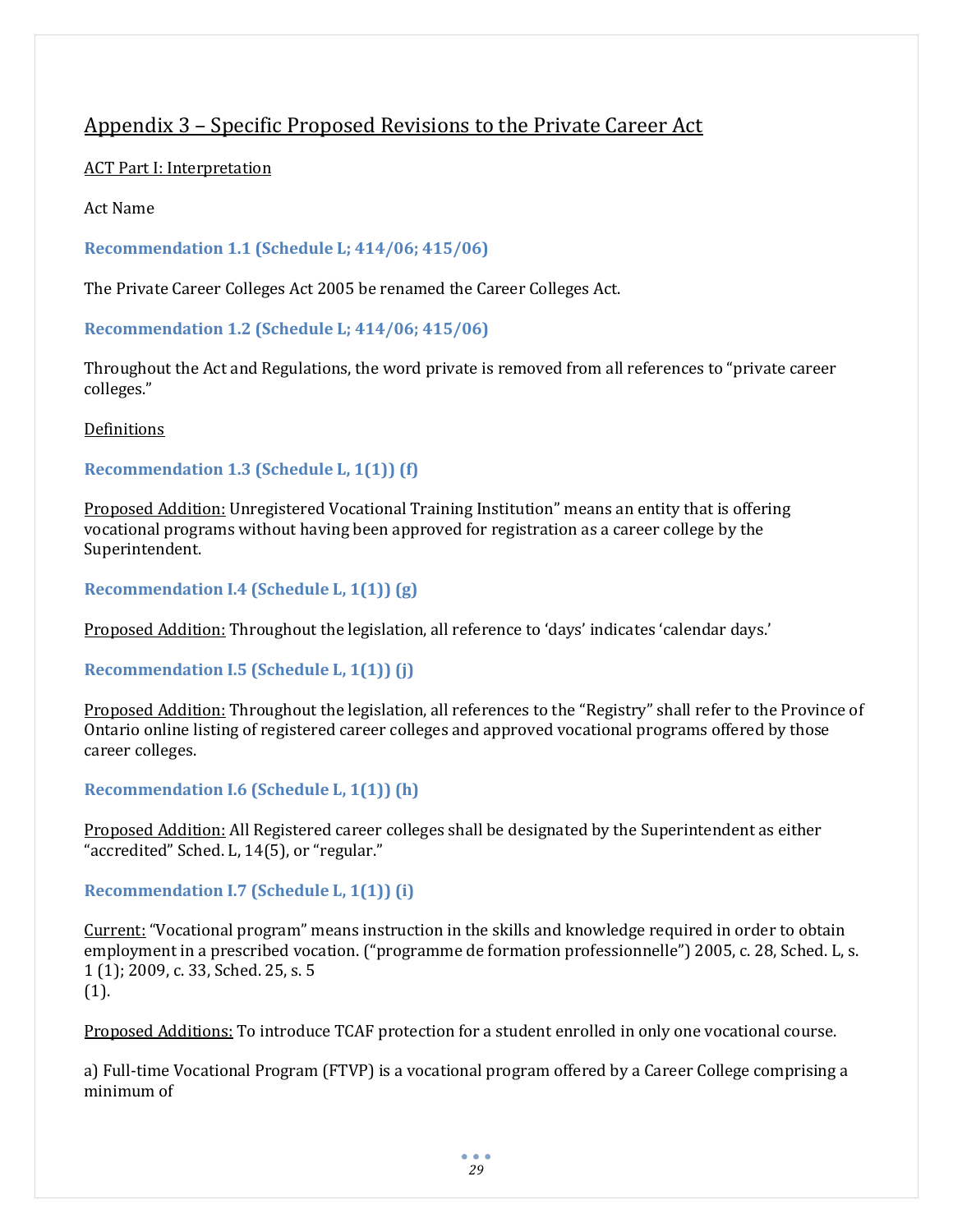20 hours per week of class time with continuous delivery.

b) Part-time Vocational Program (PTVP) is a vocational program offered by a career college comprising fewer than 20 hours per week of class time with continuous delivery.

c) Continuing Education refers to sequential enrolment in individual vocational courses that are part of an approved vocational program and that may or may not lead to a credential.

d) A Vocational Course is a single module of a vocational program

Act Part II: Administration and Financial Matters

Training Completion Assurance Fund (TCAF)

# **Recommendation II.1 (Schedule L, 3(1)) – Training Completion Assurance Fund**

That the current wording, "A fund to be known as the Training Completion Assurance Fund in English and Fonds d'assurance pour l'achèvement de la formation in French shall be established in accordance with the regulations. 2005, c. 28, Sched. L, s. 3 (1)", be either removed or revised to reflect that the TCAF fund is established.

# **Recommendation II.2 (Schedule L, 3(2)) – Purpose of Fund**

Current: The purpose of the Fund is to ensure that in the event a private career college ceases to provide a vocational program in which students are enrolled, the students (a) will be given the opportunity to complete the vocational program as provided by another private career college or by another institution, agency or entity; or

(b) will receive a refund of that portion of the fees they paid in relation to the program for which they did not receive any instruction or other benefit. 2005, c. 28, Sched. L, s3(2)

Proposed: The purpose of the Fund is to ensure that in the event a Registered Career College ceases to operate and discontinues the provision of registered vocational programs in which students are enrolled, the students (a) will be given the opportunity to complete the vocational program as provided by another private Career College or by another institution, agency or entity; or

(b) will receive a refund of that portion of the fees they paid in relation to the program for which they did not receive any instruction or other benefit. 2005, c. 28, Sched. L, s3(2)

### **Recommendation II.3 (414/06 Part II (2)) – Establishment of Board**

Current: For the purposes of section 4 of the Act, an advisory board is hereby established to be known in English as the Training Completion Assurance Fund Advisory Board and in French as Conseil consultatif du Fonds d'assurance pour

l'achèvement de la formation. O. Reg. 414/06, s2.

Proposed: For the purposes of section 4 of the Act, a Governing Board is hereby established to be known in English as the Training Completion Assurance Fund Governing Board and in French as Conseil d'administration du Fonds d'assurance pour l'achevement de la formation O Reg 414/06, s.2.

### **Recommendation II.4 (414-06 Part II, 3) – Composition of Board**

Current: 3. (1) The Board shall be composed of,

(a) the Superintendent, who is a member by virtue of his or her office; and

(b) five to nine members who shall be appointed by the Minister. O. Reg. 414/06, s. 3 (1).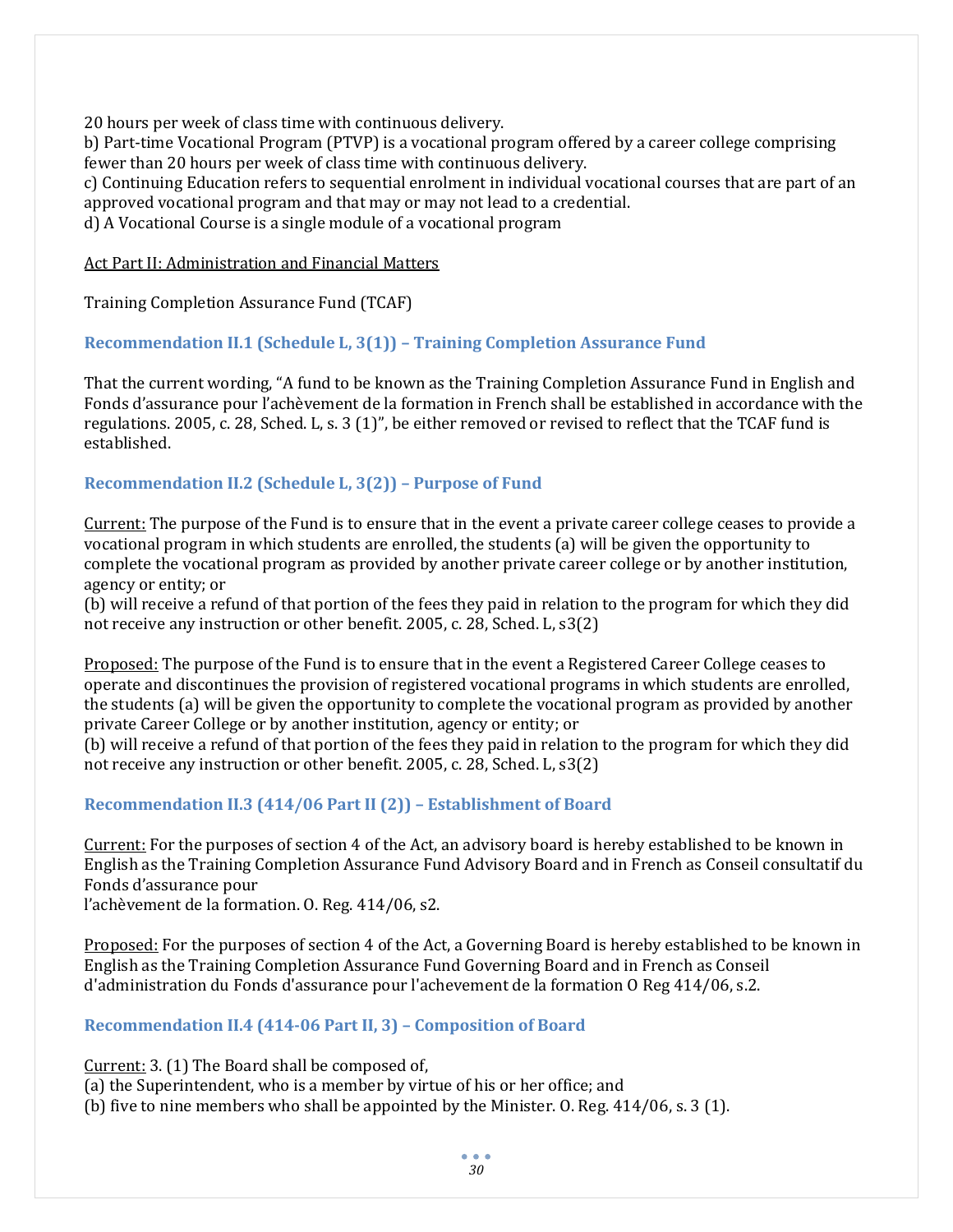Proposed: 3. (1) The TCAF Governing Board shall comprise:

(a) One Government representative appointed by the Superintendent;

(b) Seven members who shall be appointed by the Minister. O. Reg. 414/06, s. 3

(i) Five career colleges that are CCO member institutions;

(ii) Two career colleges that are non-CCO member institutions;

(c) Two non-sector representatives (ideally from the legal and financial sectors); and,

(d) Executive Director of Career Colleges Ontario (CCO) or his/her designate.

# **Recommendation II.5 (Schedule L 18(2)) – Registration**

Current: Subject to section 19, the Superintendent may refuse to renew a registration or may suspend or revoke a registration.

Proposed: The Superintendent shall in all instances where there is a potential impact on the TCAF Fund, consult with the TCAF Governing Board prior to refusing to renew or to suspend or revoke a registration.

# **Recommendation II.6 (414/06, 9) Board Functions**

Proposed: 9. The TCAF Governing Board shall perform the following functions:

1. Make decisions with respect to the administration of the Fund, including the amount of premiums, surcharges and levies to be paid into the Fund by career colleges and the frequency of the payments. 2. Make decisions governing situations where a career college ceases to provide a vocational program and,

in particular, the provision and administration of training completion and the payment of training completion costs and refunds under Part VI in such situations.

3. Make decisions with respect to the measures to be taken in the event a particular career college ceases to operate.

4. Make decisions on the suitability of any person, career college or organization that may be approved under section 40 to provide training completion to the former students of a career college that ceases to operate.

5. Develop strategies to promote public awareness of the Fund.

6. Engage persons to provide professional, technical or other assistance to the TCAF Governing Board under section 19.

7. Make recommendations to the Superintendent prior to the suspension, revocation or refusal of renewal of a career college.

# **Recommendation II.7 (TCAF 414/06, 17(1)) Administration of the Fund**

Current: 17(1) The Superintendent is responsible for the administration and management of the Fund. O. Reg. 414/06, s 17 (1)

Proposed: The TCAF Governing Board is responsible for the administration and management of the Fund. O.Reg.414/06,s 17(1)

# **Recommendation II.8 (TCAF 414/06 18(3)) Payments Out of Fund**

Proposed Addition: 6. To pay the amount of individual premium refunds to individual career colleges as per Section 26, Subsection (6).

**Recommendation II.9 (TCAF 414/06, 21(3)) – Premiums and Levies, Collection of Information**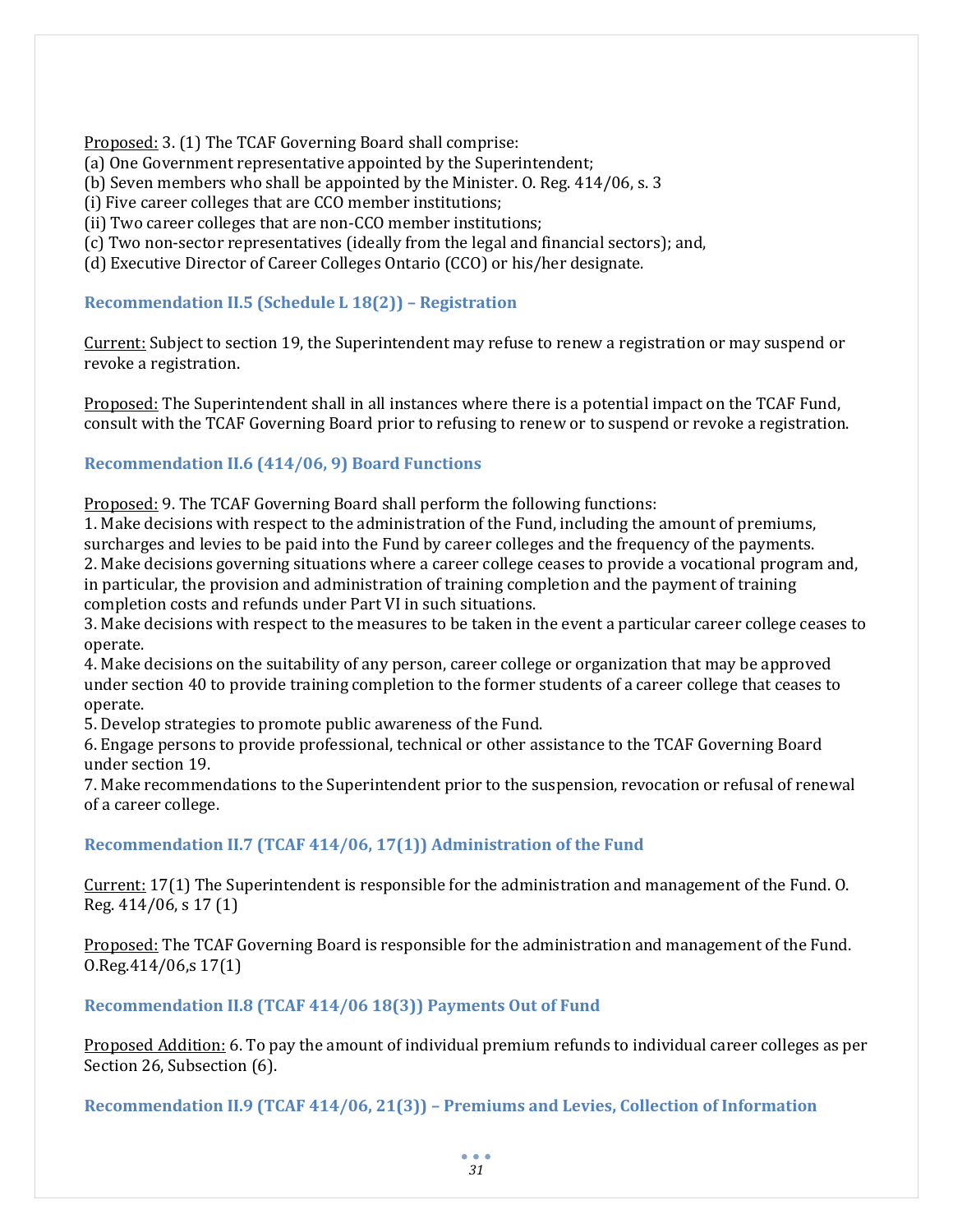# Proposed Additions:

(3) The Superintendent shall request the submission of audited financial statements from a career college as required in subsection (2) only if the career college has total annual revenue from its vocational programs exceeding \$5 million in the province of Ontario.

(4) A career college with total annual revenue from its vocational programs that is less than \$5 million in the province of Ontario must submit an audited prepaid unearned revenue schedule.

(5) Career colleges that submit audited financial statements are not required to submit audited prepaid unearned revenue schedules.

# **Recommendation II.10 (TCAF 414/06, 26(6-8)) – Premiums and Levies, Subsequent Annual Premiums**

# Proposed Additions:

(6) Despite subsection (2), if, at the end of one of the Fund's fiscal years, the value of the Fund is greater than 110% of an actuarially-determined target value percentage of the total gross revenues from vocational programs of all career colleges in Ontario for the Fund's previous fiscal year, the TCAF Governing Board shall, during the Fund's next fiscal year, give notice of and issue a premium refund to all career colleges still in operation, based on the proportion of the total that they contributed to TCAF since the inception of the fund. Career colleges no longer in operation would not be eligible to receive any surplus premium refund. In the event of a surplus, annual TCAF fees for that year are paid as usual. Segregated career colleges would qualify for a surplus refund if they had contributed into the fund at any point since its inception. No career college shall receive more in total premium refunds than the total amount they have contributed.

(7) The TCAF Governing Board shall calculate the premium refund owing as per subsection (6) according to the formula A\*B/C, where:

A is the amount by which the fund exceeds the target value based on an actuarially-determined percentage of total vocational program revenue;

B is the total amount of TCAF premiums paid by a career college eligible for a refund under subsection (6) above since January 1, 2007 and prior to December 31 of the most recent TCAF year-end; and C is the total amount of premiums paid to TCAF by all career colleges eligible for a premium refund under subsection (6) between January 1, 2007 and December 31 of the most recent TCAF year end. (8) The TCAF Governing Board shall make all premium refund payments within 60 days of December 31 of the year in which the fund had exceeded 110% of the actuarially-determined target value percentage of total vocational program revenue.

# **Recommendation II.11 (TCAF 414/06, 32(7)) Security, Amount of Security**

Current: 32(7) An applicant for registration, or for renewal of a registration, under section 14 of the Act is not required to provide security under this section if the applicant is a registered charity as defined in subsection 248 (1) of the Income Tax Act (Canada) and has a charity registration number issued by the Canada Revenue Agency. O. Reg. 414/06, s. 32 (7).

Proposed: That this be deleted from the Act.

### **Recommendation II.12 (TCAF 414/06, 33(1-3 and 6)) Security, Amount of Security**

Current Minimum Amount: \$10,000 Proposed Minimum Amount: \$50,000 33(1) Subject to subsections (4), (6) and (7), the amount of the security shall be,

> $\bullet$   $\bullet$   $\bullet$ *32*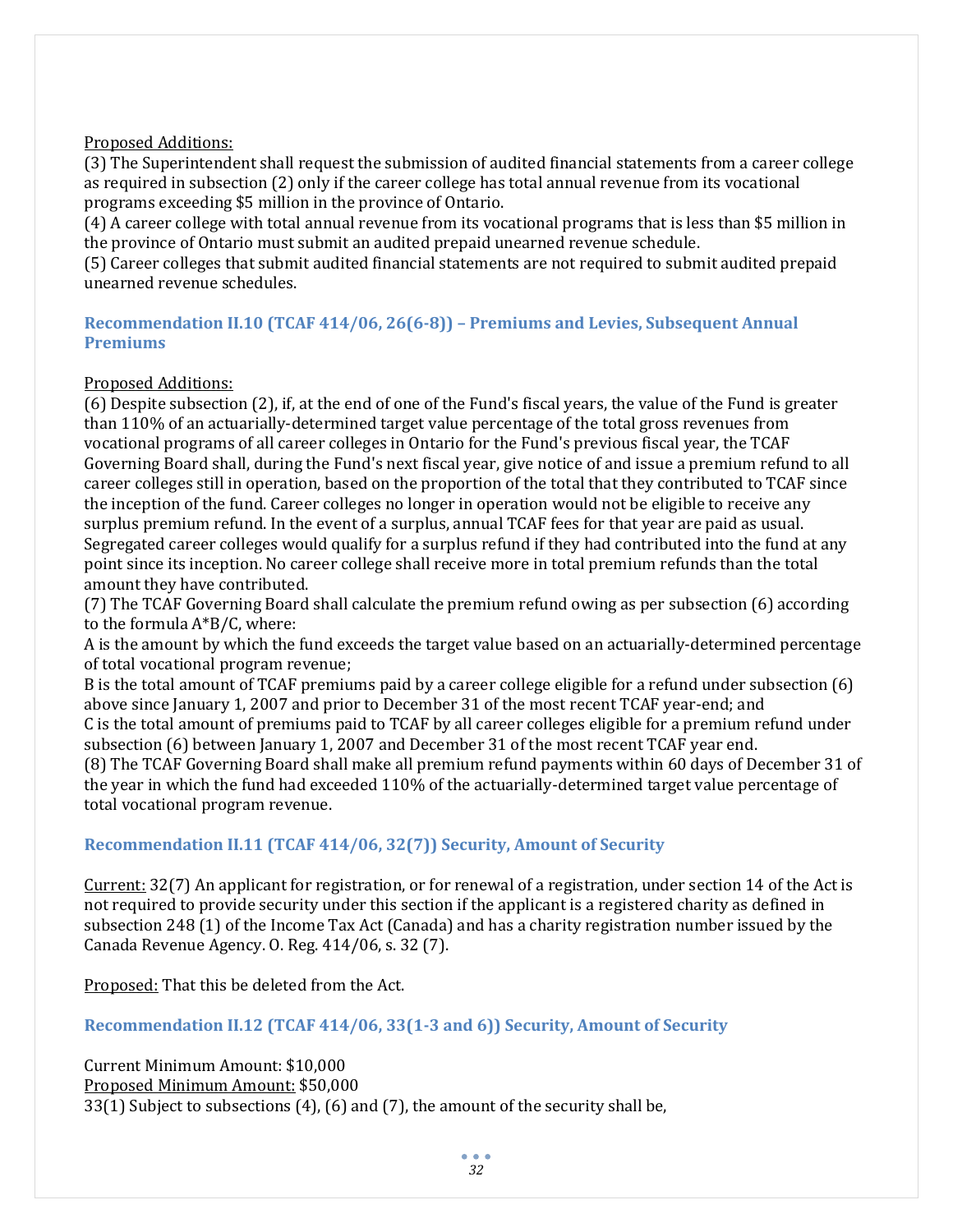(a) in the case of a new applicant for registration or for renewal of registration for the two consecutive years following initial registration under the Act, the greater of,

(i) \$50,000, and

(ii) the amount determined under subsection (2);

(b) in the case of a registrant at the time this Act comes into force, for renewal of registration, the greater of,

(i) \$10,000, and

(ii) the amount determined under subsection (3);

 $33(2)$  For the purposes of clause  $(1)(a)$ , the amount shall be equal to the greater of (i) \$50,000; or

(ii) 10 per cent of the career college's gross annual revenue from fees that will be paid by students in respect of vocational programs during the career college's first 12 months of operation, as indicated in the applicant's pro forma financial statements.

33(3) For the purposes of sub-clause  $(1)(b)(i)$ , the amount shall be equal to the greater of (i) \$10,000; or

(ii) 25 per cent of the career college's highest monthly prepaid unearned revenue account balance from fees paid by students in respect of vocational programs during the college's last fiscal year that ended before the application for renewal is made, as set out in the college's financial statements for that fiscal year.

# **Recommendation II.13 (TCAF 414/06, 33(6)) Security, Amount of Security**

Current: The Superintendent may, (a) subject to subsection (4), increase the amount of the security to be provided by an applicant under this section if the applicant opens a campus or offers a vocational program at a campus that did not previously offer the program, or in any other circumstance in which the Superintendent is satisfied that the increased amount is necessary to provide appropriate protection for the students of a career college; or,

(b) decrease the amount of the security to be provided by an applicant under this section if the Superintendent is satisfied that the decreased amount will provide appropriate protection for the students of the career college. O. Reg. 414/06, s. 33(6)

Proposed: The Superintendent or his/her designate shall,

(a) subject to subsection (4), determine any increase or decrease in security solely on the basis of a prescribed formula determined by actuarial review, that is consistently applied to all career colleges; (b) provide a career college with 60 days advance written notice of any change to the prescribed formula as determined by actuarial review;

(c) Post the prescribed formula on the Ministry website.

Any new financial security to be posted by a career college for TCAF purposes as a result of revisions to the prescribed formula will take effect at the time of re-registration.

# **Recommendation II.14 (415/06; 25 (3)) Full Refunds**

Current: (3) A refund is not payable under paragraphs 1 to 6 of subsection (1) unless the student gives the private career college a written demand for the refund. O. Reg. 415/06, s. 25 (3).

Proposed: (3) A refund is not payable under paragraphs 1 to 6 of subsection (1) unless the student gives the career college a written demand for the refund within 30 days of the student's last date of attendance at the institution. O.Reg. 415/06, s.25(3)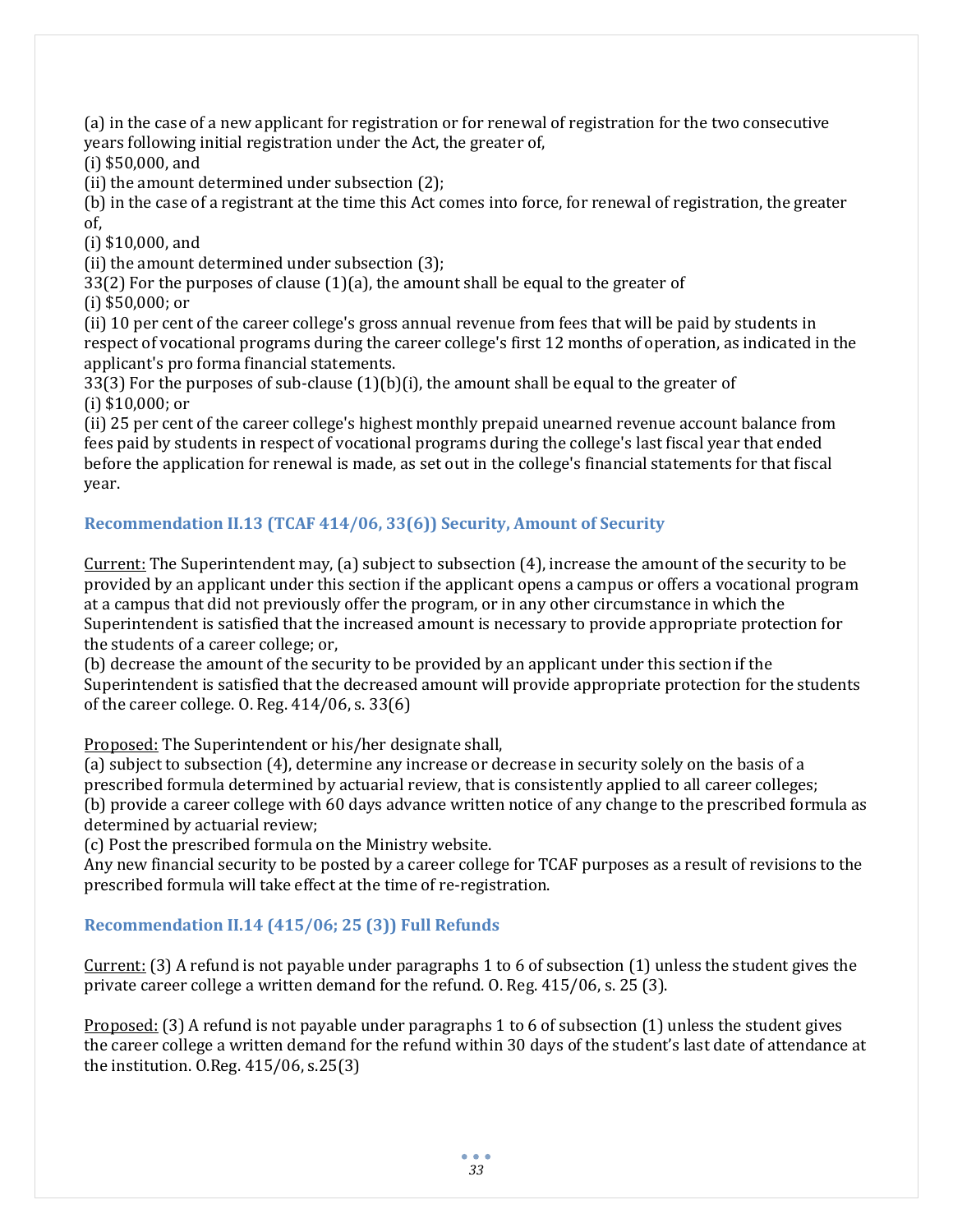# **Recommendation II.15 (415/06; 27 (4)(5)) - Partial refunds: withdrawals and expulsions after program commenced**

Current: (4) If the student withdraws or is expelled from a vocational program within the first half of a period referred to in subsection (3), the amount of the refund that the private career college shall pay the student shall be equal to the full amount of the fees paid in respect of the program less,

(a) an amount that is equal to the lesser of 20 per cent of the full amount of the fees in respect of the program and \$500; and

(b) the portion of the fees in respect of the portion of the period that had elapsed at the time of the withdrawal or expulsion. O. Reg. 415/06, s. 27 (4).

(5) If the student withdraws or is expelled from a vocational program during the second half of a period referred to in subsection (3), the private career college is not required to pay the student any refund in respect of that period. O. Reg. 415/06, s. 27 (5).

# Proposed Addition:

(7) Notwithstanding subsections 4 and 5 of Section 27, in the case where the total tuition fees collected by the career college from the student is less than the amount that the career college has earned based on the calculation in those subsections, the career college shall be permitted to collect the excess amount from the student.

# **Recommendation II.16 (415/06; 36 (1)(a)) – Student Complaint Procedure**

Current: 36. (1) The student complaint procedure required under section 31 of the Act shall include, (a) a requirement that a complaint be made in writing;

Proposed: 36. (1) The student complaint procedure required under section 31 of the Act shall include, (a) a requirement that a complaint be made in writing within 30 days of the student's last date of attendance at the institution;

### ACT Part IV: Registration

Ministry Criteria for Standards of Excellence

# **Recommendation IV.1 (Regulations 5(2)) – Conditions of Registration: Insurance**

Current: Every person who operates a private career college shall ensure that the college is insured and that the insurance coverage is sufficient to,

Proposed: Every person who operates a career college shall ensure that the college is insured and that the general liability insurance coverage is valued at a minimum of \$2 million and is sufficient to,

# **Recommendation IV.2 (Regulations 10(1)) – Application for Approval (Regulations 10(2); Schedule L (25(1) - Credentials**

Current: 10 (1): In addition to any information that may be required by the Superintendent under subsection 23 (2) of the Act or section 43, an application for approval of a vocational program shall include the following information:

3. Two copies, in blank, of the credential that the college proposes to issue to students who successfully complete the program.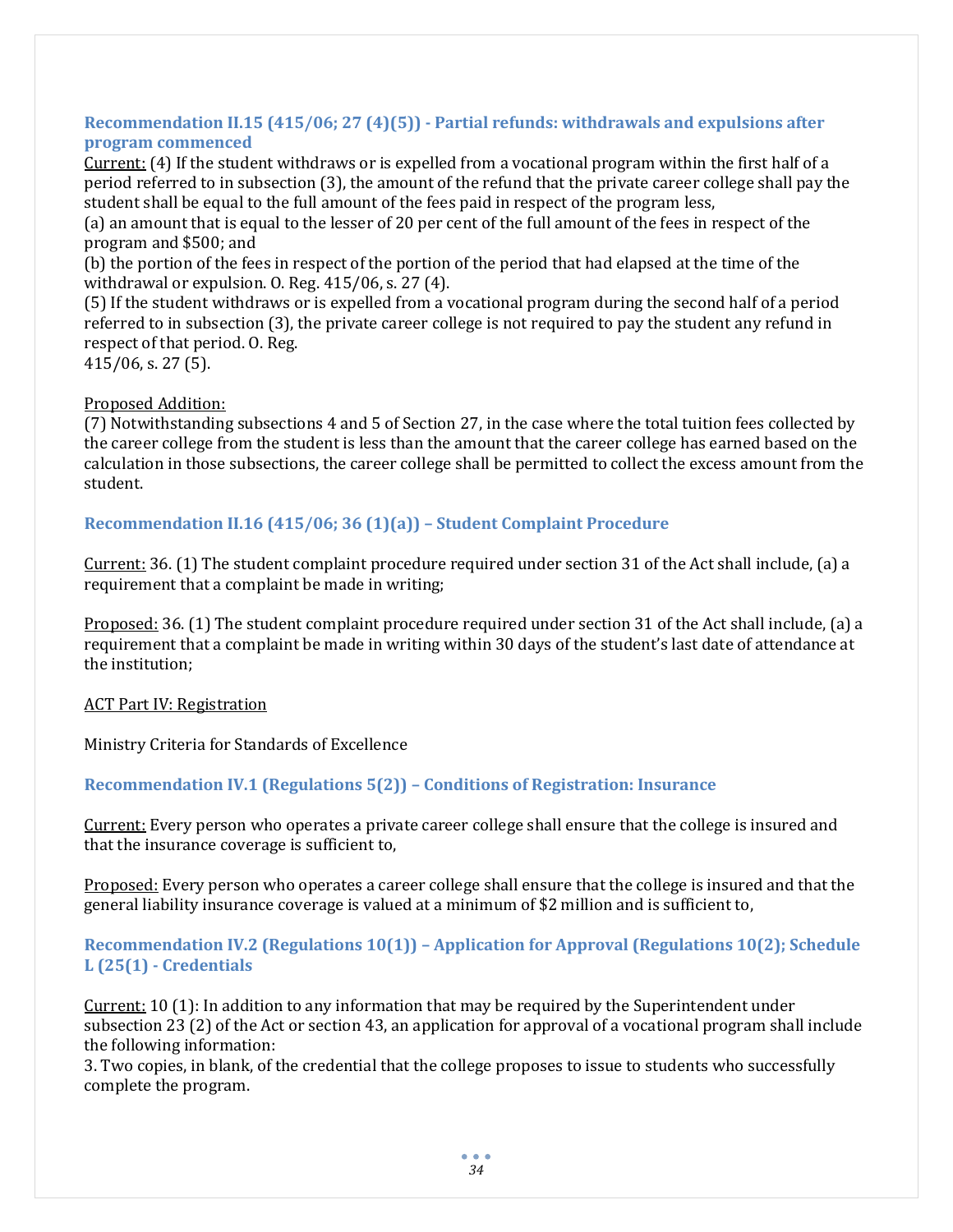Copies of the credential need not be provided in cases where there is no change to the career colleges credential.

Proposed: For the purpose of the approval of a new, first-time program, or in the case where a credential changes, two copies, in blank, of the credential that the college proposes to issue to students who successfully complete the program.

Current: 25. (1) Upon approving the provision of a specified vocational program by a private career college, the Superintendent shall also approve the credential that the college may grant a student who successfully completes the program, in accordance with the policy directives issued by the Superintendent.

Proposed: 25(1) Upon approving the provision of a specified vocational program by a career college, the Superintendent or his/her designate through a third party service provider shall also approve the credential of the program, which will be valid until either i) the career college makes any change to the credential; or, b) a policy directive is issued to formally change the prescribed content.

# **Recommendation IV.3 (Regulations 19(8)) – Admission Requirements**

Proposed Addition: (8) Despite subsection (2), a student who has met all admission requirements except the submission of required medical reports or police reports before the program commences, may be enrolled and may commence the program, as long as the student agrees to submit the required medical reports within 30 days of the commencement of the program.

**Recommendation IV.4 (Schedule L 14.(1)) – Registration and (Regulations (3)(1)) – Registration, Content of Application** 

Current: 14(1) The Superintendent shall register an applicant to operate a private career college and shall renew an applicant's registration if the Superintendent is satisfied that,

Proposed Addition: For all new registrants, that they have successfully completed a Superintendentapproved Training Workshop on legislative and regulatory compliance requirements.

Current: 3(1) In addition to the information that may be required by the Superintendent under section 13 of the Act, a person applying for registration with respect to a career college shall include the following information in the application:

Proposed Addition: 18) Evidence that the applicant has successfully completed the Superintendentapproved Training Workshop on legislative and regulatory compliance requirements.

### **Recommendation IV.5 (Schedule L: 14(1)) – Registration**

Current: 14(1) The Superintendent shall register an applicant to operate a private career college and shall renew an applicant's registration if the Superintendent is satisfied that,

### Proposed Addition:

(e) the past conduct of the applicant or, if the applicant is a corporation, of its officers and directors, provides grounds for the belief that the career college will be operated in accordance with the law and with integrity and honesty; and

(i) The Superintendent shall render a decision to operate a new career college within 90 days of receipt of a complete application;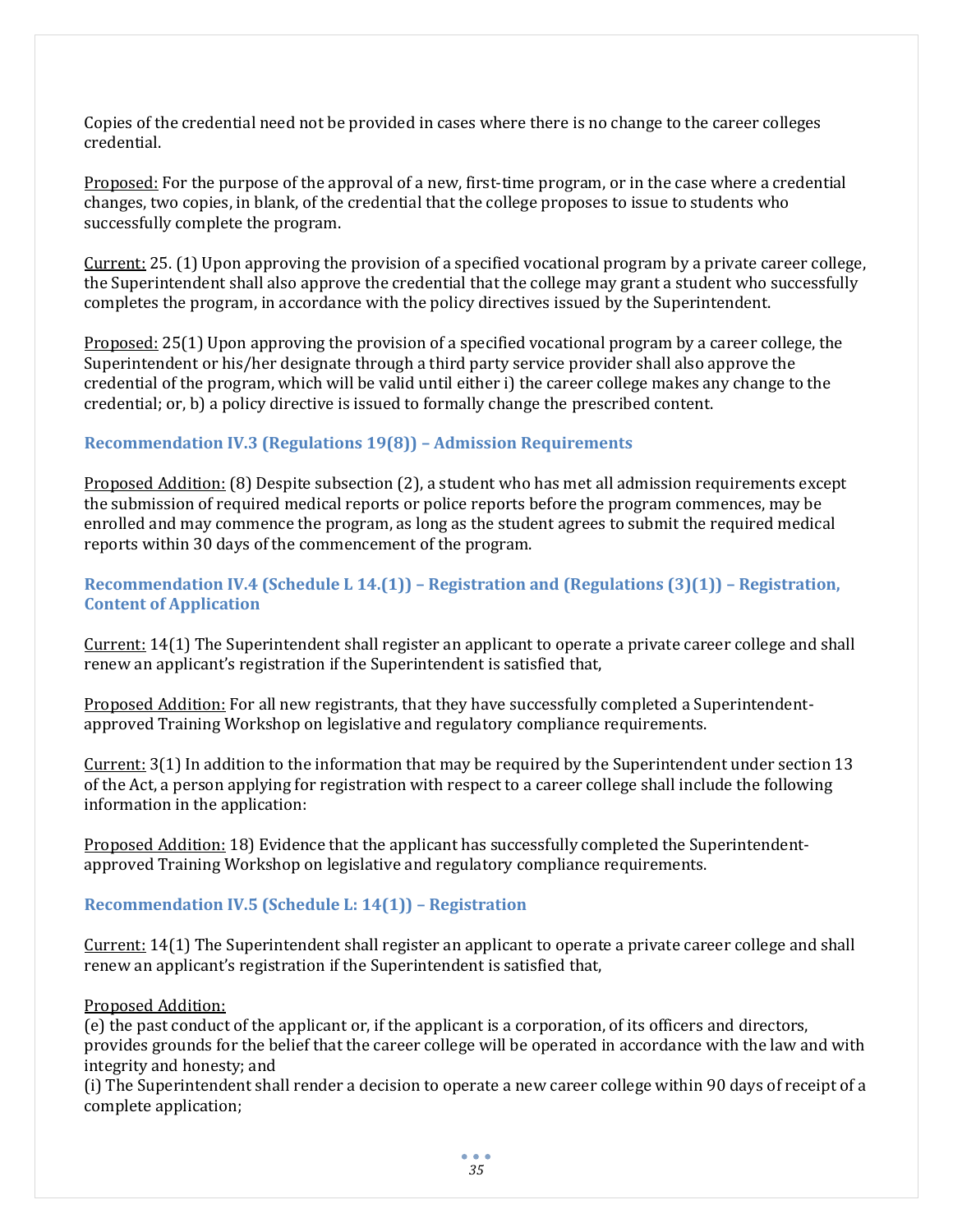(ii) The Superintendent shall render a decision on renewal of registration of a career college within 45 days of receipt of a complete application.

Failure to provide notification within the prescribed time period will result in the application fee being refunded, regardless of the outcome of the application.

# **Recommendation IV.6 (Schedule L 14(2)) – Criteria for Public Interest**

Current: 14(2) In determining whether it is in the public interest to register a person or renew a registration under subsection (1), the Superintendent shall consider the prescribed criteria. 2005,c.28, Sched. L, s14 (2).

Proposed: In determining whether it is in the public interest to register a person or renew a registration under subsection (1), the Superintendent shall consider the prescribed criteria, and at the time of registration or renewal of registration, shall refer to and identify whether the career college is 'Regular' or 'Accredited.'

# **Recommendation IV.7 (Schedule L 14(3)) – Several Locations**

Current: 14(3) If an applicant intends to provide a vocational program at more than one location, the Superintendent may register the applicant to operate one career college at the several locations. 2005, c. 28, Sched. L, s. 14 (3).

Proposed Addition:

(i) The Superintendent shall register any new campus locations of said career college in the same category as the pre-existing campuses ('Regular' or 'Accredited')

(ii) The Superintendent shall render a decision within 90 days of receipt of such applications.

# **Recommendation IV.8 (Regulations 34(1)(5)) – Student Transcripts**

Current: A private career college shall inform the Superintendent of any of the following changes at least five days prior to the change.

Proposed Addition: And the Superintendent shall issue an acknowledgement to the career college in writing, confirming receipt of such notice within five days of receiving the notice from the career college.

### **Recommendation IV.9 (Schedule L 14(4)) – Certificate of Registration**

Current: 14(4) Upon registering a person to operate a private career college, the Superintendent shall issue a certificate of registration to the person. 2005, c. 28, Sched. L, s. 14 (4).

Proposed: Upon registering or renewing a person's registration to operate a career college, the Superintendent shall

(i) issue a signed certificate of registration to the person within 10 days, including information denoting whether the career college is regular or accredited;

(ii) post confirmation of the registration and/or renewal on the Registry within 10 days, which shall serve as proof of the career college's registration.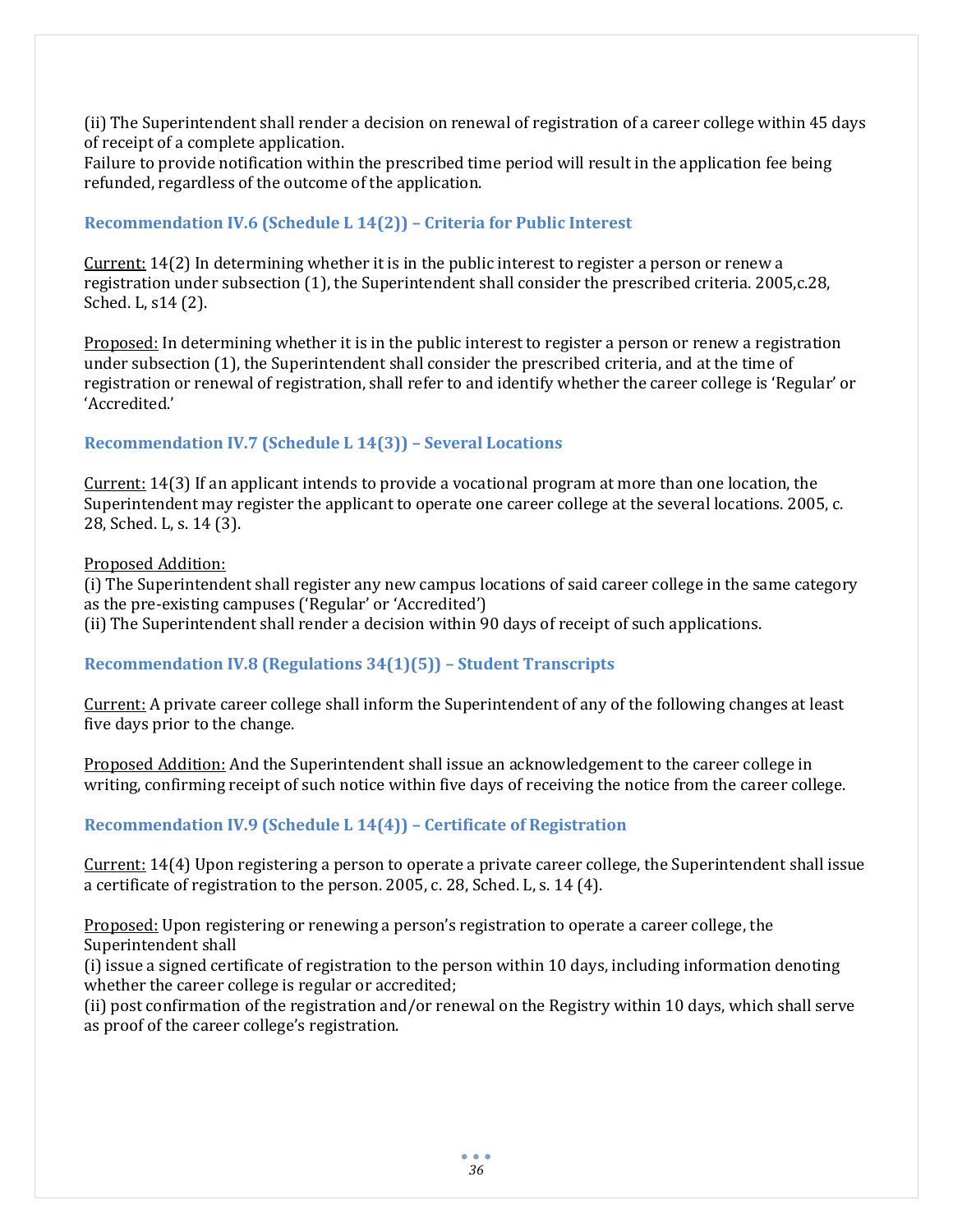# **Recommendation IV.10 (Schedule L 14(5)(6)) – Registration**

Proposed Addition: New Heading "Accredited Career Colleges"

(5) In accordance with the prescribed Regulations, the Superintendent shall designate a career college to be Accredited if it:

a) has been a Registered Ontario Career College for the past 5 consecutive years;

b) is institutionally accredited by an agency that is sanctioned by the Province of Ontario at either, (i) all campus locations; or,

(ii) a minimum of 50% of its campus locations, and the remaining campus locations are all currently in the process of undergoing accreditation;

(6) Accredited career colleges shall be eligible to:

(a) Receive expedited Program Approval by the Superintendent or his/her designate through a third party service provider;

(b) Approve their own programs provided that the institutional approval process has been sanctioned by the Superintendent or his/her designate through a third party service provider;

(c) Offer any or all of its approved programs at multiple branch campuses that are covered by its institutional registration;

(d) Be automatically included on the Ministry's list of designated institutions for International Students.

# **Recommendation IV.11 (Regulations 415/06 (3. (1)) – Registration**

Proposed Addition: All applicants for registration as career colleges must undergo a Superintendentapproved Training Workshop on legislative and regulatory compliance requirements. The training would be at the applicants' expense.

# **Recommendation IV.12 (Regulations 415/06 (3. (6)(7)) Registration - Content of Application**

Current: (6) If a private career college fails to apply for renewal of its registration within the time period referred to in subsection (5), the college shall pay, in addition to the renewal fee payable under subsection (7), a penalty in an amount that is 50 per cent of the renewal fee unless the Superintendent is satisfied that there were reasonable grounds for the failure to apply in time.

(7) An application for registration or for renewal of registration shall be accompanied by the fees required by the Minister under section 7 of the Ministry of Training, Colleges and Universities Act.

Proposed: (6) If a career college fails to apply for renewal of its registration within the time period referred to in subsection (5), the college shall pay, in addition to the renewal fee payable under subsection (7), by electronic or credit card payment, a penalty in an amount that is 50 per cent of the renewal fee unless the Superintendent is satisfied that there were reasonable grounds for the failure to apply in time. (7) An application for registration or for renewal of registration shall be accompanied by the fees required by the Minister under section 7 of the Ministry of Training, Colleges and Universities Act, payable by electronic or credit card payment.

# **Recommendation IV.13 (Schedule L 23) Approval required to provide vocational programs**

Current: 23(1) It is a condition of every registration that the private career college only provide those vocational programs for which it has received the approval of the Superintendent under this section. 2005, c. 28, Sched. L, s. 23 (1).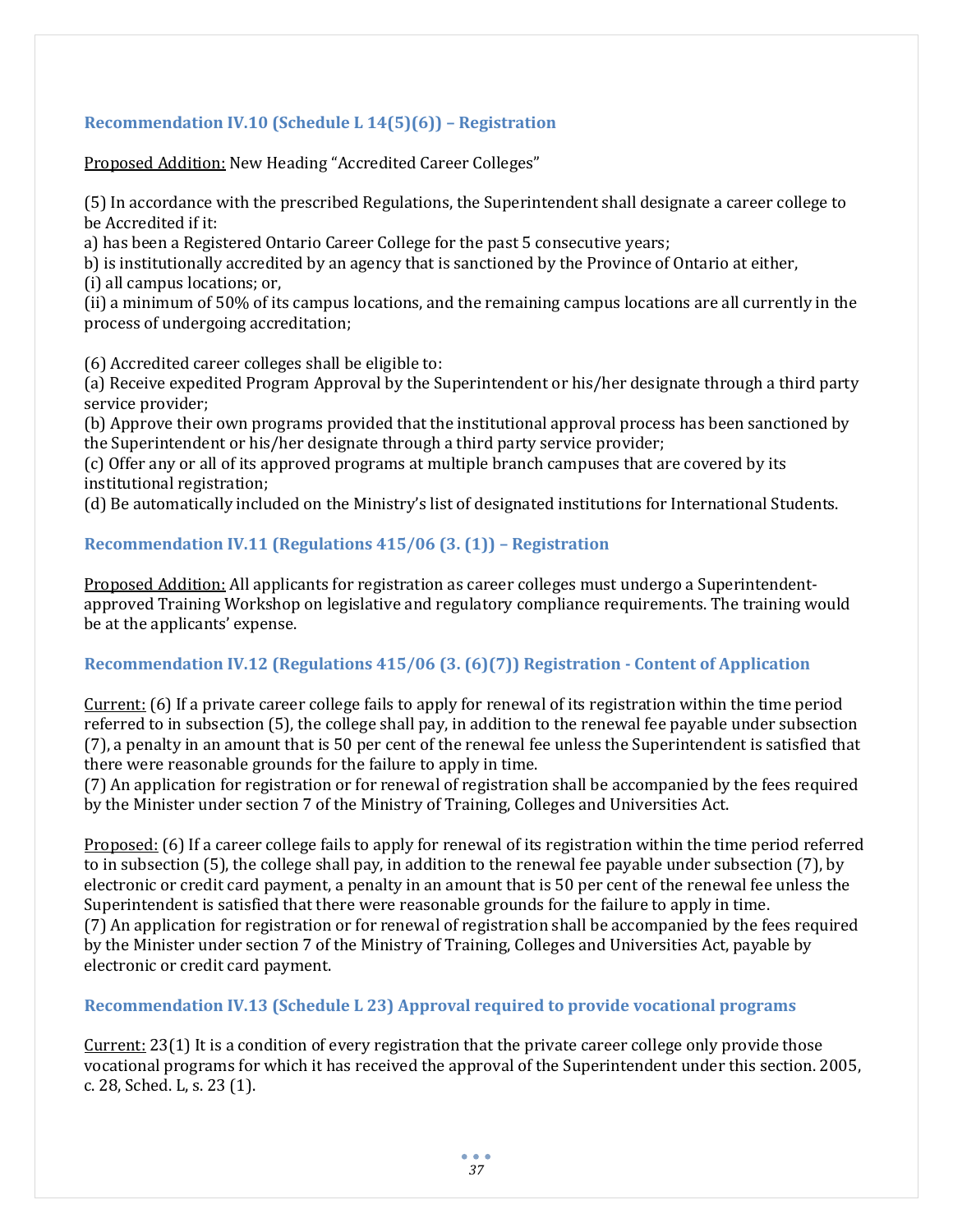Proposed: It is a condition of every registration that the career college only provide those vocational programs or any combination of courses within those programs for which it has either: (i) Received the approval of the Superintendent or his/her designate through a third party service provider under this section. 2005, c. 28, Sched. L, s. 23 (1); or (ii) Is registered as an Accredited Career College.

### ACT Part V: Approval

# **Recommendation V.1 (Schedule L 8(1)) - Prohibitions:**

Current: 8(1) No person shall offer or provide a vocational program for a fee unless the person is registered and the provision of the vocational program has been approved by the Superintendent. 2005, c. 28, Sched. L, s. 8 (1).

Proposed: No person shall offer or provide a vocational program for a fee unless the person is registered and the provision of the vocational program has been approved by the Superintendent or his/her designate through a third party service provider. 2005, c. 28, Sched. L, s. 8 (1).

Proposed Addition: The Superintendent or his/her designate through a third party service provider shall offer a voluntary 'program pre-screening' service to identify to new programs as vocation or nonvocational, and shall respond to these requests within 15 days of receipt.

### **Recommendation V.2 (Schedule L 23(4)) – Conditions**

Current: 23(4) The Superintendent may approve the provision of a specified vocational program by a private career college subject to such conditions as the Superintendent may specify and may, as a condition of the approval, specify performance indicators for the vocational program and standards and performance objectives that the vocational program must meet in addition to the performance indicators, standards and performance objectives set out in the Superintendent's policy directives. 2005, c. 28, Sched. L, s. 23 (4).

Proposed: The Superintendent or his/her designate through a third party service provider may approve the provision of a specified vocational program by a career college subject to such conditions as the Superintendent or his/her designate

through a third party service provider may specify and may, as a condition of the approval, specify performance indicators for the vocational program and standards and performance objectives that the vocational program must meet in addition to the performance indicators, standards and performance objectives set out in the Superintendent's policy directives. 2005, c. 28, Sched. L, s. 23 (4).

Proposed Addition: a) The Superintendent or his/her designate through a third party service provider, shall render a decision on applications and notify the applicants within 30 days of receipt to provide new vocational programs;

b) The Superintendent or his/her designate through a third party service provider, shall notify the applicant within 30 days of receipt of the application if further information is required;

c) Failure to provide notification within the prescribed time period will

result in the application fee being refunded, regardless of the outcome of the application process.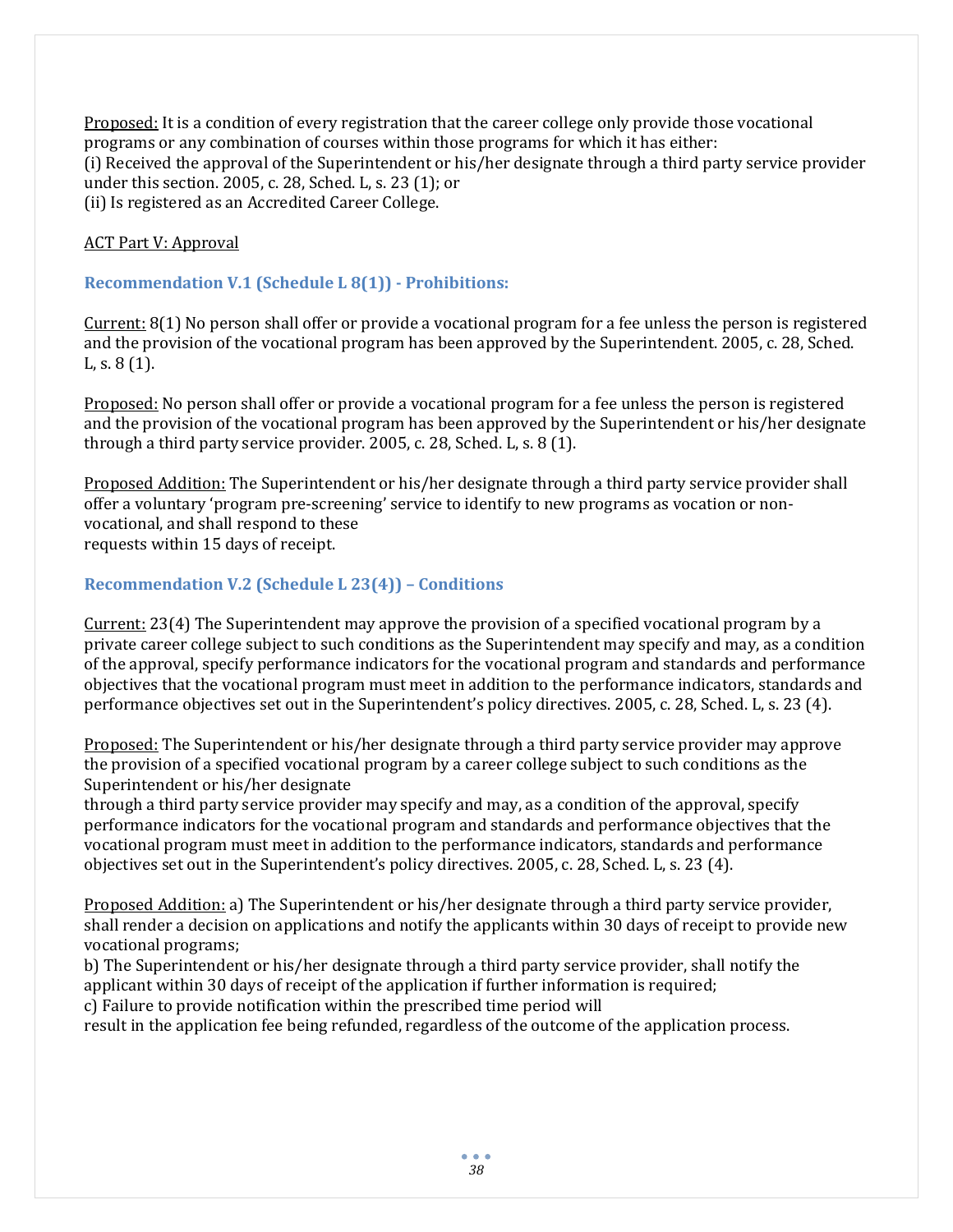# **Recommendation V.3 (Schedule L 23) – Conditions**

Proposed Addition:

(8) A career college may follow one of two paths for program approval. A career college that is 'Accredited' may apply to the Superintendent or his/her designate through a third party service provider, to have its program approval process

authorized. All other career colleges (Regular) will follow proposed legislation Sched. L, s. 23 (4); (9) A career college with a Superintendent-authorized program approval process will be exempt from Subsections (1) to (7), and will not be required to submit individual vocational programs to the Superintendent for approval;

(10) A career college that has a Superintendent-authorized approved program approval process, as defined in 23(8) shall be required to submit its vocational programs to the Superintendent for inclusion on the Registry prior to offering the

program to students;

(11) The Superintendent shall add all vocational programs per Subsection (10) to the Registry within 5 days of their submission;

(12) The Superintendent shall notify the career college of the inclusion of vocational programs on the Registry as set out in Subsection (11) within five days;

(13) A career college shall be permitted to offer a vocational program in its entirety or in part, immediately after receiving confirmation that the program has been added to the Registry;

(14) An Accredited Career College (Sched. L 14(5)(6) with an authorized program approval process as defined in 23(8), shall be permitted to offer any or all of its programs that are posted on the Registry, in their entirety or in part, at any or

all of the branch campuses that are covered by its institutional registration;

(15) A career college may apply to the Superintendent or his/her designate through a third party service provider for approval to offer any or all of its programs in their entirety or in part, which are included on the Registry at any or all of the branch campuses that are covered by its institutional registration;

# **Recommendation V.4 (Act 23(6)) – Changes to Vocational Programs**

Current: (6) A private career college shall not make a substantial change to a vocational program that it has been approved to provide without the further approval of the Superintendent. 2005, c. 28, Sched. L, s. 23 (6).

Proposed Addition: A substantial change is defined as greater than 20%, and requires a new program approval application.

# **Recommendation V.5 (New) See also I.6 (Definitions)**

# Proposed Addition:

a) Career colleges may offer any individual course that is part of an approved program.

b) Career colleges must report tuition revenue derived from students enrolled in a single course of an approved vocational program as vocational revenue;

c) Any student who is enrolled in a minimum of one vocational course is protected by the TCAF Fund. d) Any course or combination of courses taken by a student within the previous 12-month period that exceeds \$1,000 or 40 hours is deemed to be vocational in nature; and, in the event that the student enrolls in a subsequent vocational course, then career colleges must enter into a vocational contract with the student, informing him/her of his/her rights and responsibilities and disclosing all future courses needed to complete the credential;

e) Continuing Education courses may only be offered for an approved vocational program;

 $\bullet$   $\bullet$   $\bullet$ *39*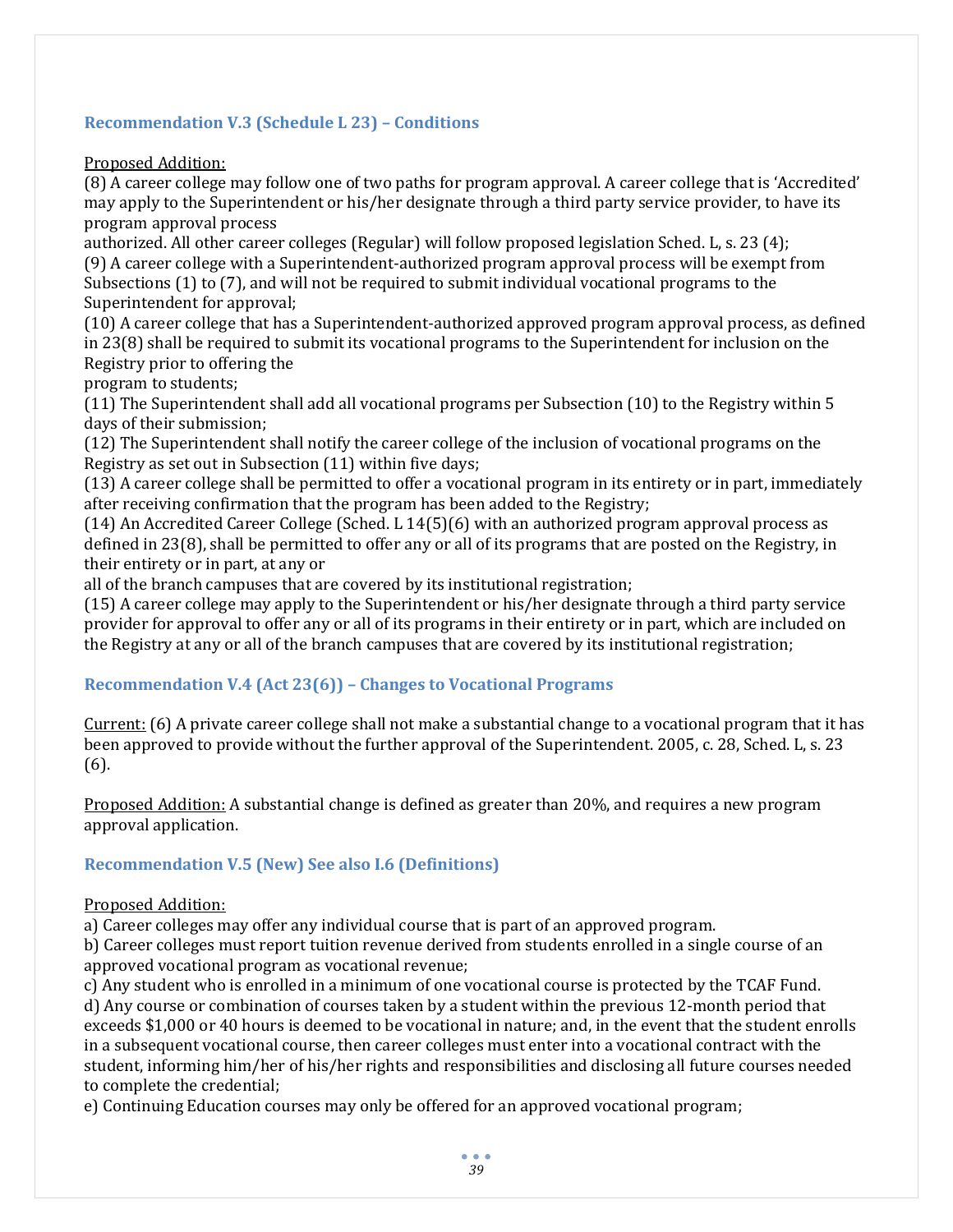f) Continuing Education programs must be completed within a time period not to exceed 3 times the length required for the Full-time Vocational Program equivalent and may be completed in less time.

# **Recommendation V.6 (New) 415-06 – Condition of Duration and Approval**

Current: (2) For the purposes of subsection 23(5) of the Act, the period during which an approval of a vocational program granted by the Superintendent is valid is a period of five years or such lesser period as may be specified by the

Superintendent in the approval. O. Reg. 415/06, s.12 (2).

Proposed: (2) For the purposes of subsection 23(5) of the Act, the period during which an approval of a vocational program granted by the Superintendent is valid is a period of ten years or such lesser period as may be specified by the Superintendent in the approval. O. Reg. 415/06, s. 12 (2).

Part VI: Operation of Career Colleges

# **Recommendation VI.1 (Regulations 43(3)) – Itemized List of Fees**

Current: 43. (1) Upon application for approval of a vocational program, a private career college shall provide the Superintendent with an itemized list of all fees that will be charged by the college to a prospective student or a student who

enrolls in the program, including tuition fees, cost of books, and any administrative charges and other compulsory or optional fees, whether or not such fees are charged in relation to the vocational program. O. Reg. 415/06, s 43 (1); O. Reg. 377/08,s C

Proposed Addition: (3) Optional fees for the purpose of Subsections (1) and (2) include, but are not limited to:

i) A fee charged to a student to cover the service charge incurred by the career college as a result of an NSF payment by the student;

ii) A fee charged to a student for writing a second certification exam;

iii) a fee for completing a Prior Learning Assessment for students seeking advanced standing;

iv) Graduation event fees;

v) A fee for providing a second copy of a credential

document;

vi) A fee for providing a second copy of a transcript; vii) A fee for providing a second copy of a T2202A;

viii) A fee for retaking a failed course;

ix) A fee for re-writing an exam;

x) A fee for printing and photocopying;

xi) Fees for optional events;

xii) Fees for parking.

# **Recommendation VI.2 (Schedule L34 (1,2); Regulations 34(2)(b)) – Same**

Proposed Addition: And the Superintendent shall issue an acknowledgement to the registrant in writing confirming receipt of such notice within five days of receiving the notice from the registrant.

# **Recommendation VI.3 (Schedule L34 (1,2); Regulations 47(2)) – Notice re: Change of Ownership**

Proposed Addition: And the Superintendent shall issue an acknowledgement in writing to the career college confirming receipt of such notice within five days of receiving the notice from the career college.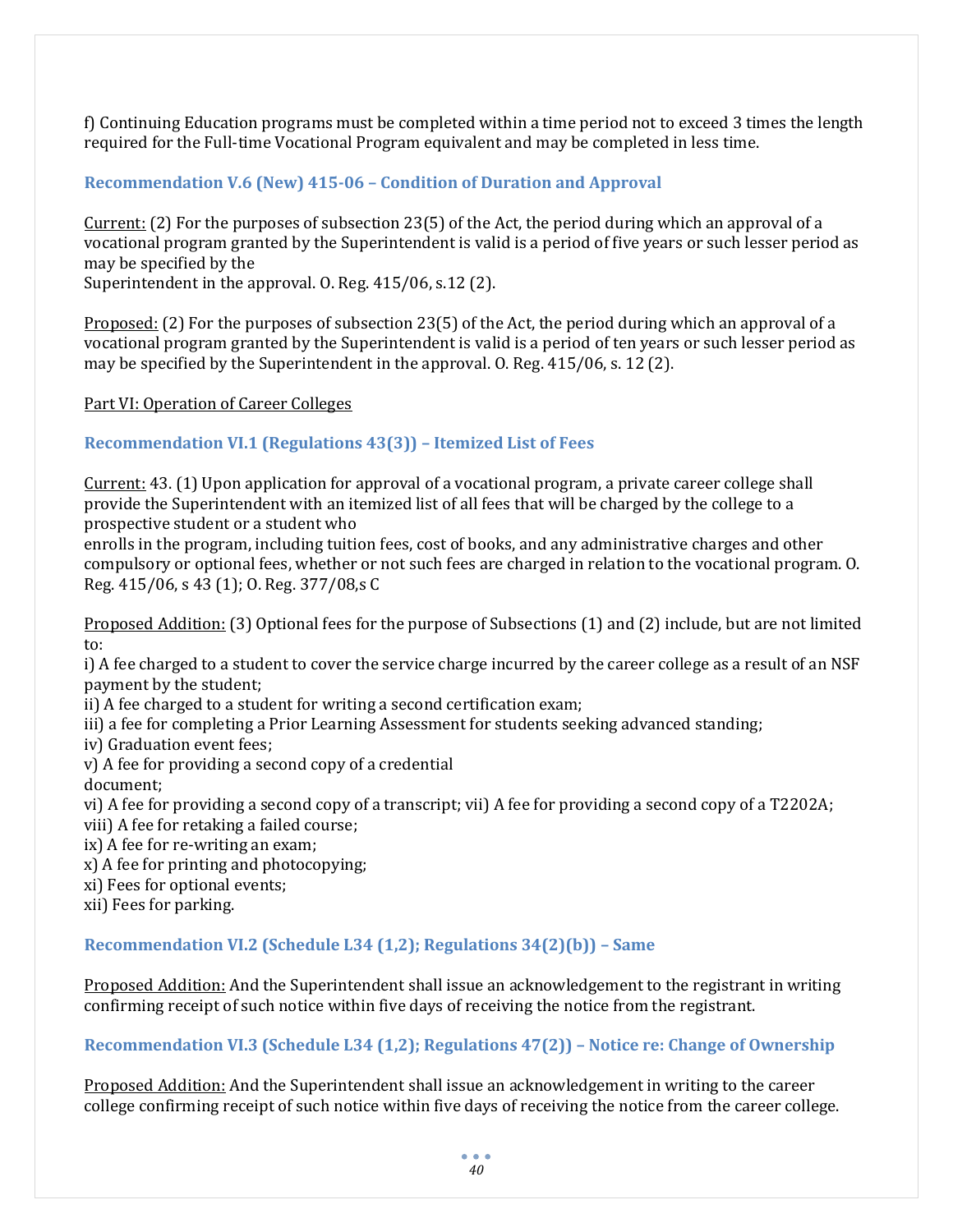# **Recommendation VI.4 (Regulations 48(1,2,3)) – Notice of Other Changes**

Proposed Addition: And the Superintendent shall issue an acknowledgement in writing to the career college confirming receipt of such notice within five days of receiving the notice from the career college.

# **Recommendation VI.5 (Regulations 40(3)) – Qualifications of Instructional Staff**

Current: Despite subsection (1), a private career college may employ a person who does not meet the requirements subsection (1) as an instructor in a vocational program if the person is approved by the Superintendent for the purposes of providing instruction at the college. O. Reg. 415/06, s. 41 (3).

Proposed: Despite subsection (1), a career college may employ a person who does not meet the requirements of subsection (1) as an instructor in a vocational program if the person has a minimum of 3 years relevant instructional experience at any of the following:

i) a Canadian Community College;

ii) a Canadian University;

iii) a registered Canadian Career College;

iv) the Canadian Military; or is approved by the Superintendent for the purposes of providing instruction at the college. O. Reg. 415/06, s. 41 (3).

### ACT Part VII: Enforcement

CCO has concerns regarding some points under the current enforcement legislation and we would like to have the opportunity to address these during further discussions with the Ministry.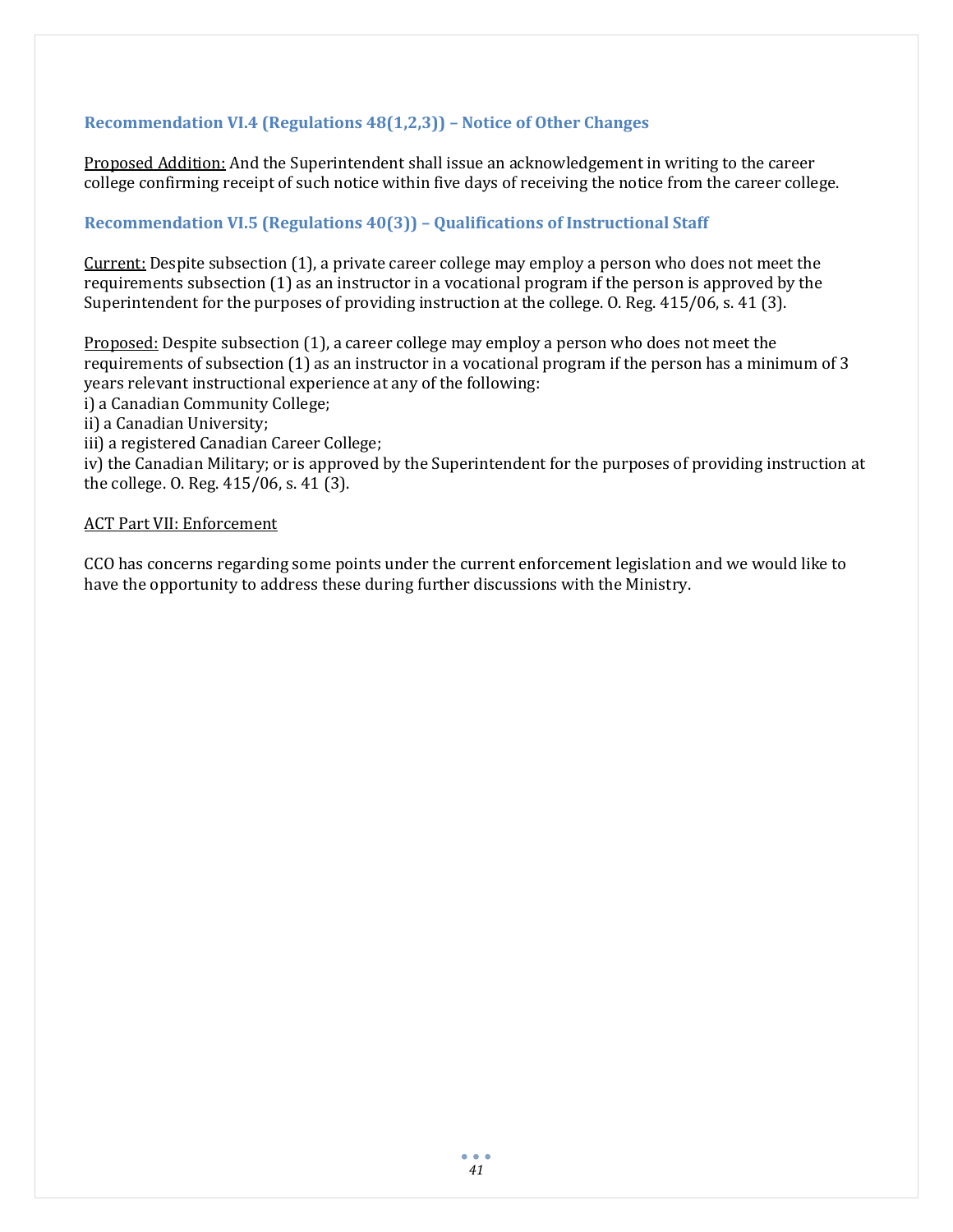# ACT Part VIII: General

# **Recommendation VIII.1 (Section L53(5)) – Policy Directives, Consultation**

Current: 53(5) A policy directive issued under this section is not a regulation within the meaning of Part III (Regulations) of the Legislation Act, 2006. 2005, c. 28, Sched. L, s. 53 (5); 2006, c. 21, Sched. F, s. 141 (3).

Proposed Addition: New Heading "Consultation"; and,

(6) The Superintendent shall in all cases only issue a policy directive that falls within the scope of his/her prescribed authority;

(7) Fact Sheets do not have the force of law, and Policy Directives shall not refer to Fact Sheets;

(8) The Superintendent shall consult with the Career Colleges Ontario (CCO) and share with them the final drafts of Policy Directives in advance of them being posted;

(10) MAESD shall have a dedicated location on its website for the posting of all Policy Directives;

(9) Policy Directives do not become effective until they are posted on the MAESD Website; and must be posted for public viewing at least 6 months prior to becoming effective unless:

1. The policy directive introduces a new standard related to public health or public safety.

2. The policy directive revoking the approval relates to a vocational program that is regulated by a third party and,

i) the third party changes the entry requirements necessary to practice the vocation, and,

ii) the changes are such that unless the career college adopts the requirements prescribed by the third party, graduates from the program would not meet the entry requirements to practice the vocation. 2010, c. 12, s. 21.

(10) All new and revised Policy Directives and Fact Sheets shall be sent to every operating, registered career college, and to CCO;

(11) If a Policy Directive is issued in its final form and a revision is required, the revised Policy Directive must undergo the same level of consultation and display as the original.

# **Recommendation VIII.2 (Regulations 17(1) 4) – Advertisements**

Current: If the advertisement contains a testimonial, endorsement or representation of opinion, a separate text of the testimonial, endorsement or representation of opinion signed by the person making it.

Proposed: If the advertisement contains a testimonial, endorsement or representation of opinion, a separate text of the testimonial, endorsement or representation of opinion signed by the person making it, except in the case where the individuals have themselves appeared in the delivery of the testimonial or endorsement.